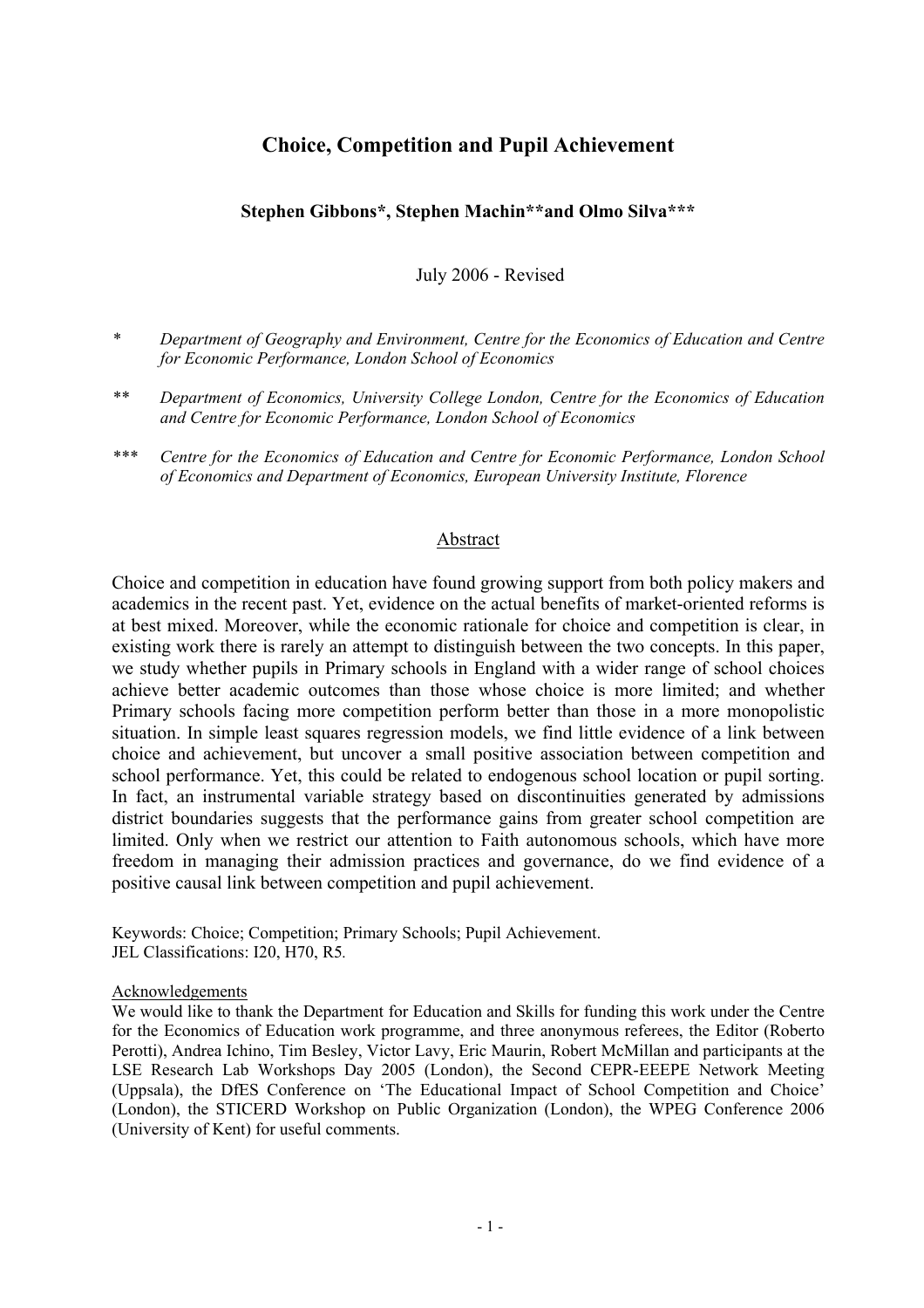## **1. Introduction**

 $\overline{a}$ 

Choice has been the big policy idea in education for quite some time, and it is an idea that is increasingly being pushed hard in the UK. Choice may be a good thing in itself because people value their freedom. Yet, most proponents stress that it leads educational providers to compete for pupils by improving their technology, thus raising educational standards. Additionally, it is argued that gains may directly arise from choice through better matching of pupils with schools according to personal tastes and needs. These issues have been widely researched in the US, with an extensive literature in the education and economics of education fields (Hoxby, 2000, 2003, 2004). However, it seems only fair to say that the existing evidence is mixed, and at best offers a shaky foundation for policy.

Despite this, a quasi-market in education has political currency<sup>1</sup>. In this paper we study school choice and competition, with the aim of uncovering empirical evidence for the hypothesised performance advantages that advocates of choice and competition say underpin these policy ideas. We focus explicitly on two conceptually distinct questions: 1) Do pupils perform better if they had more schools from which to choose, conditional on where they live; 2) Do pupils perform better if they are enrolled in schools that have to compete with many other schools to attract pupils, given where pupils live? We consider these questions to be the most relevant when evaluating the likely impacts of policies designed to expand the choice set available to families, without requiring them to move home. As such, we abstract from the kind of choice that can by exercised by choice of residential location (Tiebout, 1956, choice), which

<sup>&</sup>lt;sup>1</sup> See Le Grand (1991, 1993) and the more recent discussion in Machin and Vignoles (2005). In the recent 2005 UK government election, the two leading parties both supported it in their manifestos. Labour's pledged was that 'good schools will be able to expand their size and also their influence – by taking over less successful schools' (Labour Party, 2005a). The Conservatives pledged a right to choose that 'will give real autonomy to all schools, and real choice to parents', with the claim that 'choice drives up standards in every field of human endeavour [and]... put pressure on underperforming schools to raise their standards' (Conservative Party, 2005).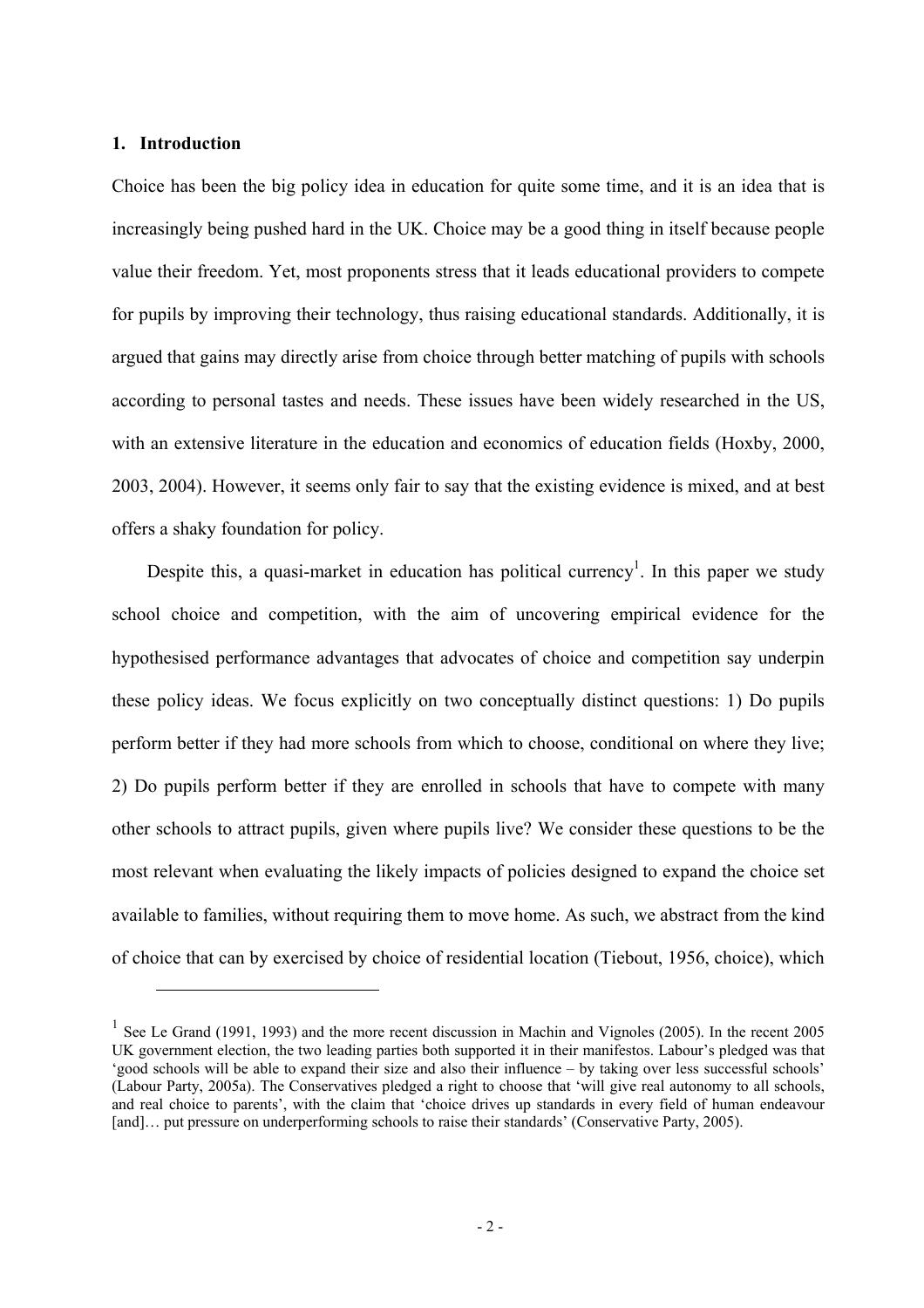has been studied elsewhere (e.g. Hoxby, 2000). Our analysis using rich administrative data on Primary school pupils in the South East of England allows us to improve on the existing (largely US-based) literature, since the data contains detailed information on pupil and school addresses, which we will use to construct separate choice and competition indices.

We also make use of the fact that only a small percentage of pupils in England attend Primary schools outside their home Local Education Authority (LEA) because there are institutional barriers to doing so. This allows us to derive credible instrumental variables for the competition and choice indices, based on the boundary discontinuity that these barriers generate. We use this empirical strategy to solve the difficult issues of endogeneity that are inextricably associated with studying connections between pupil performance and choice/competition.

In the empirical analysis, simple least squares regressions show no link between choice and achievement, but a small positive association between school competition and performance. However, this seems to be related to endogenous school location or pupil sorting, since instrumental variable estimates show that there are no general benefits to be had from increasing school competition. It is only a minority of schools, namely Faith schools with autonomous governance and admission procedures, which seem to respond positively to a greater degree of competition with local schools.

The rest of the paper has the following structure. The next section outlines the ideas surrounding debates on choice and competition and provides a short guide to the (vast) empirical evidence from the US and the (scant) empirical evidence from the UK. Next, we discuss how choice and competition relate to the current admissions system in England. Following that, in Section 4 we explain our empirical methods. Section 5 describes the data and Section 6 presents our results. Finally, Section 7 concludes.

- 3 -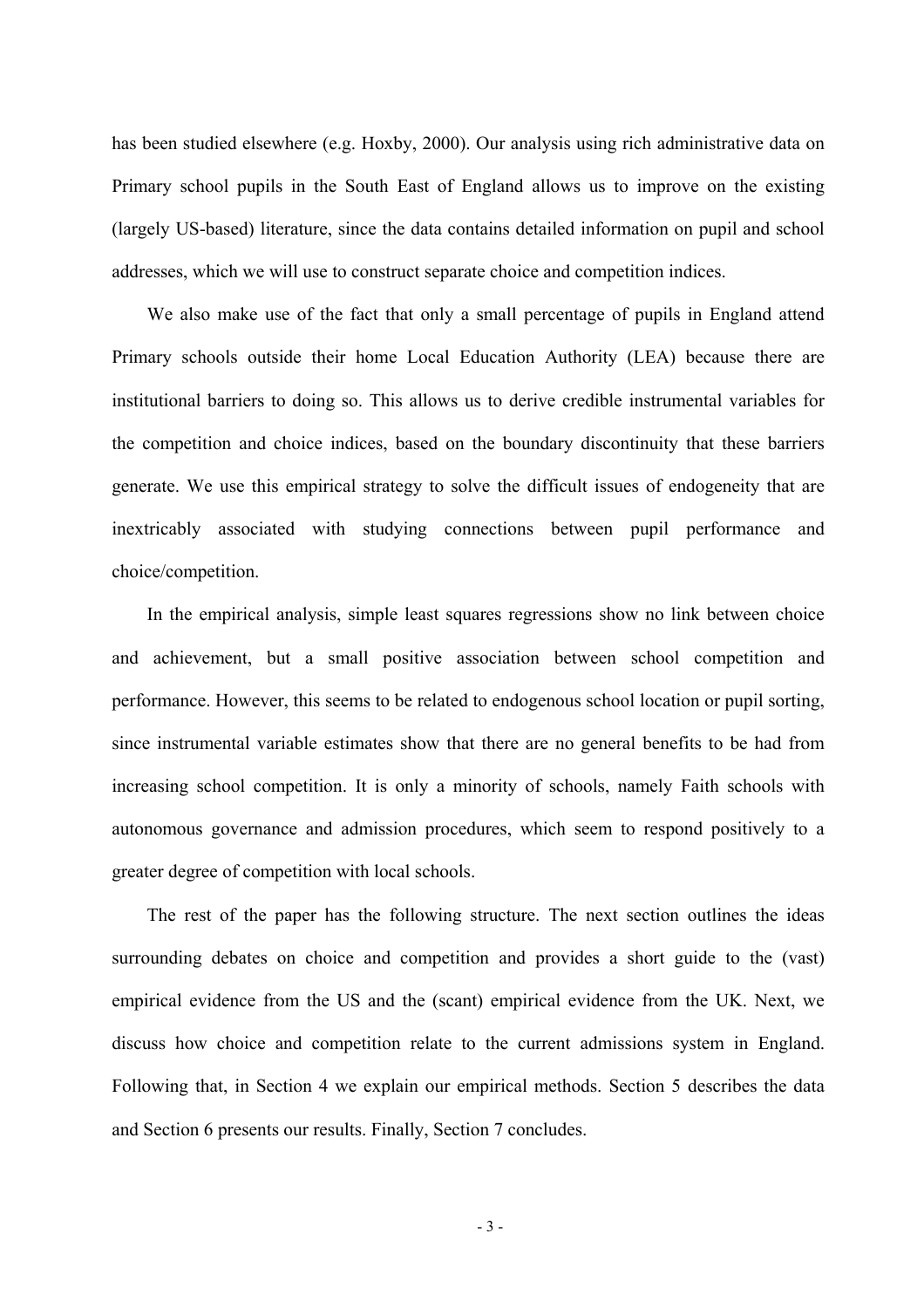#### **2. Choice and School Competition: Theoretical Background and Previous Research**

Theoretical discussions of the benefits of school choice and competition, and on its less desirable consequences, are wide ranging and often highly politicised. Although broad philosophical issues are often involved (Brighouse, 2000), we will here mainly attend to the narrower claims about the potential productivity and performance benefits, which have been the prime focus of applied work in the field. The arguments are fairly well rehearsed, and there are many theoretical expositions that focus on different aspects<sup>2</sup>; here we present a brief summary to motivate our empirical work based on two 'ideal' modes of school provision:

- 1) The *community-school* model, in which schools serve local communities only, and only those who live nearby or within the relevant jurisdiction are allowed in.
- 2) The *parental-choice* model, in which schools admit pupils regardless of where they live, and parental preference is the deciding factor.

Broadly speaking, (1) has traditionally been the most dominant form of provision in most parts of the world. However, comparison of the relatively weak performance of state-sector schools operating under mode (1), with respect to schools in the private sector which operate largely on mode (2), has led many (following on from Friedman, 1962) to advocate expansion of choice as the road to better schooling.

Advocates of mode (2) tend to base their claims on standard efficiency arguments from economic theory. These claims fall into two categories: those based on market discipline incentives, and those based on better matching of pupil needs and school provision. The main claims are predicated on the assumption that Tiebout choice, in which families vote with their feet and make residential and schooling choices simultaneously, has not led to an efficient allocation of resources under the community-based model (1).

<sup>&</sup>lt;sup>2</sup> See, *inter alia*, Epple and Romano (1998), Epple, Newlon and Romano (2002), McMillan (2004) and Nechyba (2000, 2003).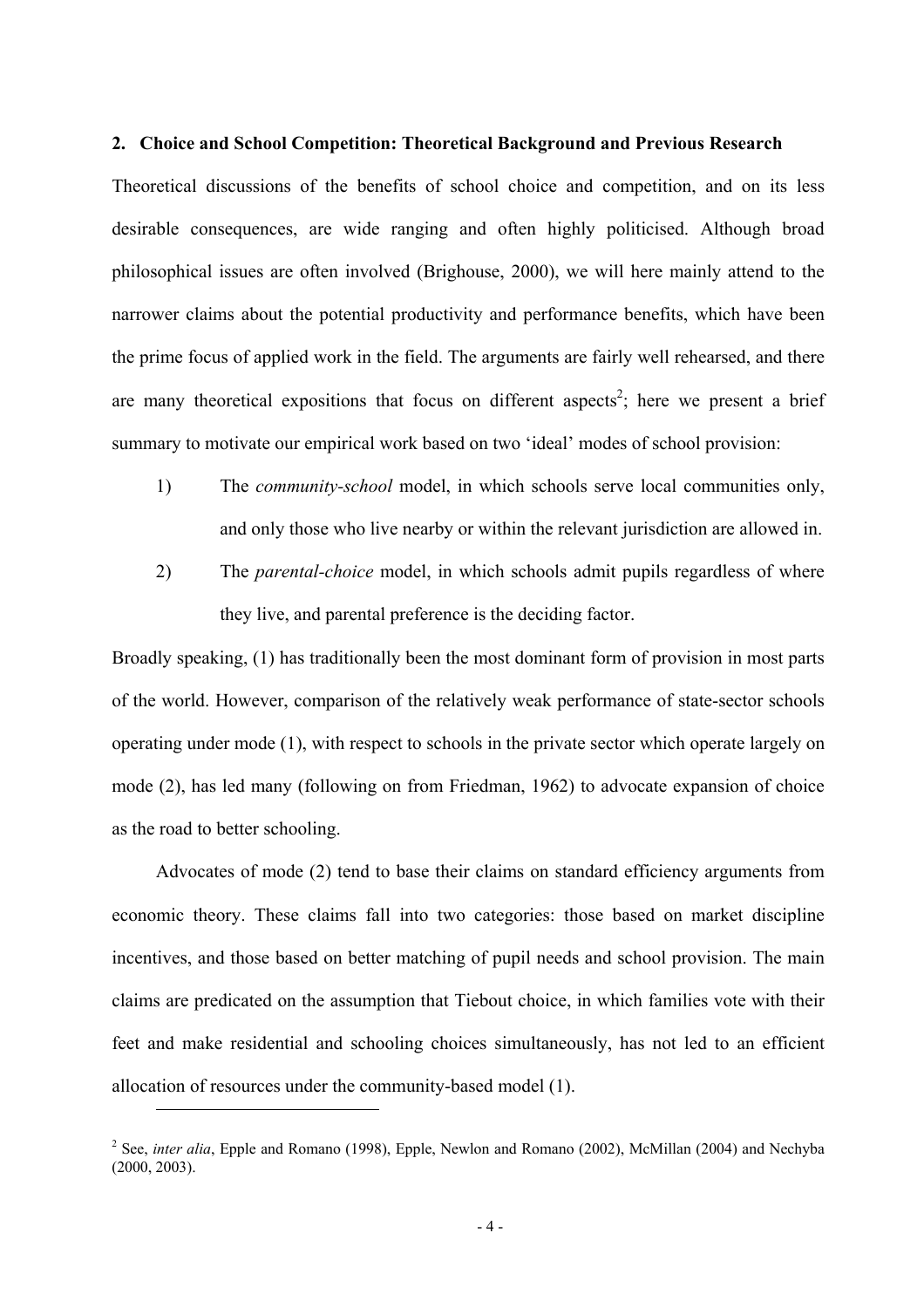Indeed, community-based schools serving single neighbourhoods work in a relatively monopolistic market, and the incentives for improvement or adoption of new teaching technologies may be weak. Incentives need to come from good governance, supported by strong institutional arrangements including training, monitoring, mechanisms for selfevaluation and performance-related pay; yet, these may not be effective. Allowing parents free choice, instead, and linking school finance to school popularity, creates a direct market incentive mechanism: unpopular schools lose pupils and money, popular schools gain pupils additional funding; head-teachers and staff are rewarded accordingly; schools must adapt to meet parental demands – which may include provision of high educational standards – or fail and close. We refer to this mechanism as a *school competition* effect stemming from greater parental choice in education markets.

Gains may also arise through reallocation of pupils to schools according to personal tastes and pedagogic needs. In fact, consider a move from a community-based to choice-based system. If every pupil can find a school that they prefer at least as much as what was available under the old system, the new system must be welfare improving. If every pupil can find a school that offers a teaching technology that educates them at least as effectively as under the community-based system, then academic achievement improves. We refer to this second mechanism as a *direct choice* effect of school provision operating under mode (2).

In defence of mode (1) it has been argued that teaching proceeds better in a stable environment, where teachers are not under undue competitive pressures. Also, classes in a choice-based system may suffer higher pupil turnover linked to search, which can further disrupt teaching (Hanushek, Kain and Rivkin, 2004). Moreover, schools facing demand from families with heterogeneous preferences over school quality may respond to an increase in competition by reducing costly effort and going down-market to serve those with weak

- 5 -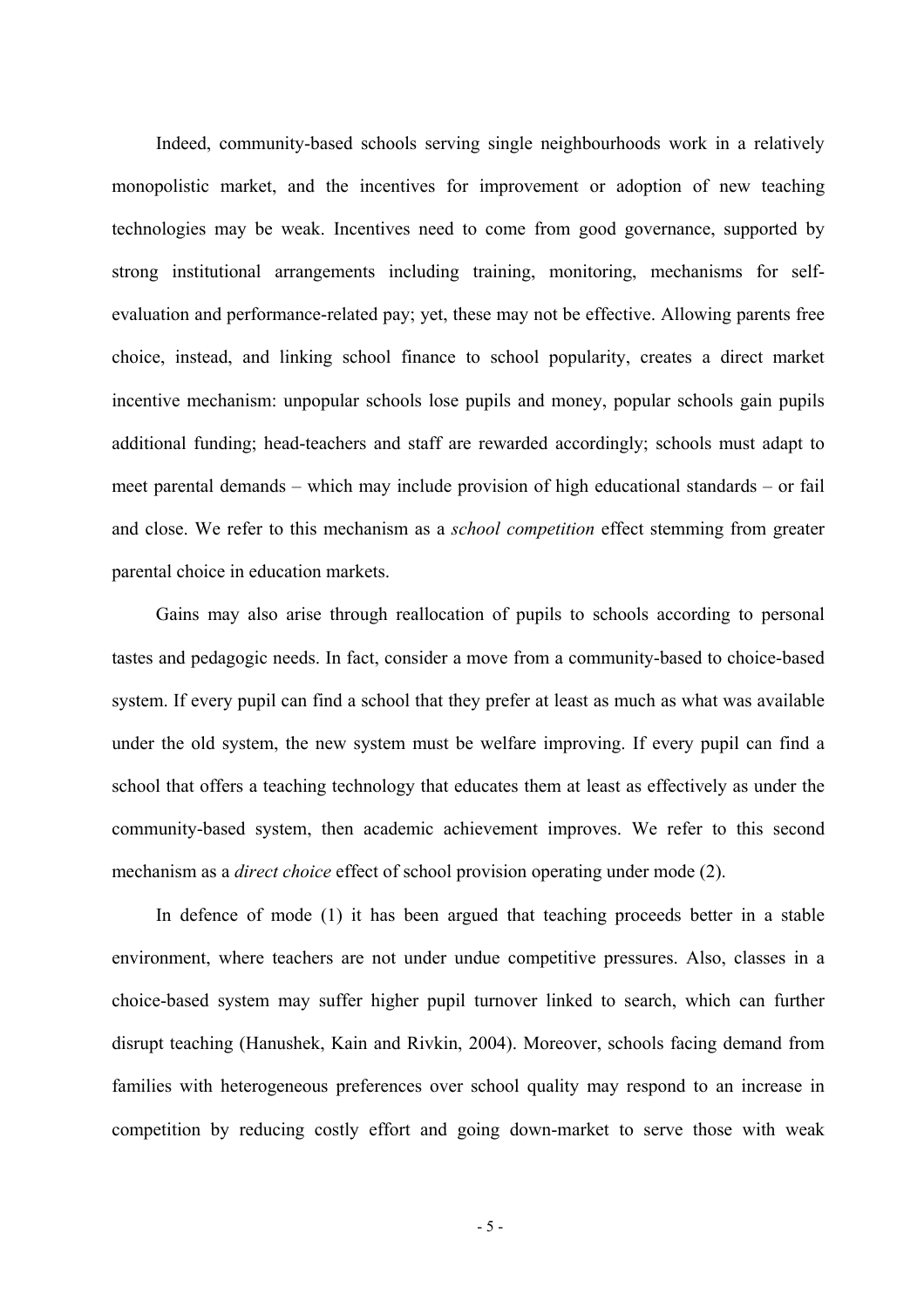preferences for school performance (McMillan, 2004). Finally, a further disadvantage of the choice based system is that pupil travel distances might be greater than under the community school model; this may have a detrimental effect on achievement because of lateness or stress.

Given these counterbalancing arguments, what is the available evidence on the effects of school competition and choice? A lot has been written on the issue in the past few decades. Over the years, various countries have adapted their institutional arrangements to accommodate greater freedom of choice for families and, implicitly at least, greater competition between schools. The literature is rich in descriptions of these institutional arrangements and, sometimes, changes in aggregate achievements that accompanied them (e.g. Plank and Sykes, 2003; Gorard, Taylor and Fitz, 2003). Following different approaches, a substantial volume of quantitative evidence on the effects of school choice and competition on pupil outcomes has been produced (particularly for the US setting). Belfield and Levin (2003) provide a broad survey.

The first and most common approach is to explore the effects of implicit variation in the level of choice available in different school markets (e.g. some of the work reviewed in Belfield and Levin, 2003, Hoxby, 2000, and Rothstein, 2006a, for recent examples) to derive some indicators of market competitiveness, and then measure to what extent these are associated with pupil outcomes in the cross-section. The first empirical problem, and one to which we will return later, is the definition of the competition indicator. In most research, the market in which a school is located is broadly defined by the admissions district in which it is located, whilst the level of competition is based on the number of schools that seem to be available to any pupil in that district. Studies adopting this approach are mixed in their findings. Belfield and Levin (2003) suggest 'the gains from competition are modest in scope with respect to realistic changes in levels of competition' and that many results are statistically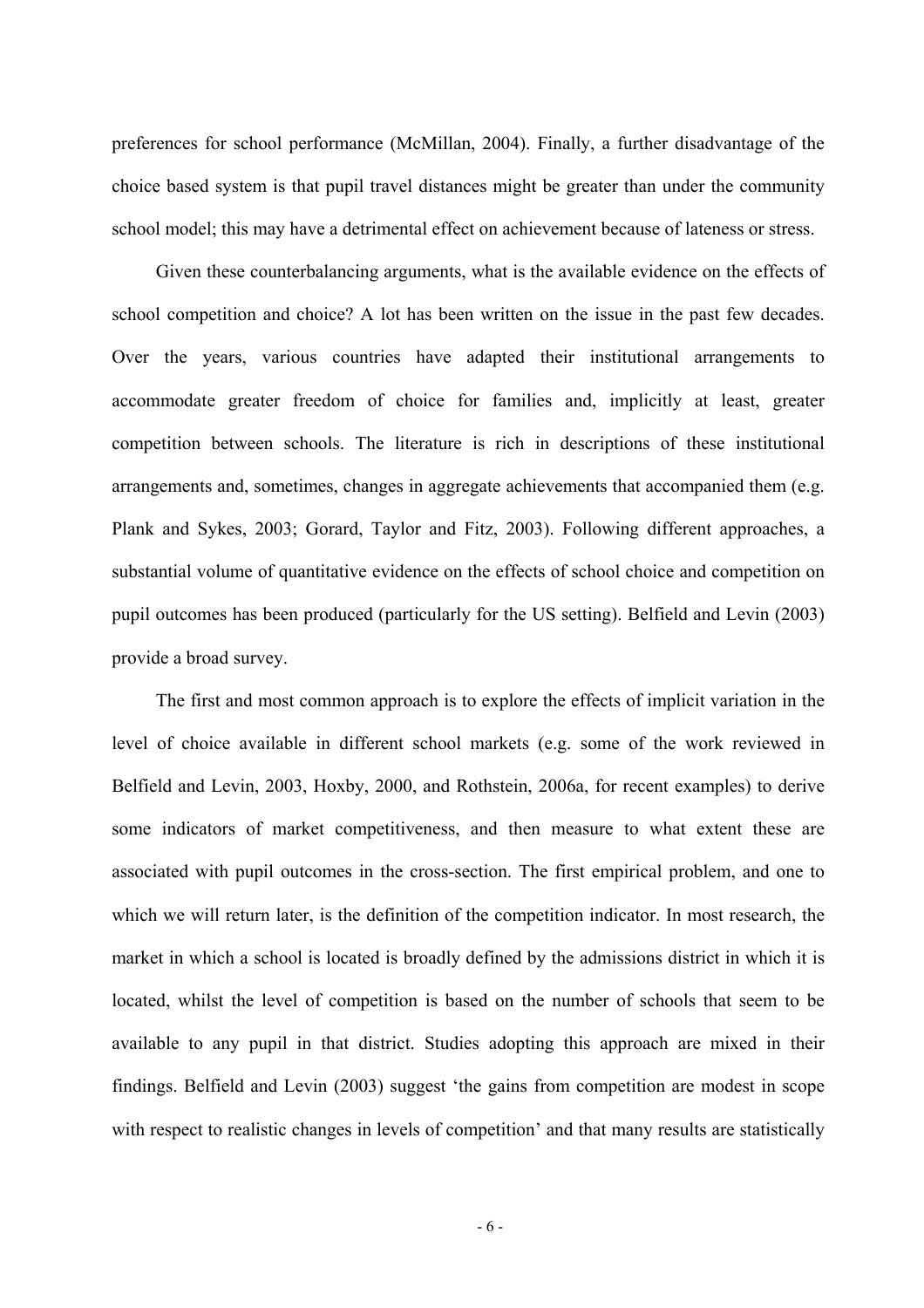insignificant. Hoxby (2000) does find that pupils perform better in metropolitan areas where there seem to be more schooling choices (assuming choice is exercised through Tiebout mechanisms). However, this is only true once the number of school districts is predicted (instrumented) from information on the number of natural boundaries (rivers and streams) and the validity of these instruments and the robustness of Hoxby's results have been recently contested (Rothstein, 2006b; Hoxby, 2006). In none of these studies is there an attempt to distinguish between a direct effect of parental choice, and improvements due to increased competition among schools.

A second approach evaluates the effects of private schooling. This has two strands. One body of work looks at the outcome of private sector pupils relative to public (state) schooling, or more specifically at whether pupils offered vouchers for access to the private sector perform better (Rouse, 1998; Mizala and Romaguera, 2005). In fact, this approach cannot directly assess whether increased choice itself is effective at raising standards, or whether schooling in the private sector offers advantages over schooling in the state sector<sup>3</sup>. If it is the latter, then giving families more freedom to choose private schools (by vouchers or similar schemes) could lead to aggregate improvements in educational standards, but neither choice nor competition are directly responsible<sup>4</sup>. The second strand looks at the competition effects directly by measuring the effects of private school enrolment on state school performance, on the basis that private schools provide competition for state schools (Hoxby, 1994, 2004). This strategy is complicated by the notion that the location of private schools is endogenous to neighbourhood

 $3$  See some of the arguments in Nechyba (2005), who provides a theoretical overview of issues related to bringing aspects of the private sector to the state sector.

<sup>&</sup>lt;sup>4</sup> The *assumption* here is that private schools are competitive, and that this is the source of their technological advantage.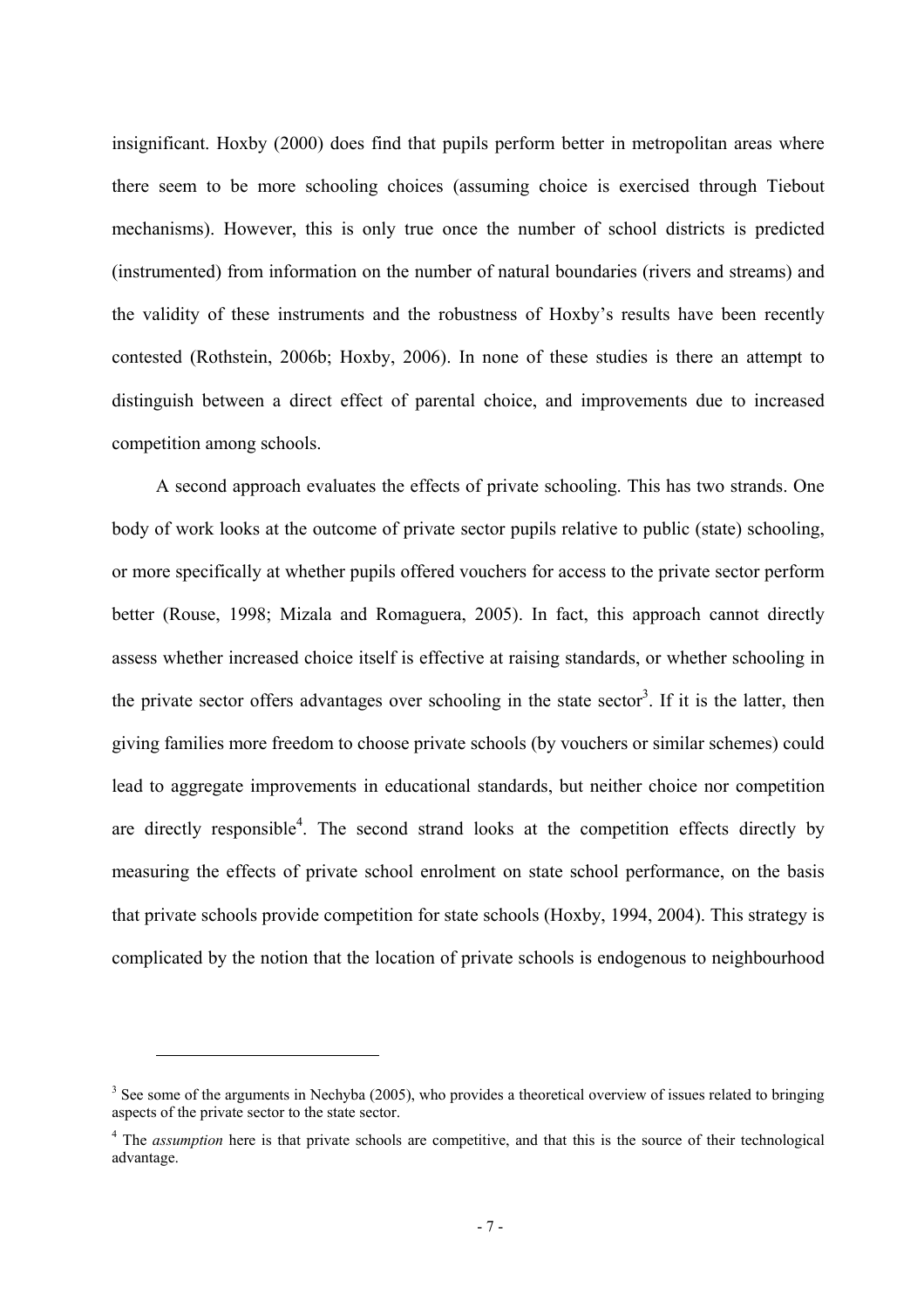status, and such schools are likely to skim off the higher-achievement pupils from the state sector (Epple and Romano, 1998).

Finally, another body of research evaluates the impact of policy changes introducing greater choice into geographically localised educational markets. In some cases, policies allow constructing research designs that directly exploit random assignment to choice programs: Cullen et al. (2003) find that students randomized into supposedly better high-schools experience little academic benefit (and Cullen et al., 2005, come to similar conclusions). On the other hand, Hoxby's work (Hoxby and Rockoff, 2004; Hoxby, 2003) finds benefits from choice-increasing programs, as do Holmes et al. (2003) on school choice in North Carolina, and Lavy (2005) on choice in school districts in Tel Aviv. These findings are often difficult to generalize, given the highly localized and peculiar settings under analysis. Moreover, it is difficult to infer whether any benefits occur because choice improves the match of pupils with educational providers, or because it increases competitive pressure.

All in all, then, it has to be said that the evidence from the US is voluminous, but 'mixed' in findings. In contrast, evidence for Britain is almost non-existent. On the one hand, Levacic (2004) finds that Secondary school head-teachers' of self-reports of perceived competition are linked to school performance indicators; this probably means that the best head-teachers are more aware of their competitors, since her structural measures of competition are unrelated to academic performance. Bradley et al. (2000) show a number of 'market' type effects in Secondary education following admissions reforms in the late 1980s – for example, schools that performed better than their neighbours attracted more pupils. Further, Bradley et al. (2001) find that schools with close neighbours are more efficient in their use of resources. On the other hand, Clark (2005) reports that reforms that handed more power to schools (in late 1980s) only exerted modest efficiency gains through competition effects.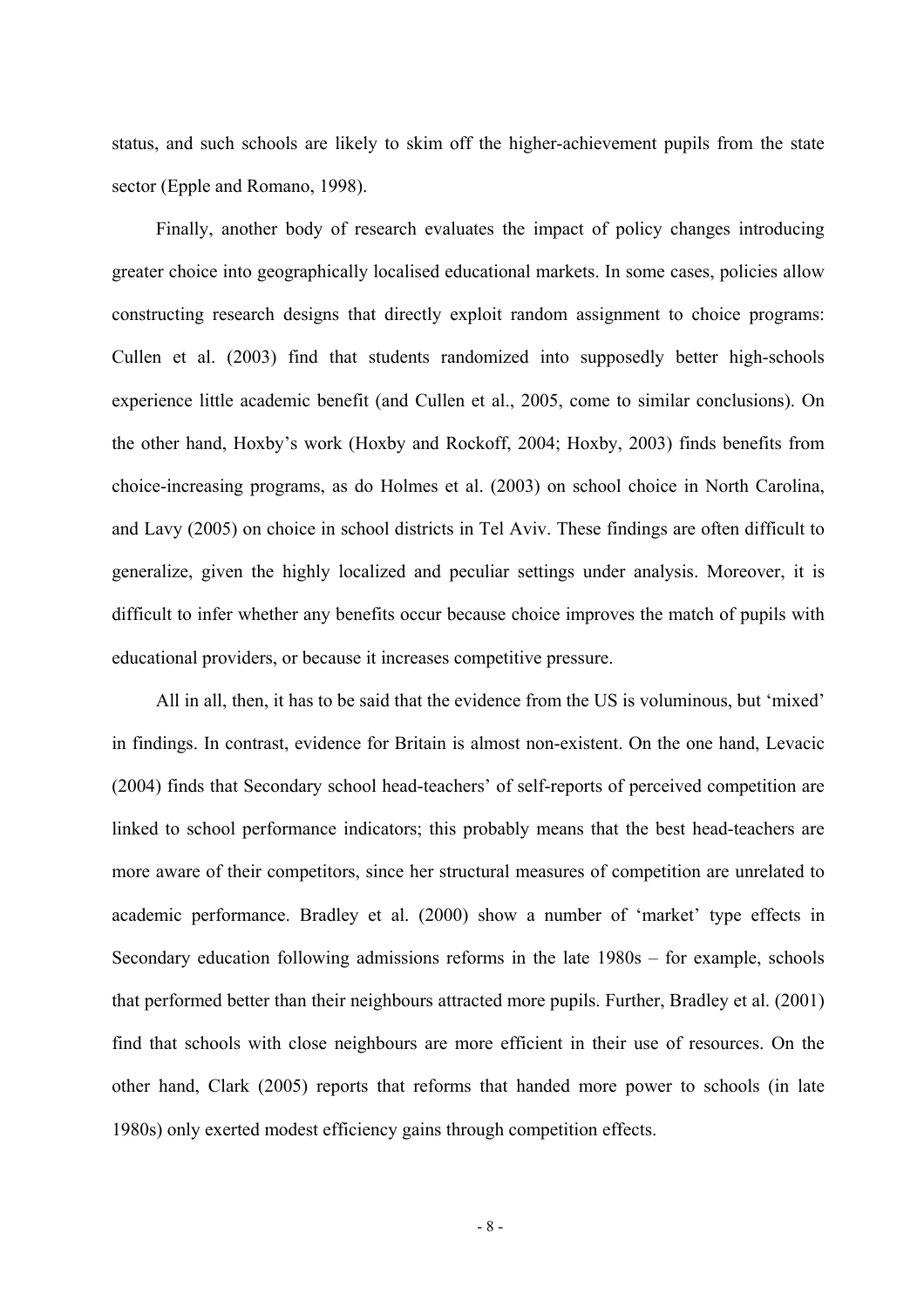Otherwise, most research effort in Britain has been directed at the effects of competition on segregation (e.g. Gorard, Taylor and Fitz, 2003, Goldstein and Noden, 2003, Burgess et al., 2004), which we do not pursue here. An overarching concern about wider school choice (model (2)) is that even if choice itself, or the competition it engenders, has the potential to boost pupil achievements, this may come at the cost of increased segregation across schools, and that gains may not be equally distributed<sup>5</sup>. Indeed, whether there are improvements on average depends on whether the gains to the winners outweigh the costs to those who lose out. Hoxby (2003) argues that school competition is a 'tide to lift all boats'. However, the general weight of evidence in the literature (and the results we present below) suggests this to be rather bold a claim.

The empirical work we present here is, then, the first pupil-level analysis of the effects of choice and competition on academic achievement in Primary schools in England, and the first distinguishing these two concepts empirically  $6$ . Moreover, our analysis is based on a large pupil census for a sizable part of the South of England, and therefore generally representative. Finally, exploiting some institutional features of school admissions across school district boundaries, we devise a solid instrumental variable (IV) strategy, which we describe in more detail below.

## **3. School Choice and Competition in English Primary Schools**

 $\overline{a}$ 

The current state-school system in England is something of a hybrid of a community-based model and a parental-choice setting (i.e., models (1) and (2) discussed above). Traditionally neighbourhood-based, the principle of choice has been extended to a greater or lesser extent in

 $<sup>5</sup>$  Although the theoretical argument for the link between choice, competition and stratification is not clear, and</sup> points to either direction.

<sup>&</sup>lt;sup>6</sup> Bayer and McMillan (2005) is the only other work conceptually distinguishing the two ideas. Yet, the authors' structural modelling approach only allows estimating the effect of school competition.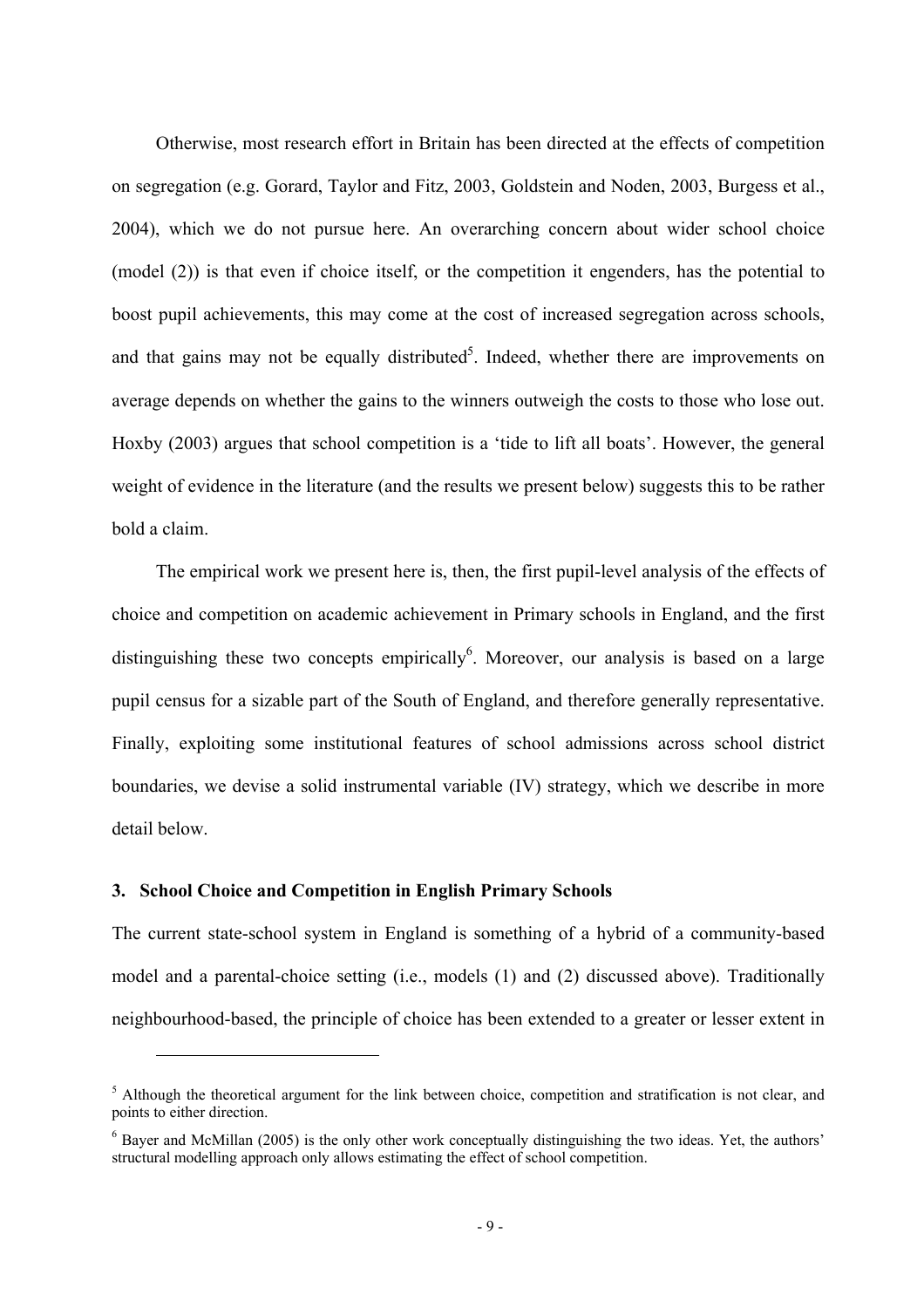different areas, since the Education Reform Act of 1988 (see e.g. Glennerster, 1991). The trend has continued recently, with further expansion of choice being advocated in many quarters<sup>7</sup>.

Although choice at the *Secondary* education phase tends to dominate the political rhetoric and policy discussion, in this paper we will consider the effects of choice and competition among *Primary* state-schools only<sup>8</sup>. The reasons for this are two-fold. Firstly, we believe that choices made at Primary age are critical for later educational success (see Heckman, 2000, and Dearden et al., 2004), and that parents are very active in exercising choice at the Primary level (as evidenced by research on the house price effects of Primary school performance in Gibbons and Machin, 2003, 2006). Next, travel distances have a greater role to play in Primary school choice because children of this age are not independent travellers. This means that geographical criteria are likely to be more relevant in deciding which school to attend, so that the availability of schools can be more confidently inferred from geographical measures of accessibility.

All state schools in England are funded largely by central government, through Local Education Authorities (LEA) that are responsible for schools in their geographical domain, and, crucially, funding is linked to the number of pupils enrolled in schools. Primary schools in the state-sector fall into a number of different categories, and differ in terms of the way they are governed, who controls pupil admissions, and finally their religious affiliation (if any). In addition there is a small private, fee-paying sector, which we do not consider here $9$ . The key differences between the various types of state school – Community, Foundation, Voluntary

<sup>&</sup>lt;sup>7</sup> For example the UK Government's October 2005 White Paper: "Higher Standards, Better Schools for All: More choice for parents and pupils".<br><sup>8</sup> The UK Labour party, for example, has proposals to make all Secondary schools 'Specialist' schools with their

own curriculum specialisations and to allow popular schools to expand in response to demand (Labour Party 2005b).

 $9$  Private schools educate around 6-7% of pupils in England as a whole.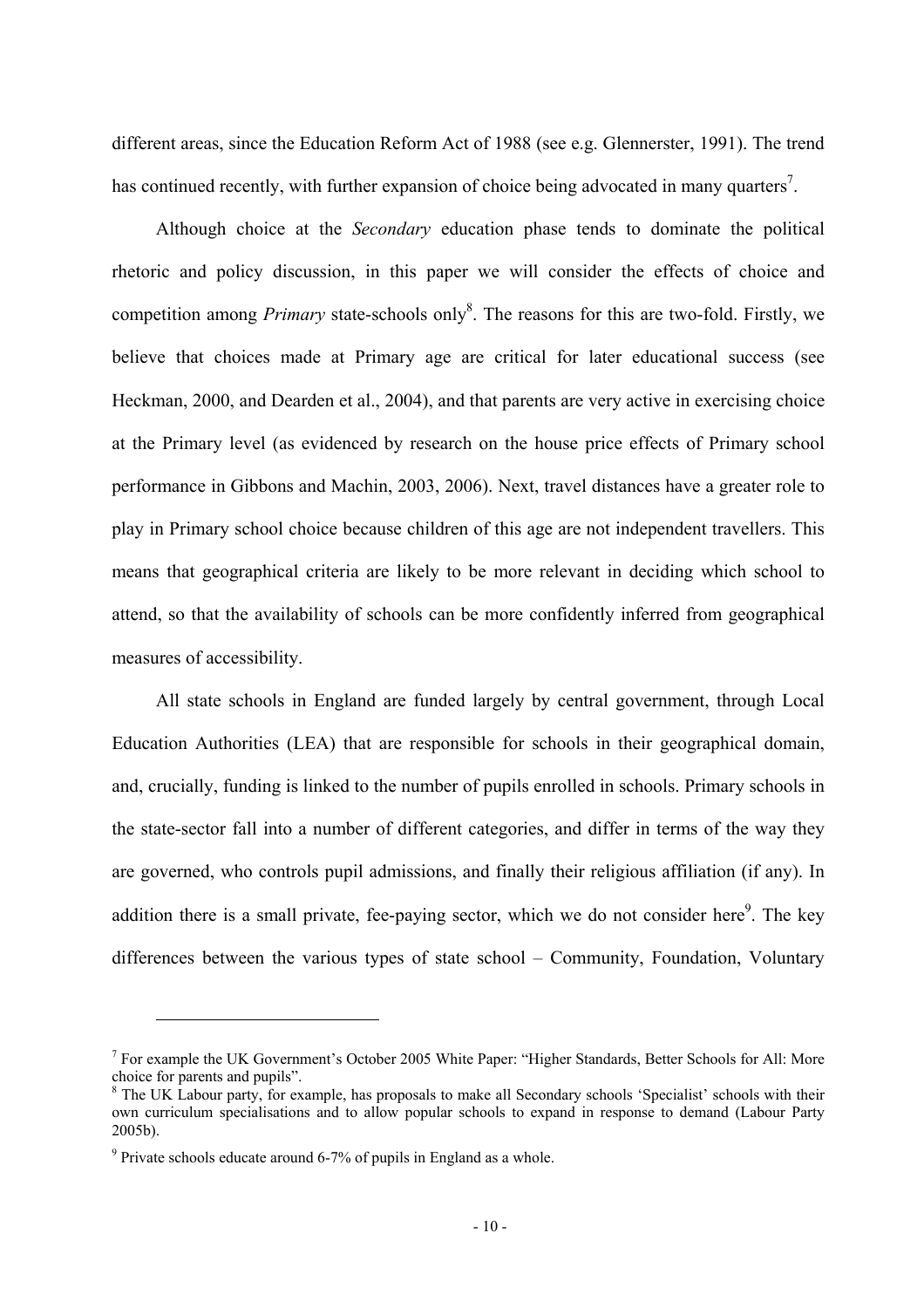Aided and Voluntary Controlled – are set out in Appendix Table A1. About 60% of the 14500 (or so) Primary schools in England are classified as Community schools, with a further 15% being Voluntary Controlled schools (predominantly Faith schools). Next, Voluntary Aided account for about 23% of the state-Primary sector (97% of which religiously affiliated), while Foundation schools account for about 2% (86% of which are not connected to a particular Faith).

All schools are run by a Governing Body composed of members elected from amongst parents and staff (Parent Governors and Staff Governors), appointed by the LEA (LEA Governors), appointed by the church or charitable foundation that owns the school premises (where relevant – Foundation Governors), and appointed from the community (e.g. local businesses) by the Governing Body. The Governing Body sets the strategic direction of the school, draws up school policies, sets targets and monitors performance, although day-to-day running is down to the head-teacher and his or her leadership team. The constitution of the Governing Body is important because it determines how much influence various 'stakeholders' have in the way the school is run – in particular, the balance between control by the LEA and control by the church or charitable foundation. Importantly, for Voluntary Aided and Foundation schools, it is the Governing body of the school that is responsible for managing admissions, and therefore, *via* number of pupils, its own funding. In the other cases, it is the LEA that handles admissions centrally. These distinctions are important when considering the different incentives that competition may have for different school types.

Overall, all LEAs and schools must organise their admissions arrangements in accordance with the current (statutory) Department of Education and Skills School Admissions Code of Practice. The guiding principle of this document is that parental *choice* should be the first consideration when ranking applications to a Primary school. Yet, if the number of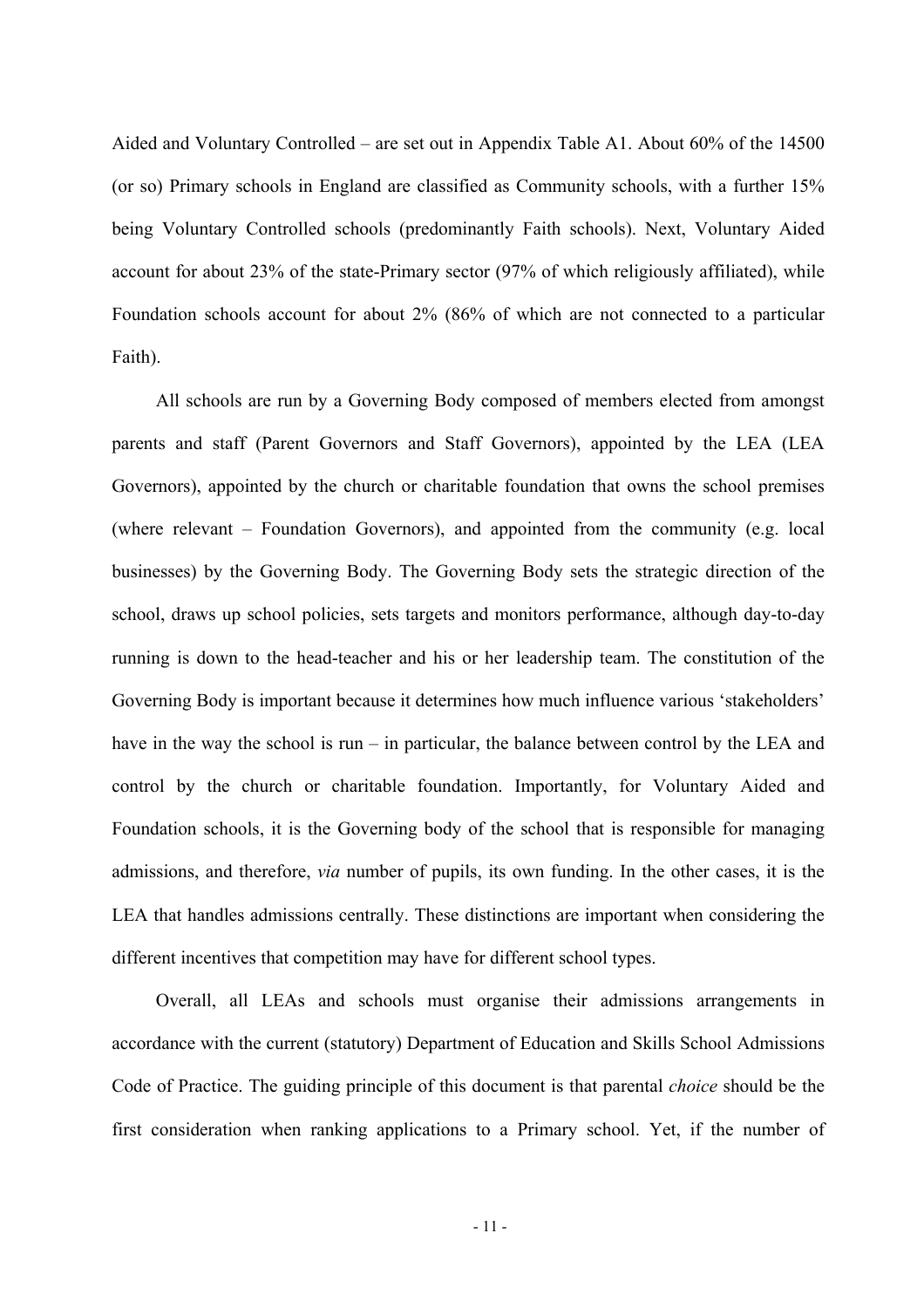applicants exceeds the number of available places, almost any criterion – which is not discriminatory, does not involve selection by ability and can be clearly assessed by parents – can be used to prioritise applicants<sup>10</sup>. These vary in detail, but preference is usually given first to children with special educational needs, next to children with siblings in the school and to those children who live closest. For faith-schools, regular attendance at designated local churches (or other expression of religious commitment) is foremost. Note that less than 50% of pupils attend their closest Community school, which shows that there is not a one-to-one mapping between where a child lives and where they go to school and suggests that parents have some scope to exercise their 'right to choose'.

One important restriction applies, though. Families are allowed to apply to schools in LEAs other than their LEA of residence. However, parents must make separate applications to other LEAs, and, more importantly, LEAs do not have a statutory requirement to find a school for pupils from other LEAs: the law only requires that they provide enough schools for pupils in 'their area'<sup>11</sup>. As a result, banking on admission to a popular school in another LEA is a high-risk strategy, and cross-LEA attendance is not commonplace in Primary schools. In our study area in and around London only 4.7% of Community school pupils, 3% of Voluntary Controlled pupils and 6% of Foundation school pupils attend a school located outside their home LEA. For Voluntary Aided schools, the rate of LEA crossing is slightly higher, but is still only about 10%.

<sup>&</sup>lt;sup>10</sup> LEAs now publish their admissions policy, complete with information on historical patterns of admission in each school in their jurisdiction (for example Barnet, 2005; Enfield, 2005)

<sup>&</sup>lt;sup>11</sup> The Education Act 1996 section 14 reads: "(1)A local education authority shall secure that sufficient schools for providing (a) Primary education, and (b) education that is Secondary education by virtue of section 2(2)(a), are available for their area. (2) The schools available for an area shall not be regarded as sufficient for the purposes of subsection (1) unless they are sufficient in number, character and equipment to provide for all pupils the opportunity of appropriate education"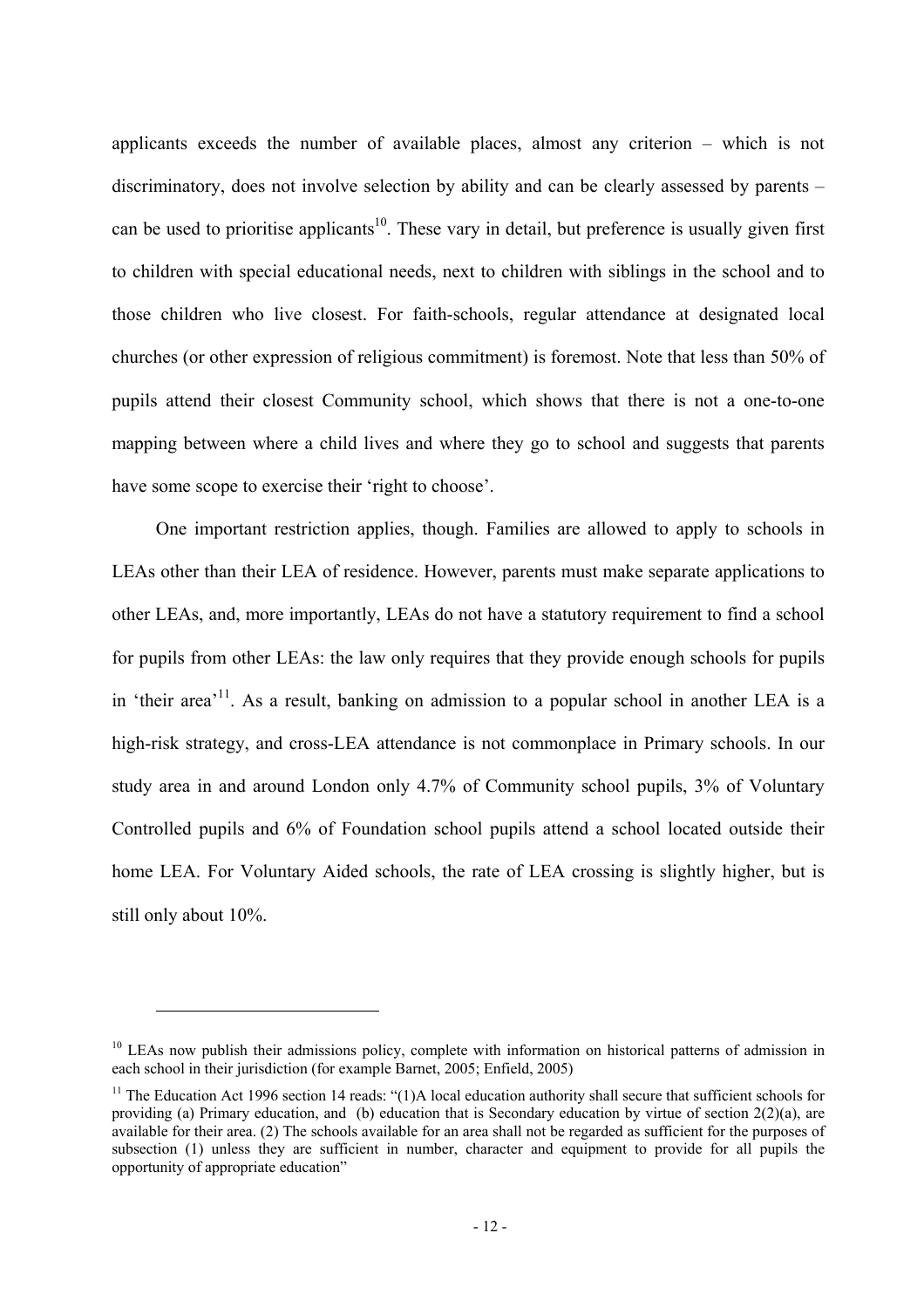As to the actual extent of competition faced by Primary schools, it is important to notice that Primary schools are universally non-selective, do not have explicit curriculum specialisations, and are mixed gender. Yet, there is quite a lot of heterogeneity in terms of their performance, and enrolment rates are likely to be quite elastic with respect to 'quality' measures, as evidenced by research on the house price effects of Primary school performance in England (Gibbons and Machin, 2003, 2006; Cheshire and Sheppard 2004). Given that Primary institutions are mainly funded according to pupil numbers, schools face strong incentives in their drive to attract pupils by improving educational standards<sup>12</sup>: failing schools are under threat of falling enrolment, funding and personnel and could eventually be closed; popular schools on the other hand receive growing numbers of applications, more resources and are be able to expand. Additional, high-flying schools can receive extra resources and recognition for their excellence (e.g. so called "Beacon schools") and head-teacher pay schemes are explicitly linked to performance.

One final remark is worth making: we expect these 'competition' incentives to be stronger in 'autonomous' schools, such as Voluntary Aided schools, that manage their own admission systems and so are directly responsible for attracting pupils and funding. Numbers in undersubscribed 'Controlled' schools, such as Community schools, where the Local Education Authority handles admissions centrally, are often topped up with pupils who could not be accommodated in their school(s) of choice. This undoubtedly weakens the potential link between parental choice and school competition in Controlled schools<sup>13</sup>.

<sup>&</sup>lt;sup>12</sup> As already mentioned, schools are funded on a per-pupil basis (with adjustments for special needs and economic deprivation); yet, the marginal costs of teaching extra children within a class group are small in purely financial terms. Schools are also evaluated on the basis of pupil pass rates in national tests (the league tables). For these reasons it is not hard to believe that these incentives are real.

 $<sup>13</sup>$  Unfortunately, we do not have access to data about how families ranked their school choices.</sup>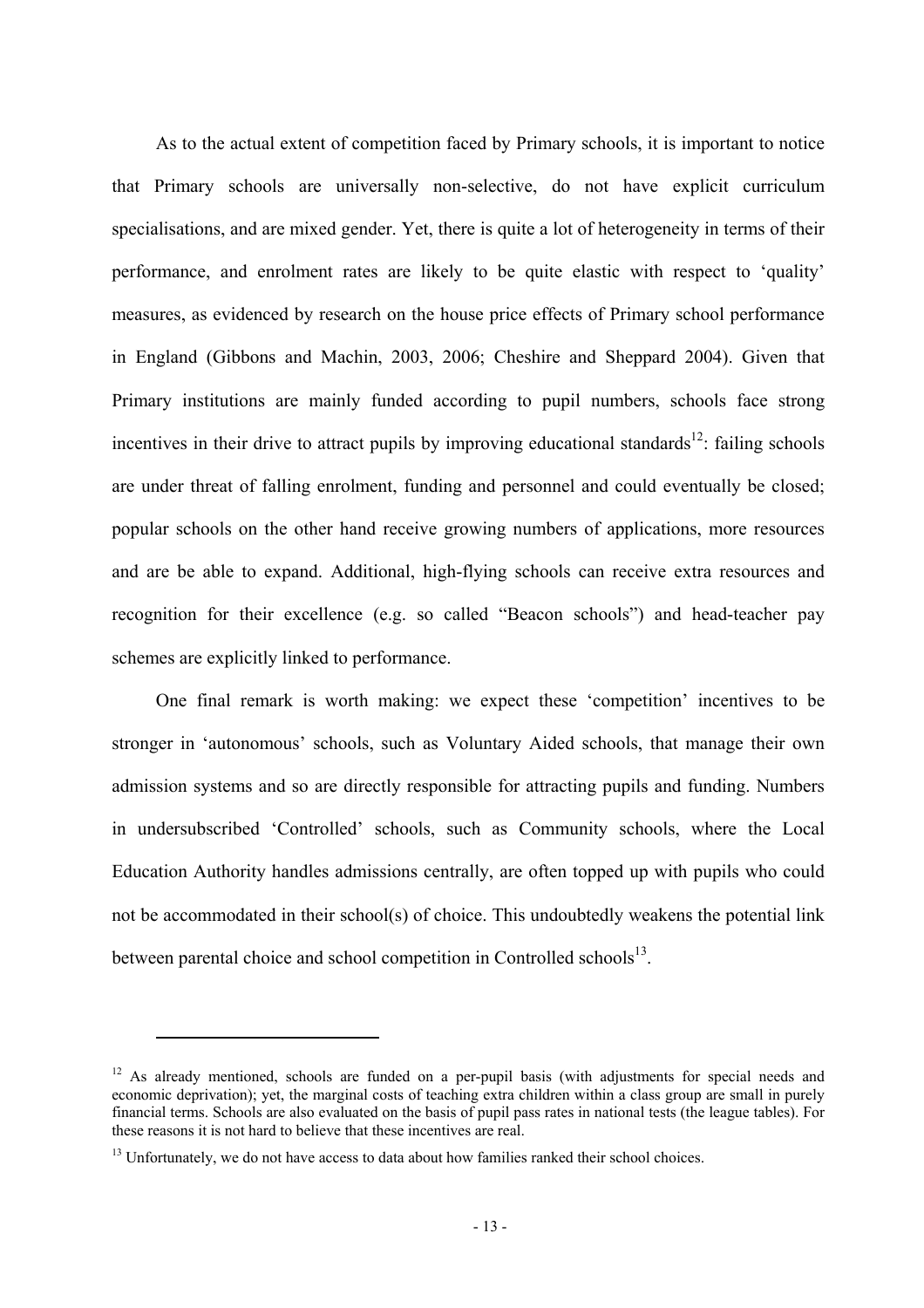## **4. Empirical Methods**

 $\overline{a}$ 

## *4.1. Defining and measuring choice and competition*

The concept of competition we will invoke in this study is one of spatial competition conditional on pupils' residence: schools compete with other schools for students in a community in order to maximise their revenues and minimise the costs associated with disruptive and hard-to-teach pupils. Even under a parental-choice regime of school provision (model (2) above), a family's set of available schools is constrained by the distance between home and school, in part because of commuting costs and in part because school admission rules have historically favoured residents who live nearby. Because of this, residential locations differ in terms of numbers and accessibility of alternative schools, which in turn means that some schools face greater competition from alternatives than do others. Since state schools cannot easily change location or vary their price, they can only increase their market share by offering a higher quality; these are the competition effects we seek out in this paper.

One thing should be clear from the outset: there must be variation in the structure of school markets for these ideas to be meaningful empirically. Our empirical work considers a large metropolitan area in which there are few explicit differences in institutional arrangements that could give rise to different competitive configurations<sup>14</sup>. However, our claim is that it is the spatial arrangement of schools in relation to each other, and in relation to residential housing, to give rise to *de-facto* variation in school accessibility and market structure<sup>15</sup>.

The purpose of this empirical work is to assess separately the effect of greater school choice, and greater inter-school competition, on pupil academic performance. Though these

 $14$  This is unlike the markets studied by Hoxby (2000), who considers the number of school attendance zones in a jurisdiction.

 $<sup>15</sup>$  For sure, this spatial arrangement may be endogenous to pupil performance and this is something we consider in</sup> our empirical work.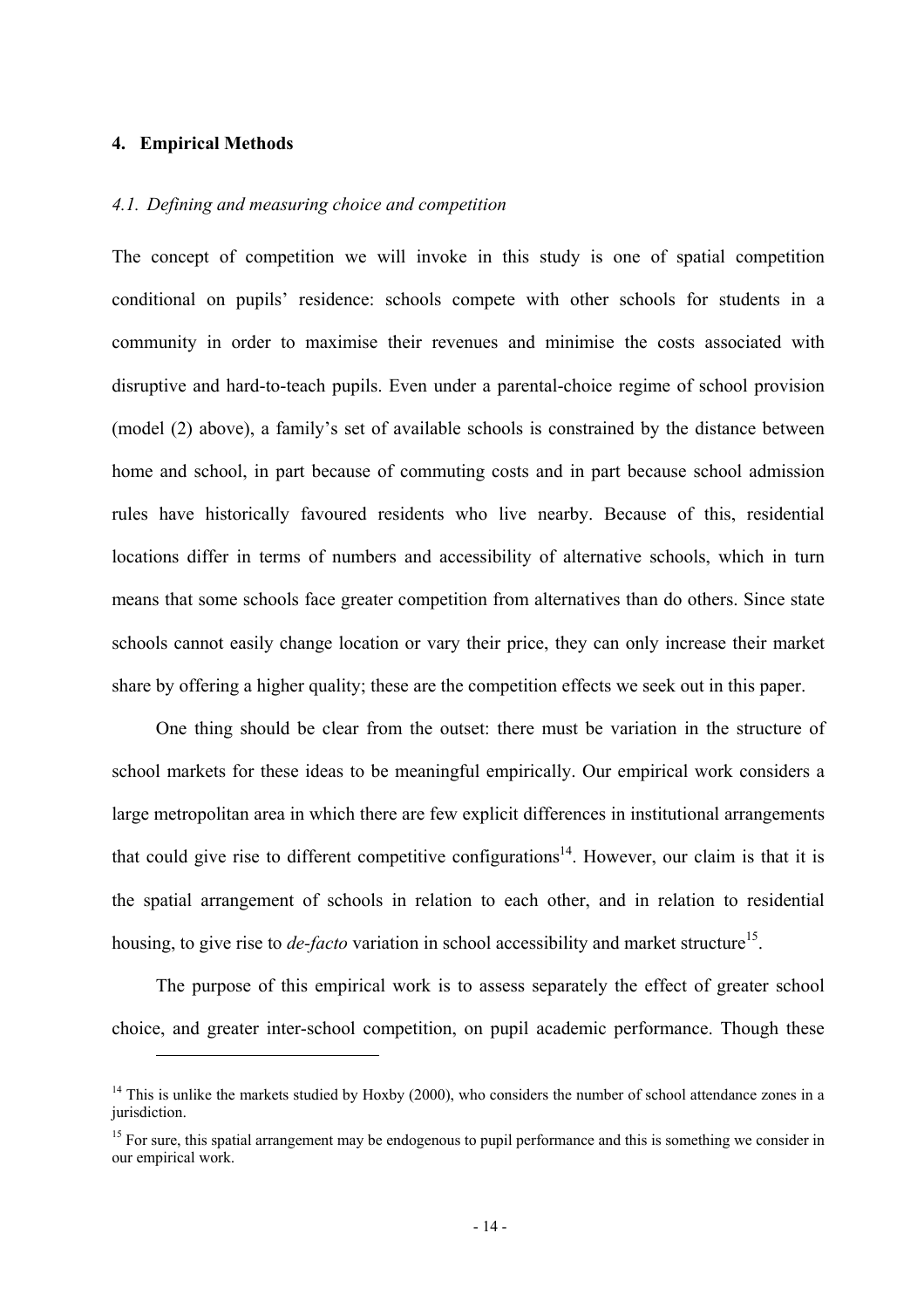two ideas are conceptually distinct, they can be quite difficult to separate. At the school level, these go hand in hand: markets in which parents have a wider choice of schools are markets in which schools face greater competition from other schools. Yet, for the family, the two concepts are distinct. Our definitions are then as follows: *Choice* is a property of residential location, and is dependent on the number of alternative schools from which a family can choose. *Competition* is a property of school location, and depends on the number of alternatives available to enrolled pupils. So, our measurements of parental choice are based on the number of schools that, according to our data, are available to families living in a given location; while, our measurements of competition are based on the range of alternatives that are available to pupils attending each school.

Competition/choice indices generally suffer from a number of problems. Firstly they can also capture urban density and school size effects, rather than competition and choice. We try and carefully design our measures to avoid this. Secondly, different market configurations can arise through processes of parental choice and school location, which may be endogenous to pupil performance. For example, if school places are rationed by place of residence, then parents have good reason to move close to popular schools. Schools may then appear monopolistic, even though it is parental choice that has compressed the geographical spread of their intake. Additionally, although new school openings are rare, it is not implausible that the current spatial distribution of schools is related to the socioeconomic characteristics of an area and, consequently, its level of pupil achievement. We address the endogeneity of the competition and choice indices using an instrumental variables approach based upon a boundary discontinuity, as described below (in Section 4.3).

To construct our indices (which are described diagrammatically in Figure 1), we start by taking advantage of the fact that our data contains information on school location and pupil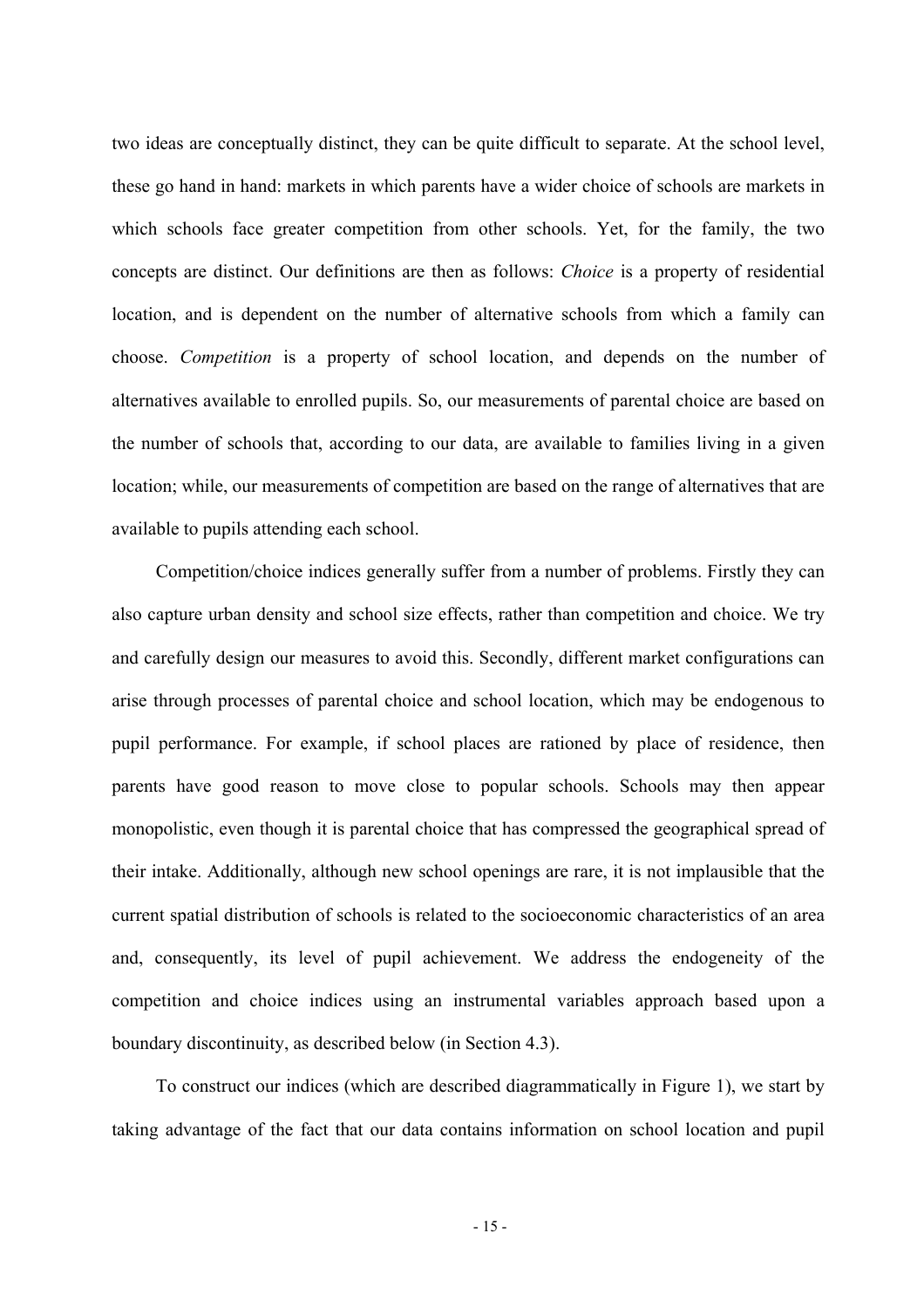residential location, identified by 6 digit (1 metre) coordinates derived from full address postcodes. For each school *s* we define its *travel zone* to encompass all residential postcode units that are: a) within the same LEA as school *s*; *and* b) contained within the perimeter of a circle drawn around school *s* at the median of the distribution of the home-school distances for pupils who attend school *s* 16.

Our index of school *choice* availability is derived using our knowledge of a pupil's residential postcode and the travel zones of nearby schools. This index is defined as: the number of schools accessible to a pupil – i.e. the number of school travel zones that encompass the pupil's residential postcode, excluding the school the pupil actually attends.

Next, the *competition* index is school-based and assesses the extent to which pupils attending school *s*, have the option of attending other schools. This information is obtained as: the average number of schools accessible to pupils in the school – i.e. the average of our school choice index across pupils actually *attending* school *s* 17.

Notice that we have experimented with a number of alternative choice and competition measures, including the number of alternative schools and number of 'competitors' within a fixed radius, and a Herfindahl index of pupil shares in schools available within travel zones. These alternatives gave qualitatively similar result; yet, we think our number-of-school indices are conceptually easier to interpret and avoid imposing *a priori* restrictions on travel patterns.

Finally, the way we define the travel-zones used to construct these indices means that they are not purely dependent on school density, and hence on urbanisation effects. For example, semi-rural and low-density suburban areas can (in principle) appear competitive

<sup>&</sup>lt;sup>16</sup> Using the median means that we are focussing on competition amongst the pupils who live nearest to schools. Our results are similar if we use a wider or narrower travel zone, e.g. the  $25<sup>th</sup>$  or  $75<sup>th</sup>$  percentiles.

 $17$  In all cases, when we consider pupil numbers, we count all pupils in the age 10-11 cohort who are finishing Primary school and taking their Key Stage 2 tests.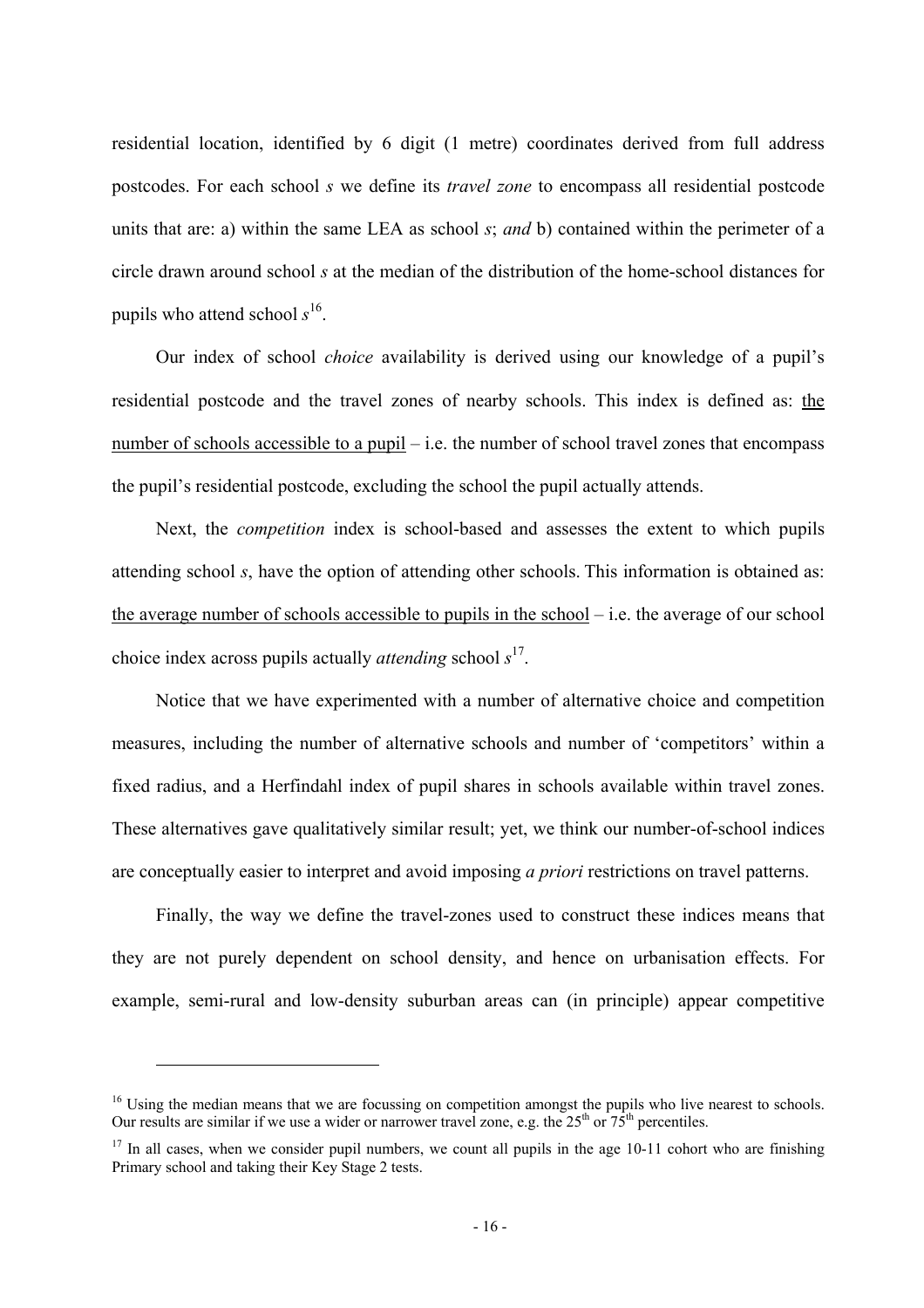because our definition of school accessibility is based on observed pupil travel behaviour; less dense places may exhibit low school density, but still be competitive school markets because families can travel longer distances more easily. Essentially, the fact that our travel zones are defined by 'revealed preferences' allows us to account for heterogeneous travel modes and time, and other features of choice patterns that would be obscured by more restrictive assumptions such as common travel distances or common travel modes in different urban, suburban and semi-rural settings.

### *4.2. Modelling school performance*

Our focus is on the influence of these competition indices on pupil achievements, where these are measured in terms of standard test results. One can think of this as the effects of choice and/or competition on school productivity (Hoxby, 2003), though we make no attempt to evaluate achievements per pound spent<sup>18</sup>. As discussed above, more competition with other schools and greater exercise of choice amongst potential pupils may raise a school's productivity, because it forces schools to use a more efficient teaching technology, or because reallocation of pupils to schools results in more efficient pupil-school matches.

We look for these types of influence by estimating pupil-level educational production functions that use information for the extended London metropolitan area (described below). The data available to us are rich in geographical detail, with information on pupil residential addresses, which makes computation of these choice and competition indices feasible. However, it is only available for two years to date, leaving us with little useful time-series variation in the indices and forcing us to adopt an essentially cross-sectional approach.

 $18$  Expenditure information at school level is not available to us.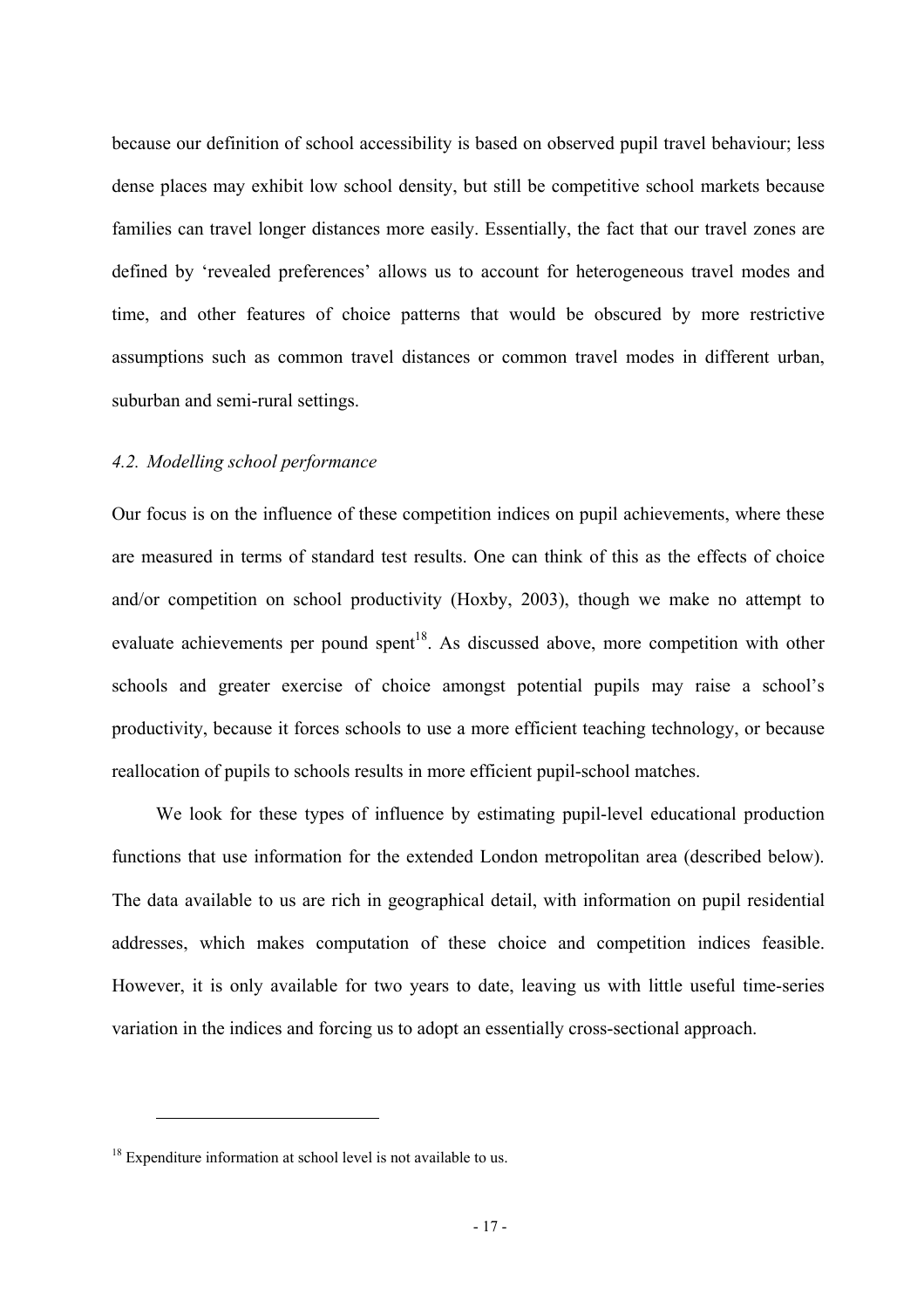The inputs into the education production functions include the choice and competition indices, alongside a wide range of pupil, school and neighbourhood characteristics. The full details of each specification are described in the Results section below. The outputs of the production function are measures of pupil achievement relating to standard tests taken at the end of the Primary phase in English education, at age 10/11. There is little doubt the outputs of a good education amount to more then good results in academic tests. However, tests remain the simplest metric on which to judge pupil abilities, and average achievement in schools is the most common, if the most basic, means by which school performance is assessed. So, we use test scores as the main measure of pupil achievement, and focus on the *gain* in pupil achievement from age 6/7 to age 10/11: what is referred to as Key Stage 2 in the English National Curriculum.

Summing up, all our empirical models are more or less restricted versions of the following specification:

$$
KS2_{irst} = \alpha KS1_{irst} + \beta_1 c_{rt} + \beta_2 c_{st} + \mathbf{x'_{irst}} \gamma + \varepsilon_{irst}
$$
 (1)

where  $KST_{\text{first}}$  is the age-10/11 test score for pupil *i*, who lives in postcode *r* and attends school *s* in year *t*;  $KSI<sub>irst</sub>$  is the age-6/7 test score for pupil *i*, who lives in postcode *r* and attends school *s* in year *t*;  $c_{st}$  is a competition index for school *s* in year *t*;  $c_{rt}$  is a choice index for residents of postcode  $r$  in year  $t$ ; and finally  $\mathbf{x}_{\text{inst}}'$  is a vector of pupil, school, neighbourhood characteristics (and a year dummy).

## *4.3. Accounting for residential sorting: instrumental variables strategy*

Families choose where to live, and schools are one thing they consider when making that choice. As a consequence, the market structures we observe in our data – which are based on the spatial configuration of school and pupil residential locations – may be endogenous in the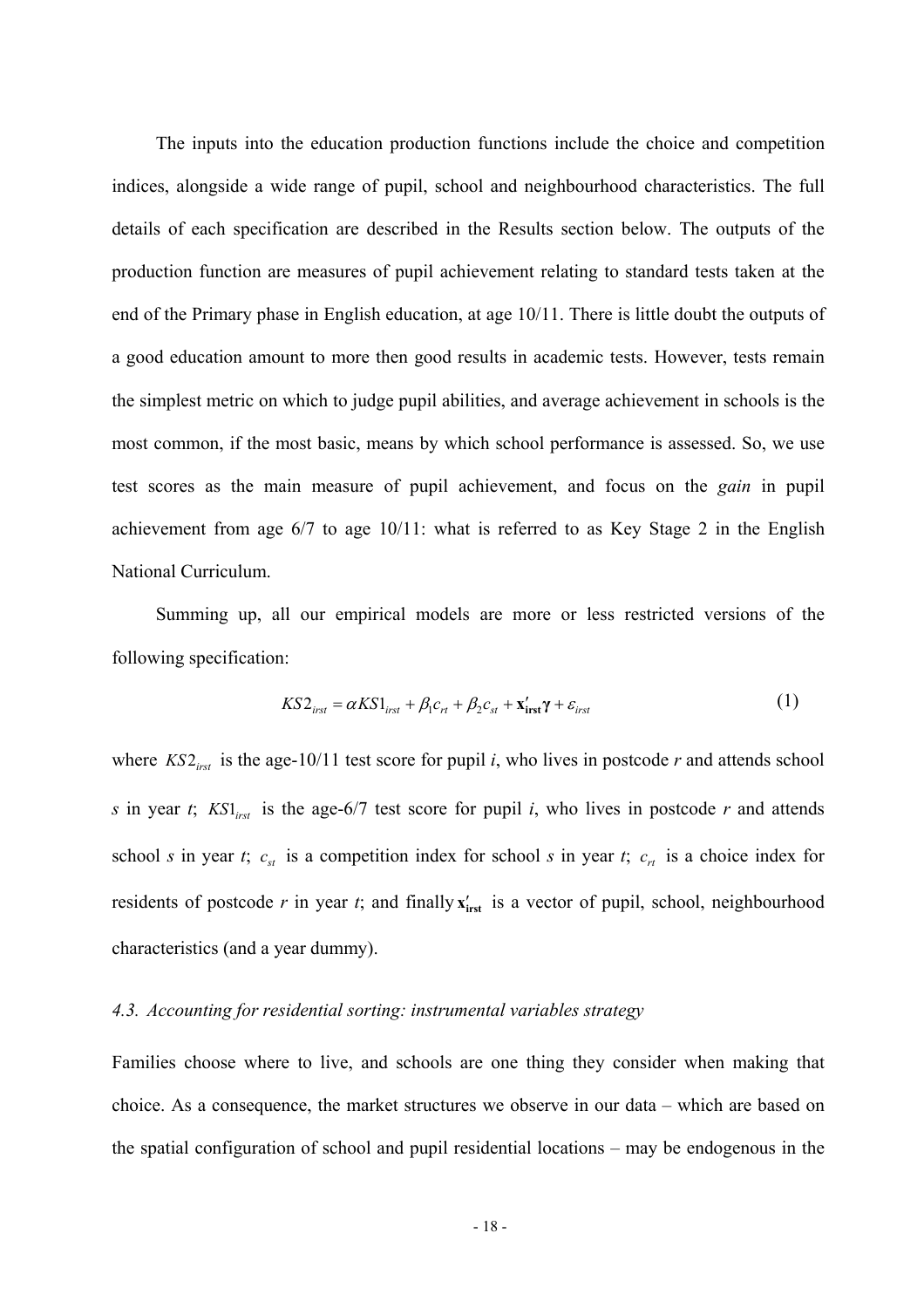production of pupil achievements. This would be true if, for example, families crowd around a high-performing school, reducing its apparent competitiveness; it would also be true if the competitive structure is indicative of market penetration by a specific school type in areas with specific socioeconomic characteristics. Because of these concerns, we need to adopt an instrumental variable strategy and look for credible instruments for our competition and choice indices.

Our indices all assume that residence-school distance is an important factor in school choice because of travel costs. The general assumption is that the probability of family *i* attending school *j* decreases with distance to the school *dij*. Given this, families are (under most conditions) more likely to choose their nearest school, as the average distance to alternatives increases (other things equal). To see this, consider the following simple exposition. Suppose family utility from attending school *j* depends on distance  $d_{ij}$  and the school quality  $q_j$ , with  $u_{ij}$  $= aq_j - bd_{ij}$ . Family *i* attends the nearest school *k* if  $aq_j - bd_{ij} < aq_k - bd_{ik}$  for all *j*, or  $a(q_j - q_k) < a$  $b(d_{ij} - d_{ik})$ . Clearly, for given values of  $q_i$ ,  $q_k$  and  $d_{ik}$ , the probability of *i* attending *k* increases as  $d_{ij}$  increases, for any *j*. An increase in  $d_{ik}$  for any *j* implies an increase in the average distance to all alternatives to *k* (assuming the choice set is finite).

Our instrumentation strategy uses this intuition, exploiting the notion that families living near LEA boundaries face longer journeys to schools other than the nearest, than families living in locations interior to the LEA. The idea is best illustrated in Figure 3. The figure shows a linear district with 5 schools *k*, *m*, *n*, *p*, *q* spaced at equal intervals. Schools *k* and *q* are located at the district boundaries at the left and right ends of the district respectively. The dashed lines show the cost of reaching each school, from each point *i* along the linear district. The bold line shows the average cost of reaching schools other than the nearest school, at any point *i* along the linear district. As can be seen, the average costs of travel to schools other than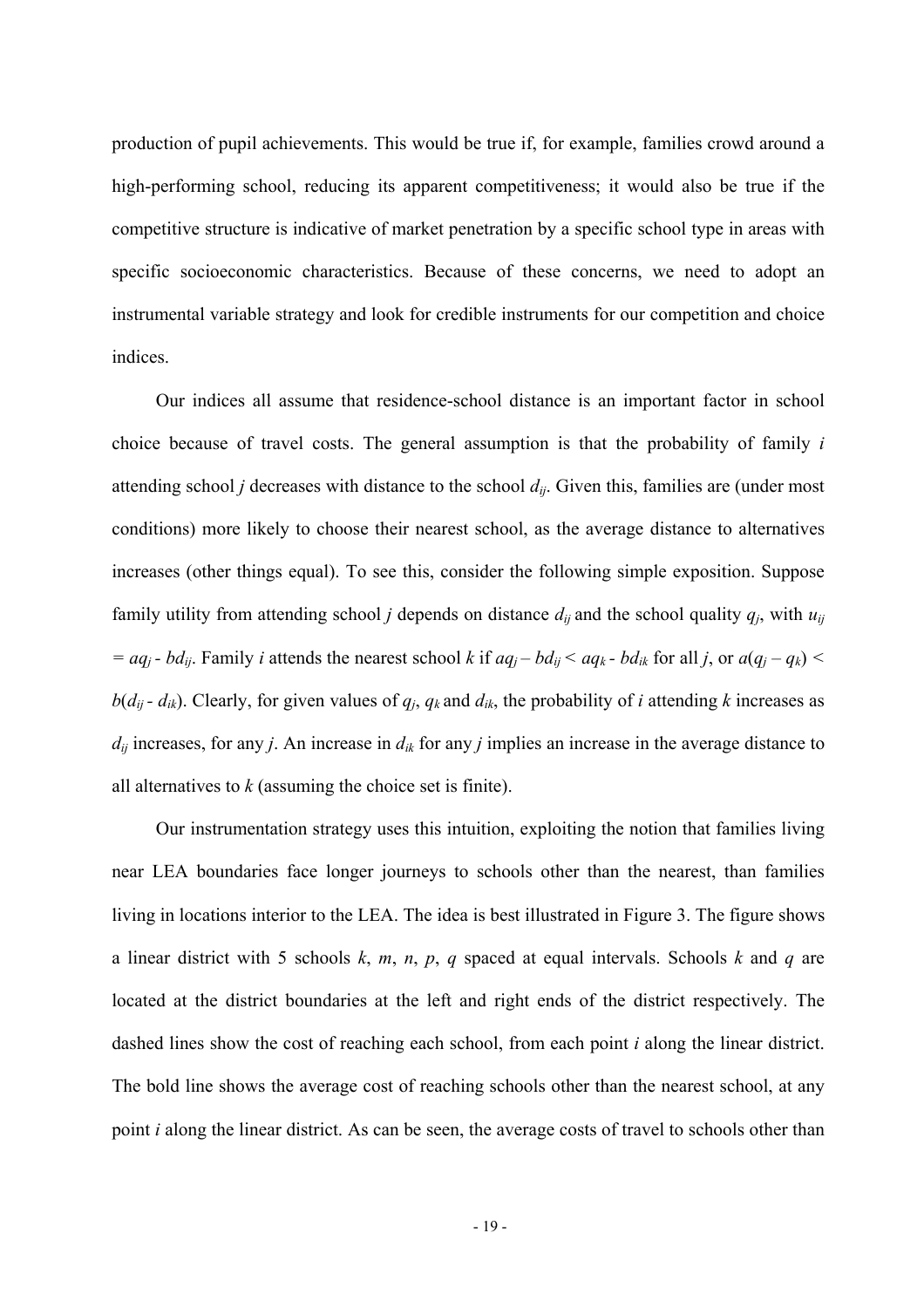the nearest is higher for residents near the edge than the centre. This means that residents near boundaries are more likely to attend their local school, i.e. travel costs restrict choice for residents near the district boundary relative to those in the centre. A further implication is that probability that school *j* recruits from the set of families who have *j* as the nearest school decreases with the distance of *j* from the LEA boundary; so, schools nearby LEA boundaries will mainly enrol pupils from of local families, who have that school as the nearest choice.

In conclusion, schools in locations close to LEA boundaries face less competition because: a) the catchment area shrinks in radius and land area closer to LEA boundaries due to local pupils (who face a more restricted choice set) crowding out those who would have travelled from further a-field; b) the catchment area may be partially truncated on one side, which is a restriction we impose by excluding the few pupils who cross LEA boundaries in the calculation of our choice and competition indices<sup>19</sup>. From these arguments, we propose to use the distance between a pupil's home and the LEA boundary as an instrument for school choice, and the distance between a school and the LEA boundary as an instrument for its level of competitiveness.

The validity of this strategy rests on a set of assumptions. First, it requires that the administrative boundary increases the costs associated with access to services on the opposite side of the boundary, so that they actually restrict parental choice and school competition<sup>20</sup>. Next, we need the distribution of schools and school types, as well as families, not to follow systematic patterns with respect to LEA boundaries; for example, schools (or Voluntary Aided schools) and households should not be more densely distributed around the LEA perimeters

 $19$  As it turns out, a) is most important in terms of driving variation in our indices.

<sup>&</sup>lt;sup>20</sup> It also assumes that LEA boundaries are exogenously fixed and stable; this seems to be the case, as LEA boundaries were last re-drawn in 1997/1998, and even then very few boundaries in the area we study were affected.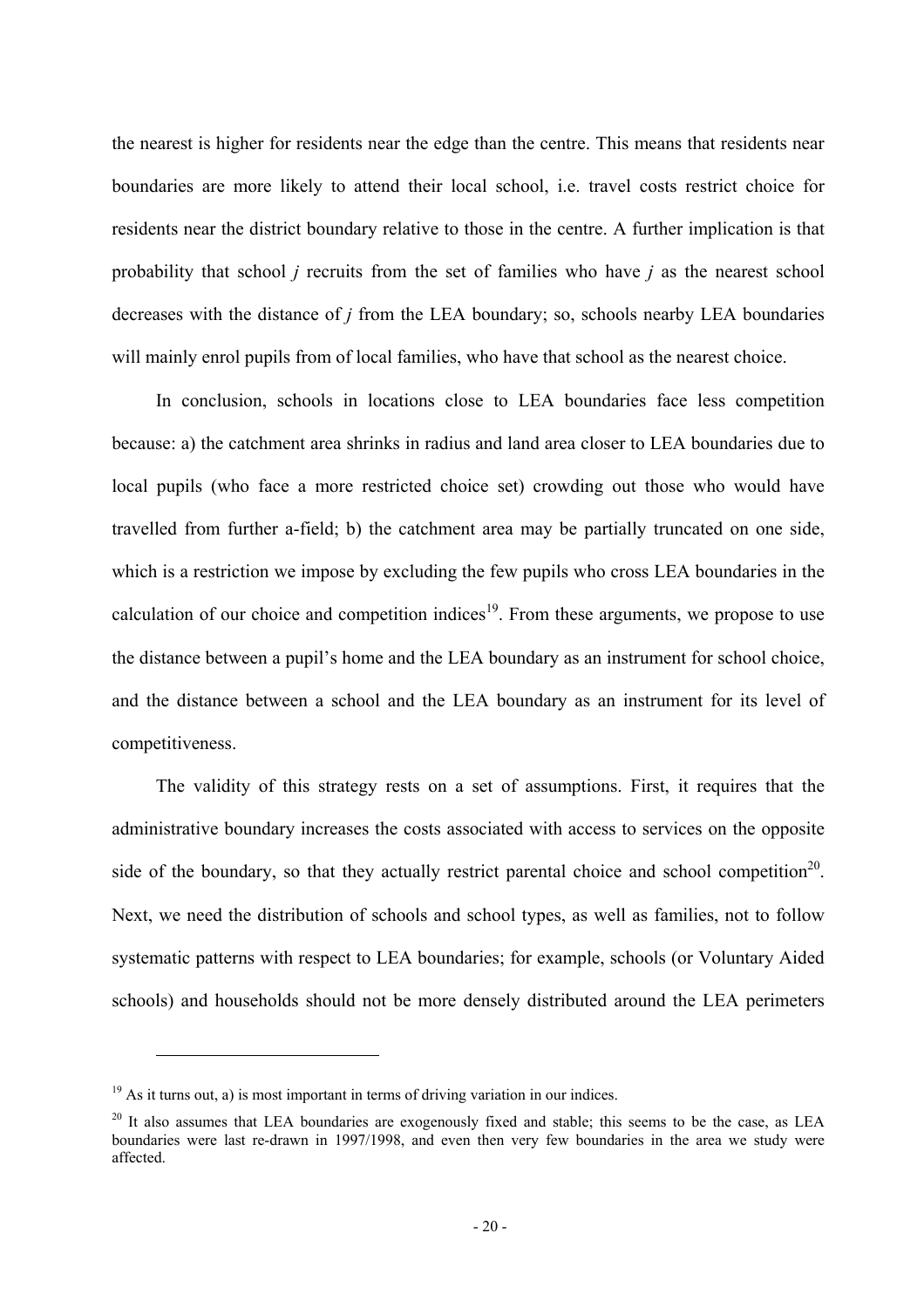than the centre. A further assumption is that these LEA-boundary distance instruments do not have a direct influence on school or pupil performance other than through their effects on the choice set available to families and that they are otherwise uncorrelated with the outcomes that are being analysed<sup>21</sup>. These are empirical issues regarding power and balancing properties of our instruments which we will investigate in detail below when we assess the validity of our instruments; in doing so, we will borrow from the methodology used in Cullen et al. (2005).

### **5. Data Sources and Sample Construction**

 $\overline{a}$ 

The empirical analysis employs a number of large and complex data sets, which we now describe. The central sources of data for the empirical analysis are the combined National Pupil Database (NPD) for 1996 to 2003, the Annual School Census (ASC) from 1996 to 2003, and the Pupil Level Annual Census (PLASC) for 2002 and 2003. These are administrative datasets made available by the Department of Education and Skills (DfES) of the UK Government.

The first (NPD) is a pupil-level dataset that records test results obtained by pupils at various stages in their school careers. The first set of assessments is administered at age 6/7, at the end of what is called Key Stage 1 (KS1) in the National Curriculum. The assessment comprises Reading, English and Maths tests and tasks. Pupils are awarded a 'Level' of 0,1,2,3 in each subject (with  $+/-$  subcategories), and these Levels can be translated into point scores according to predetermined DfES rules. The second set of assessments takes place at age 10/11, at the end of Key Stage 2 (KS2). The assessment comprises English, Maths and Science tests and pupils are awarded percentage marks in each of these; marks translate into KS2 Levels  $2,3,4,5$  (with some  $+\prime$ - subcategories), which in turn translate into point scores, again

<sup>&</sup>lt;sup>21</sup> Similarly, we are assuming that families do not decide to move away from LEA boundaries just because they value competition in itself (they just want a good school). Hence, from the parental perspective, there is no reason to reside far from LEA boundaries, unless this has a direct impact on pupils' performance.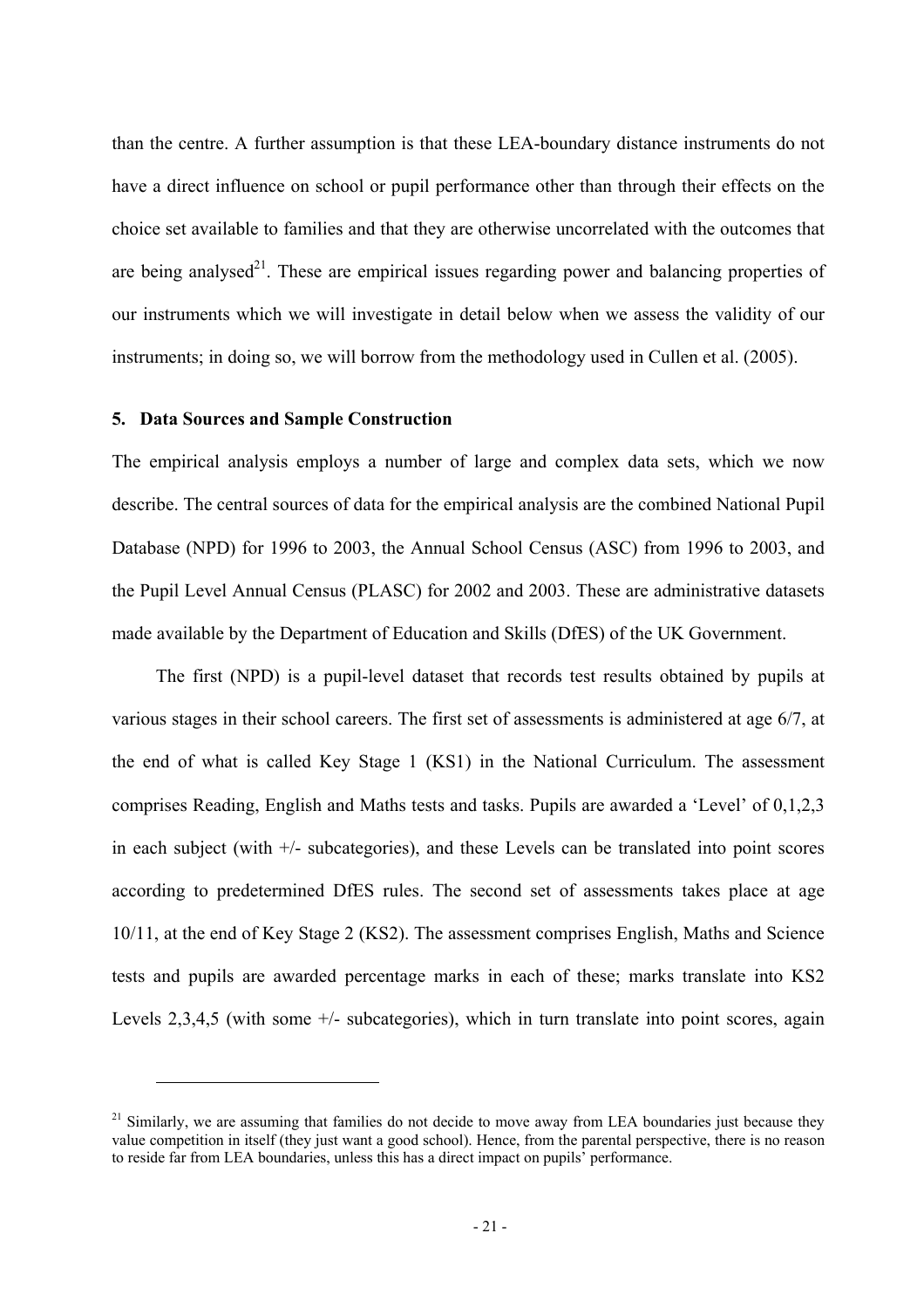using standard DfES rules. We will use KS2 and KS1 point score information to compute a value added measure of educational progress between age 6/7 and 10/11.

The second data set (ASC) collects information on pupil and teacher characteristics at school-level and is used for resource allocation and other administrative purposes by central government. It was augmented from 2002 onwards by PLASC, which collects characteristics of pupils individually, including their residential postcodes. These pupil characteristics can be linked to the pupil test results in the NPD and to school characteristics in the ASC. So, the basis for our composite dataset is all pupils in PLASC who took KS2 tests in the school years 2001/2002 and 2002/2003, and sat their KS1 tests in 1997/1998 and 1998/1999.

This information can be linked to additional school information, in particular school addresses and institution types using the DfES Record of Educational Establishments ('REE') and 'Edubase' files. Moreover, to compute measures of spatial competition using Euclidian distances, we need geographic coordinates for both schools and pupils. These are derived from the full address postcodes using Ordnance Survey Codepoint data, which provides 1 metre grid references for postcode unit centroids. For some of our analyses we also include information on pupil residential neighbourhood and family background, which we obtained by matching the residential address to Census data for  $2001^{22}$ . Finally, we derive LEA boundaries from the County and District boundaries obtainable from the 'UK Borders' service for Geographical Information Systems, which we will use in our instrumental variable analysis.

As stated above, the pupil data we use relates to age-10/11 pupils sitting KS2 tests in 2001/2-2002/3. The sample is further restricted to pupils living in a geographical zone within a 45km radius of central London, defined here as Bank tube station in the City of London, and to

<sup>&</sup>lt;sup>22</sup> We identify pupil residential neighbourhoods using postcode sectors; these include a handful of postcode tracts and are well designed to represent the community where individuals live.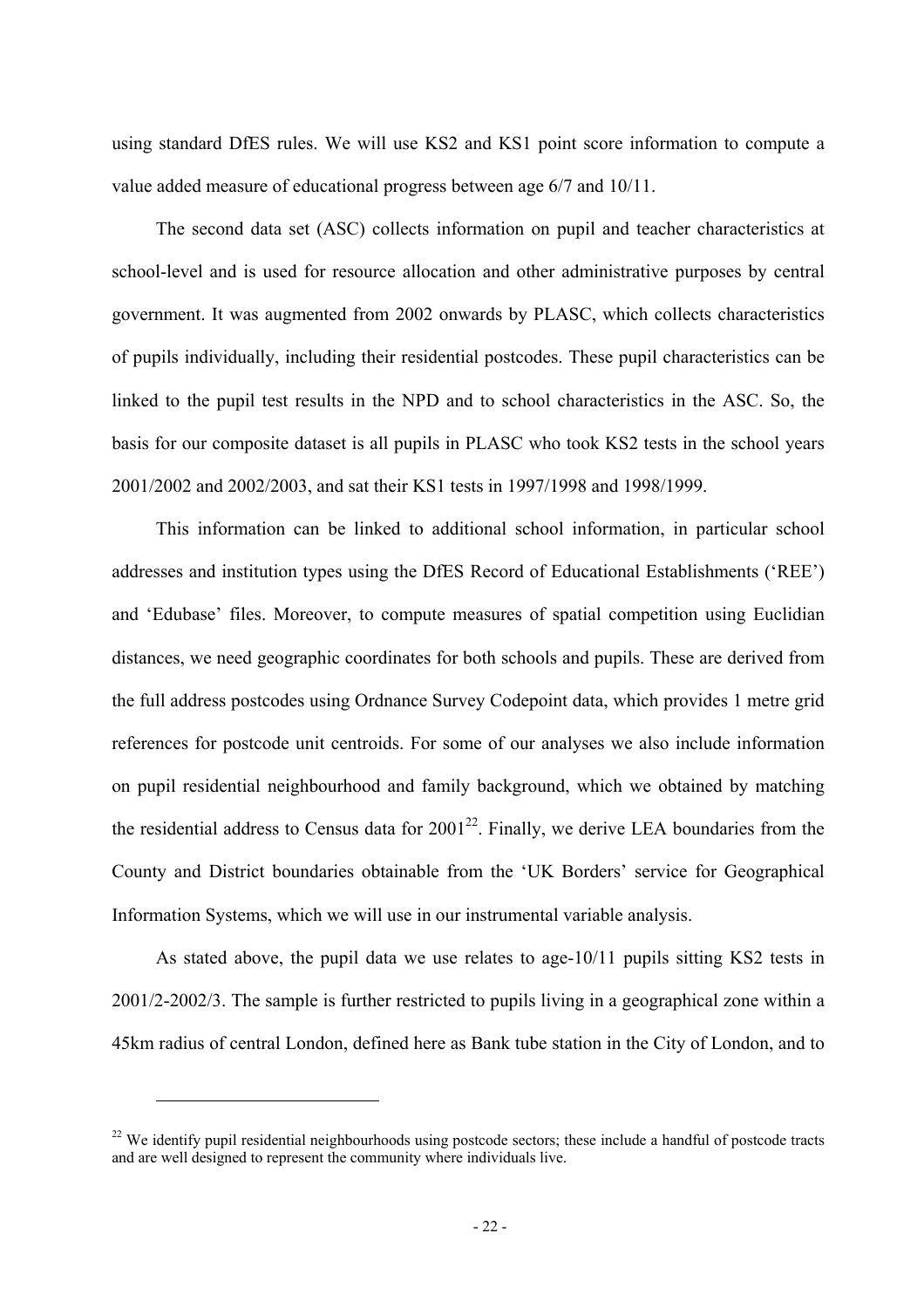schools within the same radius<sup>23</sup>. Our purpose in restricting the data is to focus on primarily urban school markets. Moreover, reducing the sample also reduces the computational burden substantially. One further restriction is to eliminate partial LEAs (Luton, Bracknell) at the margins of our geographical zone, and in the City of London (which has a very low pupil population).

## **6. Results**

 $\overline{a}$ 

## *6.1. Sample description*

Table 1 summarises the most important variables in the dataset, namely the pupil achievement indicators and competition/choice indices. One key question concerns the amount of variation in our competition measures. Clearly if all schools serve only the local community, or if any school within an LEA is easily accessible from any residence within an LEA, then there is no variation in the level of competition. Our methods assume that a mix of neighbourhood-school and parental-choice structures exists, and that this will be reflected in our measures. Table 1 tabulates the summary statistics for our indices, Figure 3 graphs their distributions and Figure 4 provides a map (for part of our study area). These all show there to be substantial variation in the indices we have at hand.

Row 1 of Table 1 shows that, on average, every 10 pupils could quite easily reach 14 schools from their home address – in addition to the school they actually attend. Remember that this index is based on whether the median travel distance of pupils in neighbouring schools encompasses each home address, so that the feasible choice set could be quite a lot larger. Averaging this choice index at the level of the school in which pupils are enrolled, we derive

<sup>&</sup>lt;sup>23</sup> We start with a sample within 50km in order to construct our choice and competition indices, but base estimation on the sub-sample within 45 km. This avoids us mistakenly inferring lack of competition, at the boundaries of our geographical zone.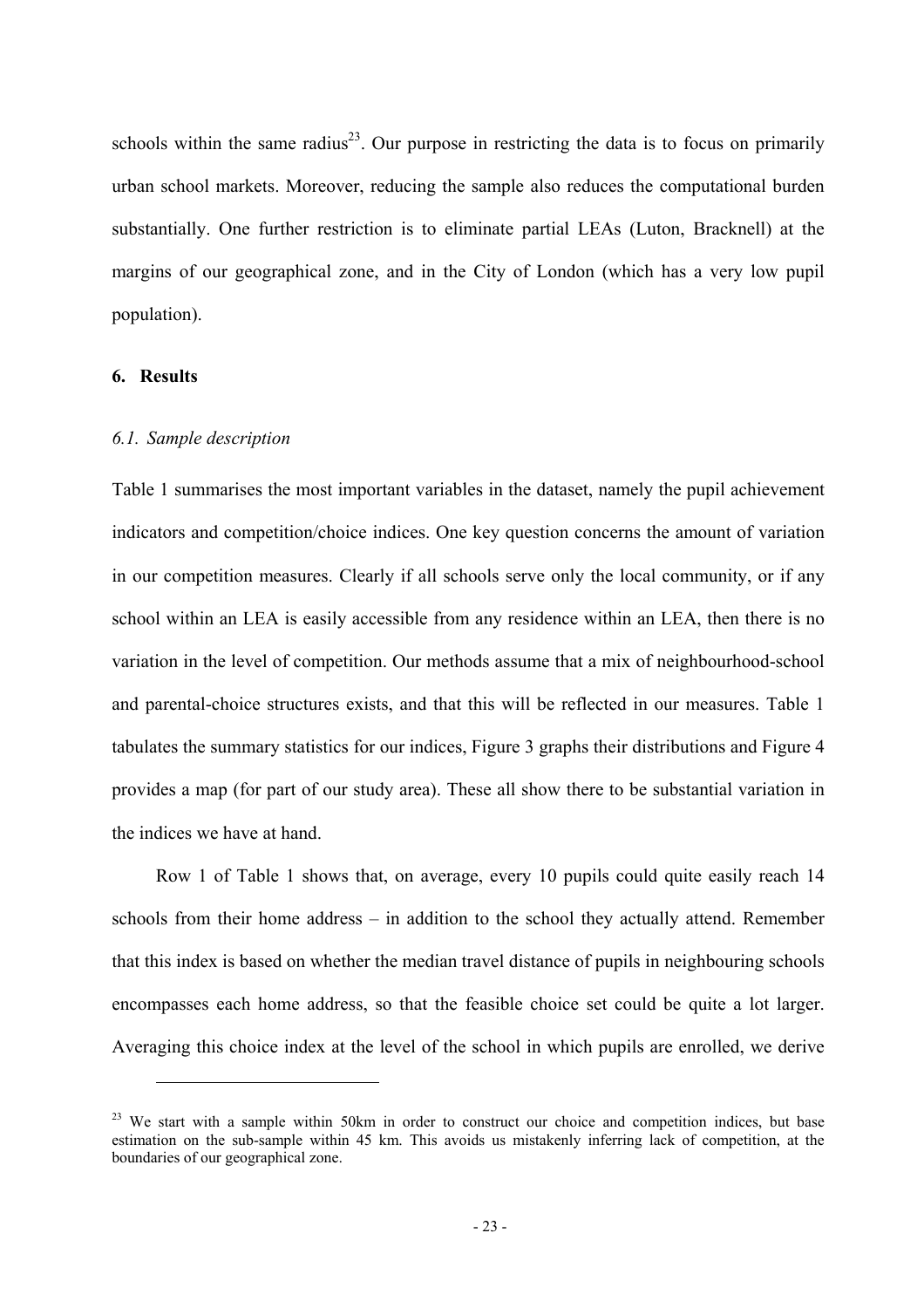our competition index (Row 4, Table 1). The difference between the pupil and un-weighted school mean implies that pupils in larger schools tend to be those with more choices. Obviously, the choice and competition indices are highly correlated (with a pair-wise correlation of about 0.60); yet, they display sufficient independent variation, from which we will separately identify the effects of school availability and competition<sup>24</sup>. Looking at Figure 3, we see that around 1 in 4 pupils have no school (other than the one they attend) within a short travel distance, but only 1 in 10 schools have all pupils with no local alternatives. It is also worth noting that only 48% of Community school pupils and 27% of Faith school pupils in our study area actually attend their nearest school within their LEA, so there is clearly considerable exercise of choice (see also Burgess et al., 2004). Finally, from the map of Figure 4, we can also deduce that the competition indices are only partly related to urban centrality and density: Some of the highest values of our index occur in suburban districts such as Barnet and Brent, whilst inner city zones like south Hackney or Southwark exhibit low levels of competition.

Further down Table 1 are other interesting features of the data. The median travel distance of Primary school pupils in our study area is 743 metres, and this travel zone is home to an average of 80 pupils, though the number ranges widely<sup>25</sup>. We have also computed a cohort density measure centred on each pupil residential postcode, using a count of the number of pupils aged  $10/11$  within a 564m radius of each pupil address (a 1km<sup>2</sup> circle). The mean pupil density is 64.1km-2, but ranges between 1 and 256. These inter-school distance and population density variables do not feature in our competition or choice indices, but are used as

 $24$  This is because, for example, pupils coming from an areas with little available choice, may travel long distances and enrol in a school which faces a highly competitive market.

 $25$  The average distance between a school and other schools in its travel zone is about 600 metres, ranging from zero (i.e. two or more schools are in the same postcode) up to 4.4 km.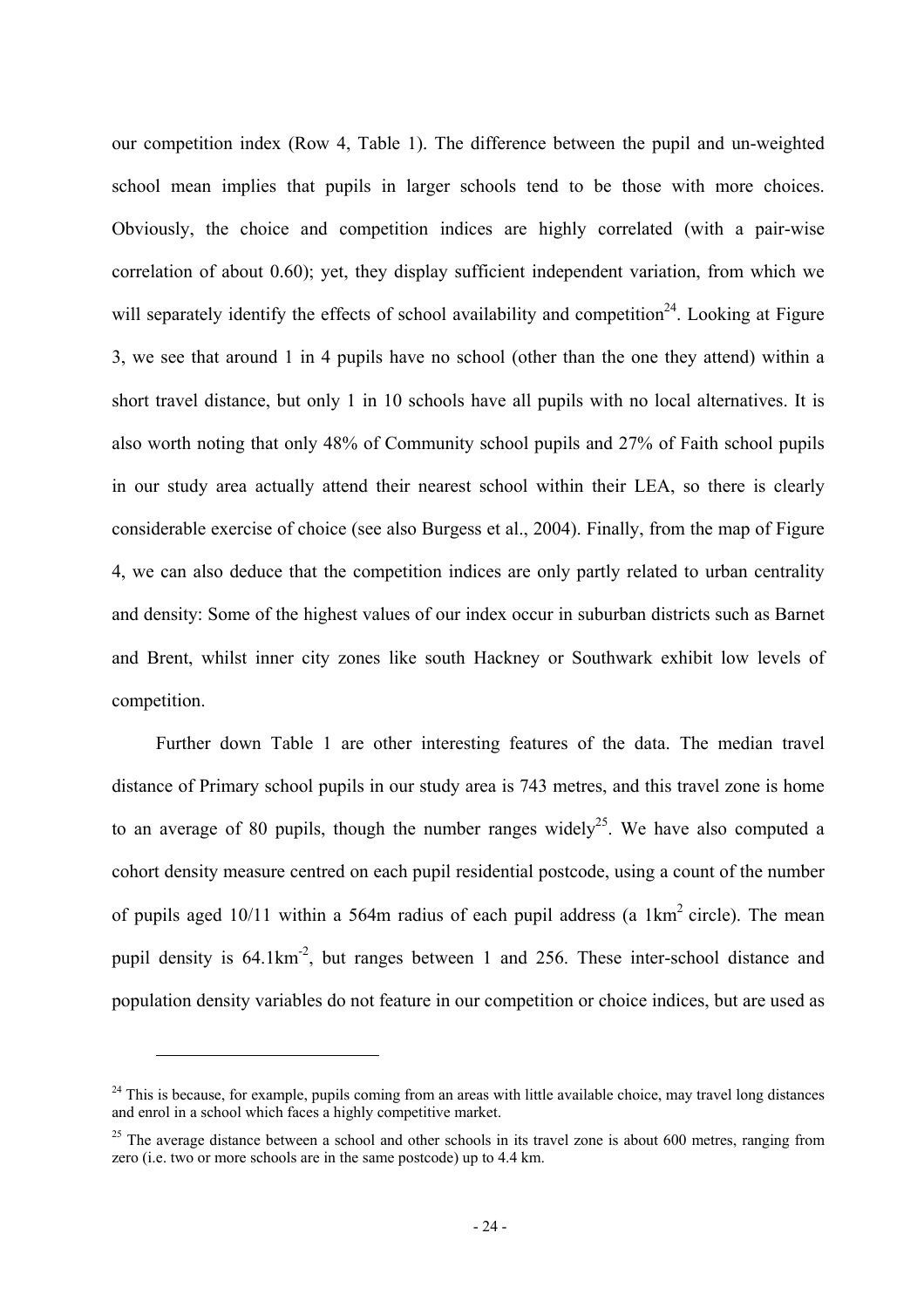controls for more general urban density factors in our regression models. Additionally, we will include a number of variables in these regressions, at four levels of aggregation: pupil, school, residential postcode sector, and LEA level. These are described in Appendix Table A2.

## *6.2. Choice, competition and performance: regression results*

 $\overline{a}$ 

Our first results are ordinary least squares (OLS) estimates of the model in Equation (1) and appear in Table 2. This shows the coefficients of interest only, and is divided into three panels. The top panel shows estimates of the association between choice availability and pupil achievement, unconditional on the index of competition at the pupil's school ( $\beta_1$  in Equation 1, with  $\beta_2$  restricted to zero). The next panel shows the association between school competition and pupil achievement ( $\beta_2$  in Equation 1, with  $\beta_1$  restricted to zero). The third panel reports the coefficients with both choice and competition indices included together ( $\beta$ <sub>1</sub> and  $\beta_2$  unrestricted). All columns report results where the dependent variable is the pupil's change in points between KS1 and KS2, a direct measure of value added through the National Curriculum stages. Table A3 in the Appendix reports results for KS2 English and Maths test marks separately. As we did not find different patterns for the two subjects, we decided to focus on the overall value added measures<sup>26</sup>. Finally, notice that it is difficult to establish a priori at which level one should cluster standard errors; therefore, we report both standard errors clustered at school and LEA level (respectively in round and square brackets).

<sup>&</sup>lt;sup>26</sup> Controlling for prior achievement, or using achievement growth, risks underestimating the effect of fixed school characteristics, because prior achievement is determined by school characteristics too. Unfortunately the coefficient on prior achievement is also endogenous (see Todd and Wolpin, 2003) and potentially downward biased. Nevertheless such specifications are commonplace and we follow tradition. Since we have no instruments for prior achievement which would allow us to correct the specification we simply note here that the coefficients on our competition and choice indices are almost unchanged if we use age-11 test scores unconditional on age-7 test scores. See Table A2 in the Appendix.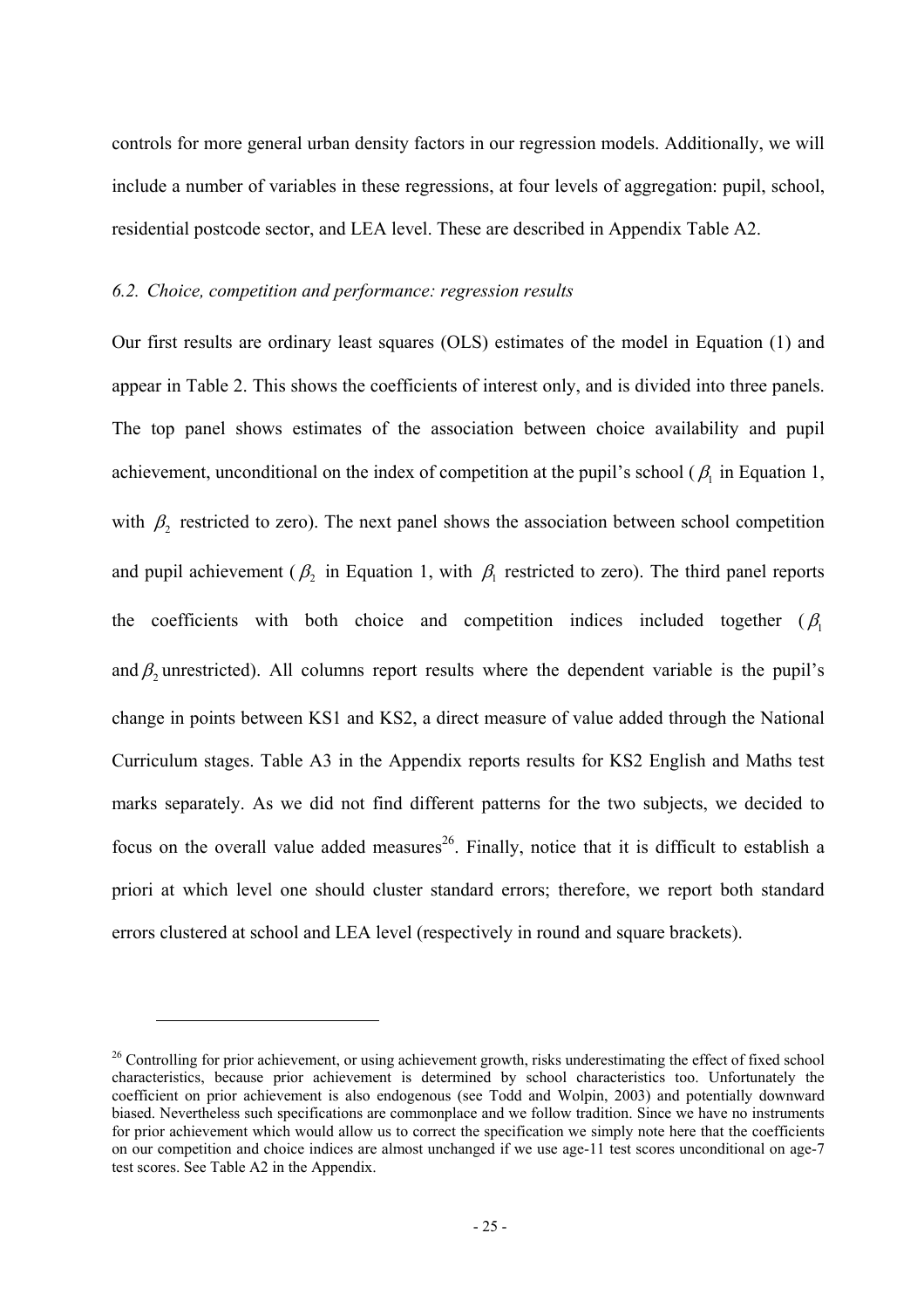Looking at the OLS results in the first panel of Table 2, it seems clear that there is an association between the number of choices a pupil has available locally and their achievement at school between age 7 and 11. This is true, regardless of whether we include the full set control described in Appendix Table A1. However, the association is very small in magnitude: one extra school in the pupil choice set relates to about 0.1 value-added points. These results are qualitatively similar when we look at the school competition index on its own in the next panel. This is unsurprising, since the choice and competition indices are positively correlated. Finally, when the choice and competition indices are included together, we find that pupils in schools facing more competition do marginally better; yet, we find that choice is not associated with higher pupil performance<sup>27</sup>.

Taken at face value, these estimates suggest small but significant gains for pupils in schools facing more competitive markets. However, we find it hard to trust these findings, because the choice and competition indices we use are likely to be endogenous to pupil and school performance. To address this, we employ the instrumental variables (IV) strategy described above, using the pupil residence-LEA boundary distance as an instrument for choice, and the school-LEA boundary distance as an instrument for competition.

The IV coefficient estimates are presented in Columns (3) and (4) of Table 2, and tell a different story. The signs on all the coefficients become negative, but statistically insignificant<sup>28</sup>. There is no evidence here to suggest that an increase in the number of schools available near a pupil's home (as we move away from an LEA boundary) improves pupil

<sup>&</sup>lt;sup>27</sup> We also assessed whether the impact of competition/choice mainly comes from under- or over-capacity schools. Our results suggest that: a-Competition always matters more than choice; b-Most of the action comes from schools that have a potential for expansion (under-capacity). This "threat effect" is in line with predictions from the empirical IO literature.

<sup>&</sup>lt;sup>28</sup> Notice that the results are similar whether we include the full set of controls or not; this is reassuring about the validity of our instrumental variable approach.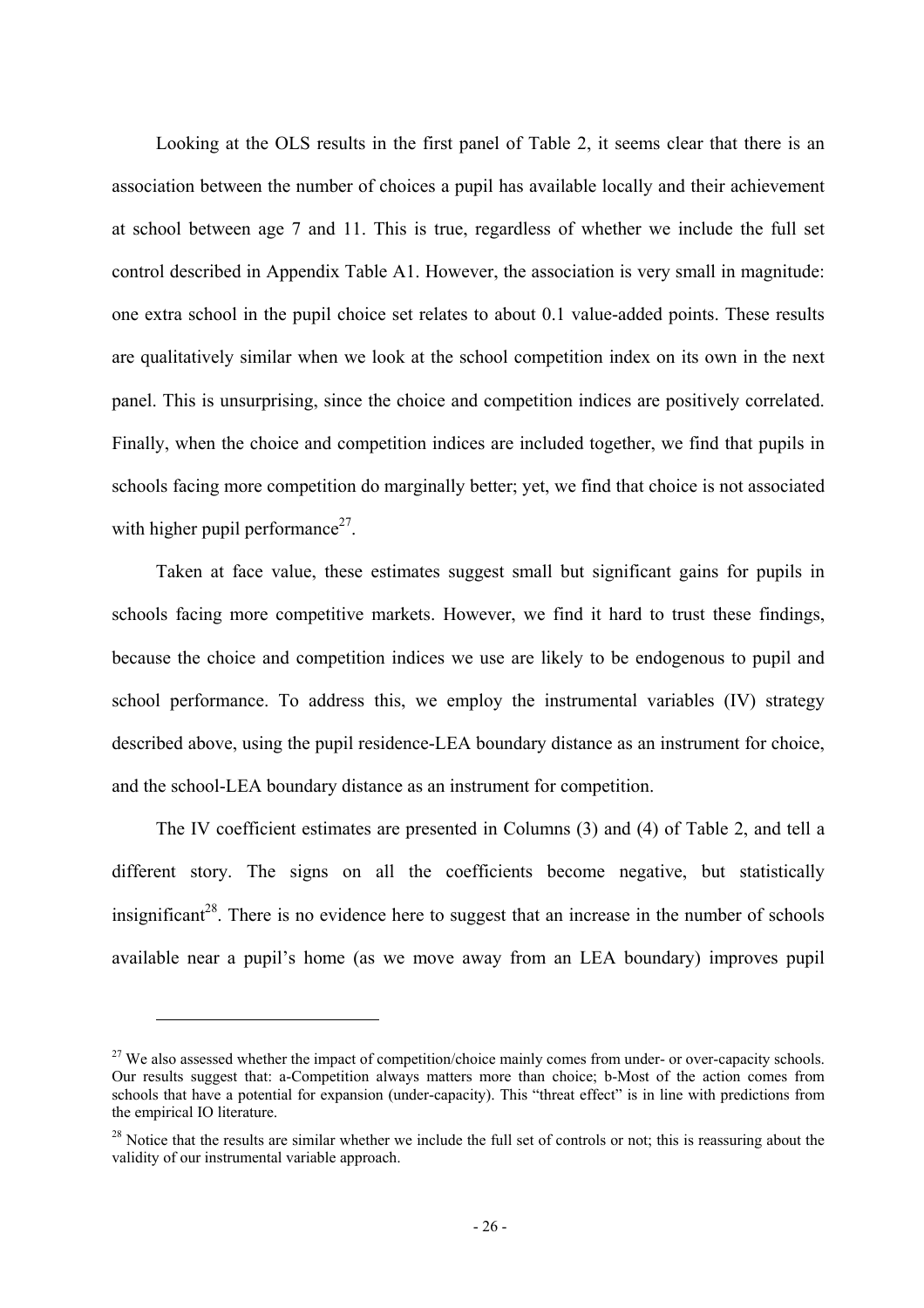achievement. Notice that this coefficient identifies an average effect of school availability, i.e. both for individuals who exercise choice and opt out of their local schools, and for individuals who are 'left' in the local institution; without further assumptions, we can not disentangle a pure pupil-school 'matching' effect from indirect 'spill-over' effects. Additionally, we do not find evidence that attendance at a school that faces more competition further away from an LEA boundary improves achievement. These point estimates suggest that these changes could have small adverse effects on achievement, though they are imprecisely determined.

### *6.3. Assessing the instrumental variables strategy*

It is reasonable to ask whether, given these results, LEA boundary distance measures are good instruments for the choice and competition indices. An important assumption for the instrument to determine choice and competition is that cross-LEA Primary school attendance is not wide-spread. From the Pupil Census data we have established that the proportion of entryage children (age-4) attending schools in an LEA outside their home LEA is only around 5.5%, and slightly lower for Community schools at around 4.7%. Moreover, of the 10% of pupils who live closest to the LEA boundaries, well over 80% attend Primary schools within their own LEA. This is particularly reassuring, as these pupils are typically in postcodes that are immediately adjacent to the boundary and would seem equally likely to attend a school in the adjacent LEA as in their own LEA if the boundary imposed no barrier.

Ultimately, the deciding factor is whether the first stages of the IV regressions are effective. These are tabulated in Table 3, where we report results for specifications including and excluding controls, and with standard errors clustered at school or LEA level. The instruments – the log of boundary distances – are always very powerful. A 10% increase in the distance from LEA boundary to pupil residence increases the number of schools in the pupil's choice set by 0.027, or about 2% relative to the mean (0.027/1.404). A 10% increase in LEA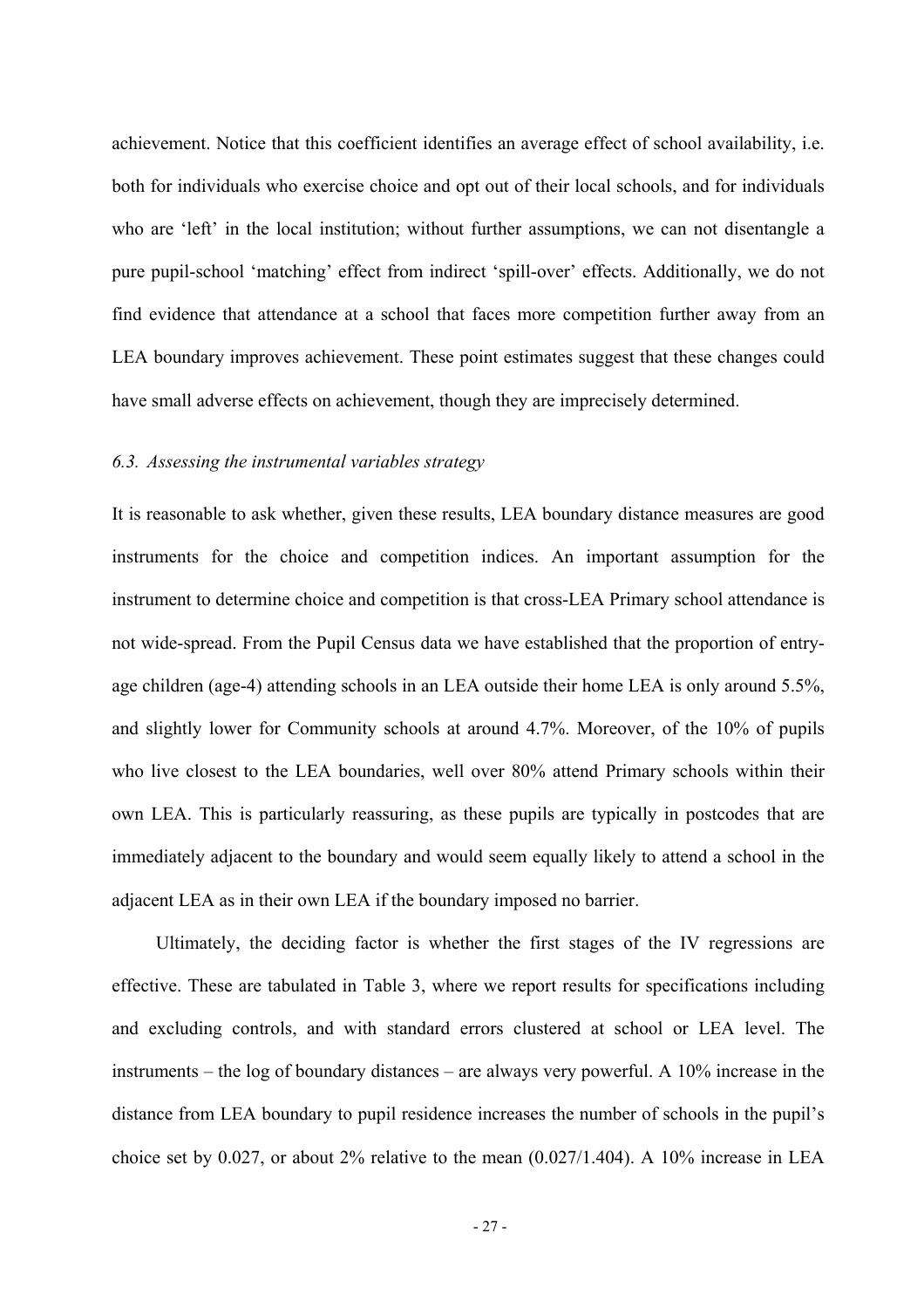boundary-school distance increases the average number of alternative schools for pupils in that school by about 0.02. The instruments are individually significant and the F-statistic for the joint test of the instruments is always high (Staiger and Stock, 1997). In a nutshell, the instruments are indeed strong predictors of choice availability and school competition.

Further results (not tabulated) show that the instrument for choice (and indirectly competition) also works in line with the theoretical reasoning we used to justify its use. Firstly, for each 1% increase in distance between a pupil's residence and the nearest LEA boundary there is a 1.4 percentage point decrease in the probability that the pupil attends the nearest school (controlling for the average pupil-boundary distance within the LEA). Secondly, the average distance between a pupil's residence and the nearest 4 schools (other than the one he or she actually attends) decreases by 0.06% for each 1% increase in the distance between their home and the boundary. In other words pupils near admissions district boundaries seem to be more constrained in their choice of school. Finally, we dropped the restriction of no-LEAcrossing to compute our indices, and re-performed the IV analysis; results are presented in Appendix Table A4. First stage results show that distances to LEA boundaries are still strong predictors of competition and choice. As explained before, we expect the instruments to work if boundaries are effective barriers, even if we include boundary-crossers in our indices. This is because the composition of the intake in a less-competitive school close to an LEA boundary will be weighted towards restricted-choice pupils living in the immediate vicinity. This shrinks the catchment area radius relative to schools located more centrally within the LEA, and so influences the choice and competition indices in the surrounding area.

Another crucial assumption behind our strategy is that school or residence distance from LEA boundaries are uncorrelated with unobserved pupil and school characteristics that may influence educational outcomes. This assumption might be violated if, for example, there are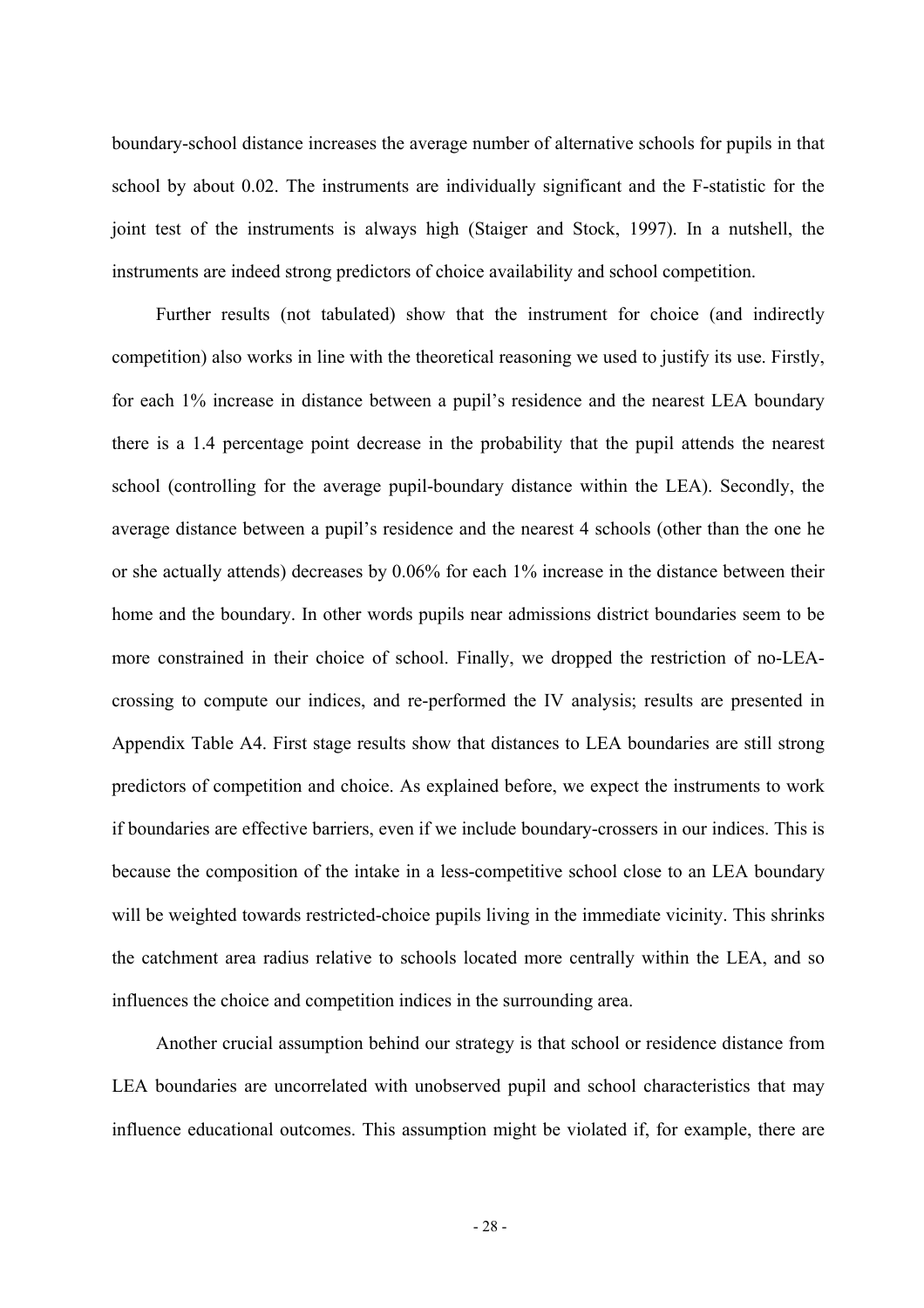geographical differences between places close to LEA boundaries and places further away, and residential sorting leads to differences in the distributions of pupil characteristics in these areas. Although this assumption is ultimately un-testable, we can provide some evidence in support of it by demonstrating that our instruments are not strongly correlated with observable school and residential neighbourhood characteristics . To do so, we borrow from the methodology in Cullen et al. (2005) and perform balancing tests for the two instruments separately. Results are reported in Tables 4 and 5.

In the first of the two Tables, we deal with the instrument for school choice and test whether the logarithm of pupil residence-LEA boundary distance is correlated with neighbourhood characteristics not included in our specifications. Columns 1 and 2 report descriptive statistics for these variables. Column 3 reports coefficients from separate regressions of these characteristics on the instrument and the usual set of controls. The variables that we use to test the properties of our instrument include, among others, average school achievement of peers in the neighbourhood, and its dispersion (average and standard deviation of KS1 grades), number of private schools, average and standard deviation of log house prices, fraction of adult individuals working, and a measure for the homogeneity of educational attainment of adult individuals in the neighbourhood (i.e., a Herfindhal index). In no case find a significant and sizable relation between these measures and pupil residence-LEA boundary distance.

In Table 5, we deal with the instrument for school competition and test whether the school-LEA boundary distance is correlated with school level characteristics; these include the average achievement of peers in the school, and its dispersion (average and standard deviation of KS1 grades in school), distance to main roads, number of schools within 1km (controlling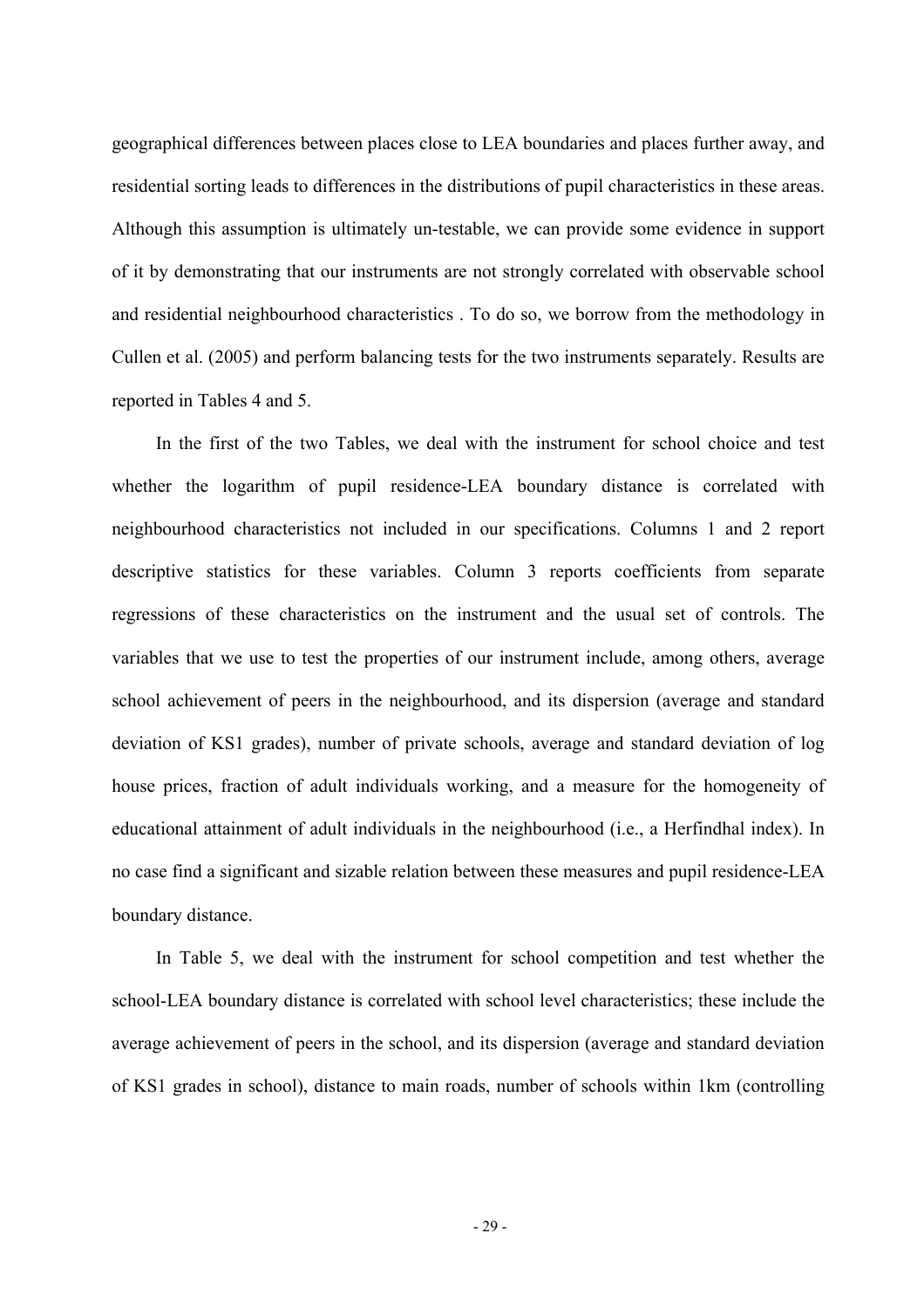for the average LEA density), and fraction of schools religiously affiliated. Once more, we find no evidence for a significant association between these measures and our instrument.

Everything here indicates that choice and competition in Primary schooling increase exogenously as pupils and schools move away from LEA boundaries. In support of the assumption discussed above, we find that our distance measures do not simply capture features of the school or school type distribution next to LEA boundaries; nor do they reflect other neighbourhood characteristics which may have a direct influence on school or pupil performance. However, results in Table 2 show *no* systematic impact of choice and competition on pupil performance. The natural interpretation of this is that the positive, but small, association between pupil performance and competition indices seen in the ordinary least squares estimates is attributable to endogenous school location or pupil sorting.

### *6.4. Autonomous schools and controlled schools*

The difference between the OLS and IV estimates in Table 2 clearly warrants further exploration, and it is to this that we now turn. As we discussed in Section 3, there are important institutional differences among state-funded Primary schools in England, especially in terms of governance and admissions procedures. These distinctions may be important when considering how different schools types react to school competition incentives. At one extreme, 'autonomous' Voluntary Aided schools are likely to be highly responsive to competition because they are directly responsible for their own pupil admissions, and, therefore, closely connected to the process of attracting pupils and funding. At the other extreme, admissions to Community 'controlled' schools are handled centrally by the Local Education Authority, which may re-allocate some pupils whose preferred schools are over-subscribed to schools that are under-subscribed. This clearly has the potential to weaken the link between parental choice,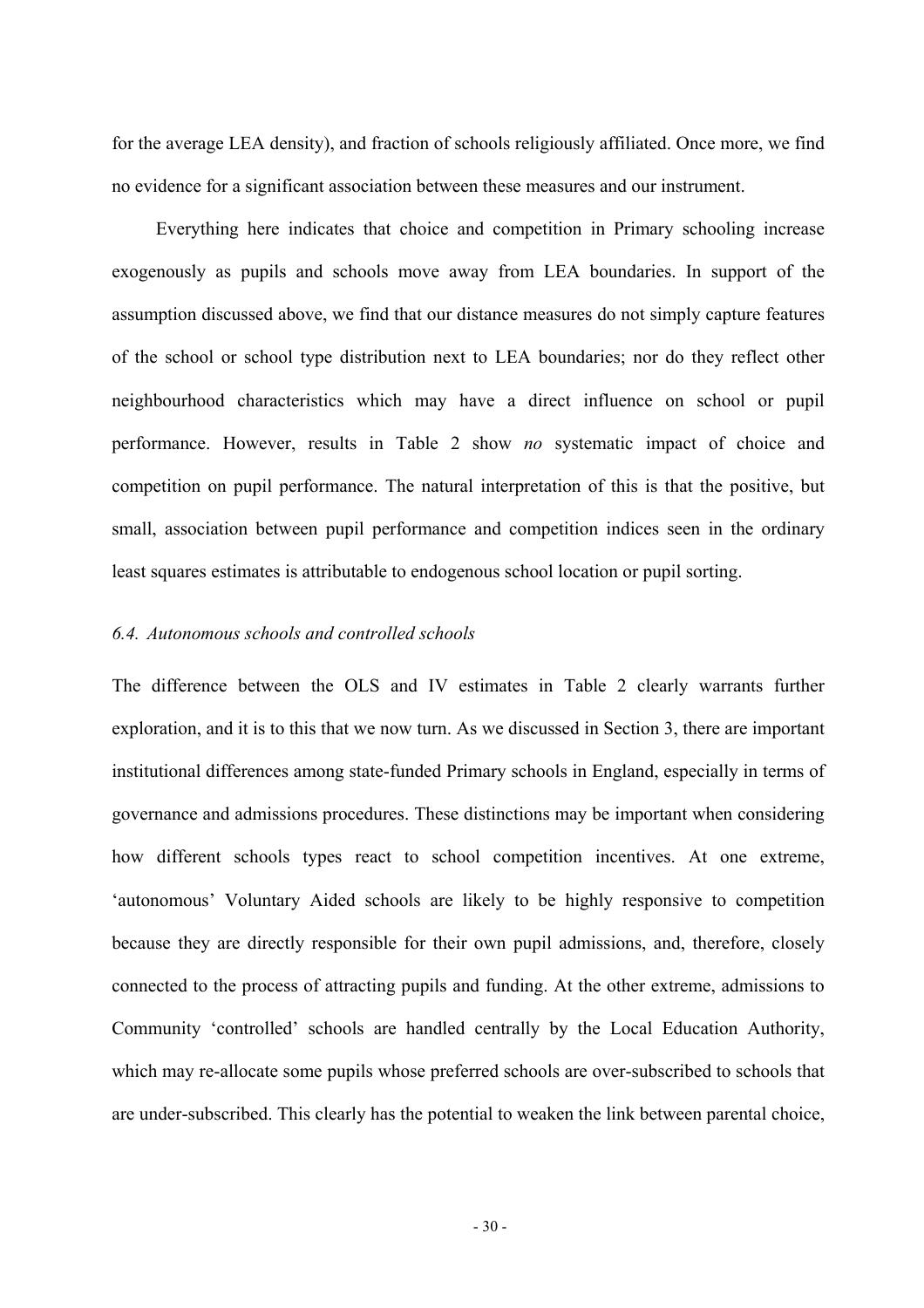school competition and pupil achievement, although unpopular schools do remain undercapacity and under-resourced than those that are popular.

Another important characteristic that distinguishes Community schools from Voluntary Aided schools is their religious affiliation and governance structure. Whilst the former are secular institutions, the latter are predominantly Faith-based<sup>29</sup>. In these Voluntary Aided schools, the church or charitable institution that owns the school premises has a majority representation on the Governing Body and so has a strong influence on its running. In Community and other 'controlled' schools, instead, governance is shared more equally amongst LEA representatives, teaching staff and parents. We suspect that the arrangement in Voluntary Aided schools is more conducive to a focussed, competitive ethos in which the setting of targets, drawing of strategies, adoption of technologies and monitoring of performance will be seen more explicitly as a way to attract pupils through the promise of excellence. In Community schools, on the other hand, there is greater need to balance the objective of high standards for high-achieving children, with appropriate education for children from diverse backgrounds, including those with English as and additional language and those with special educational needs.

Given these considerations, we now go on to examine pupils in Faith autonomous (Voluntary Aided) schools and pupils in secular controlled (Community) schools separately, and to study whether choice and competition have different effects for these two subgroups. Results are reported in Table 6. Columns (1) and (3) present OLS results for Faith autonomous schools and secular controlled institutions respectively. For both school types, we still find that choice is not significantly associated with pupil achievement. More interesting, we find that

 $^{29}$  In fact all Voluntary Aided schools in our sample are religiously affiliated.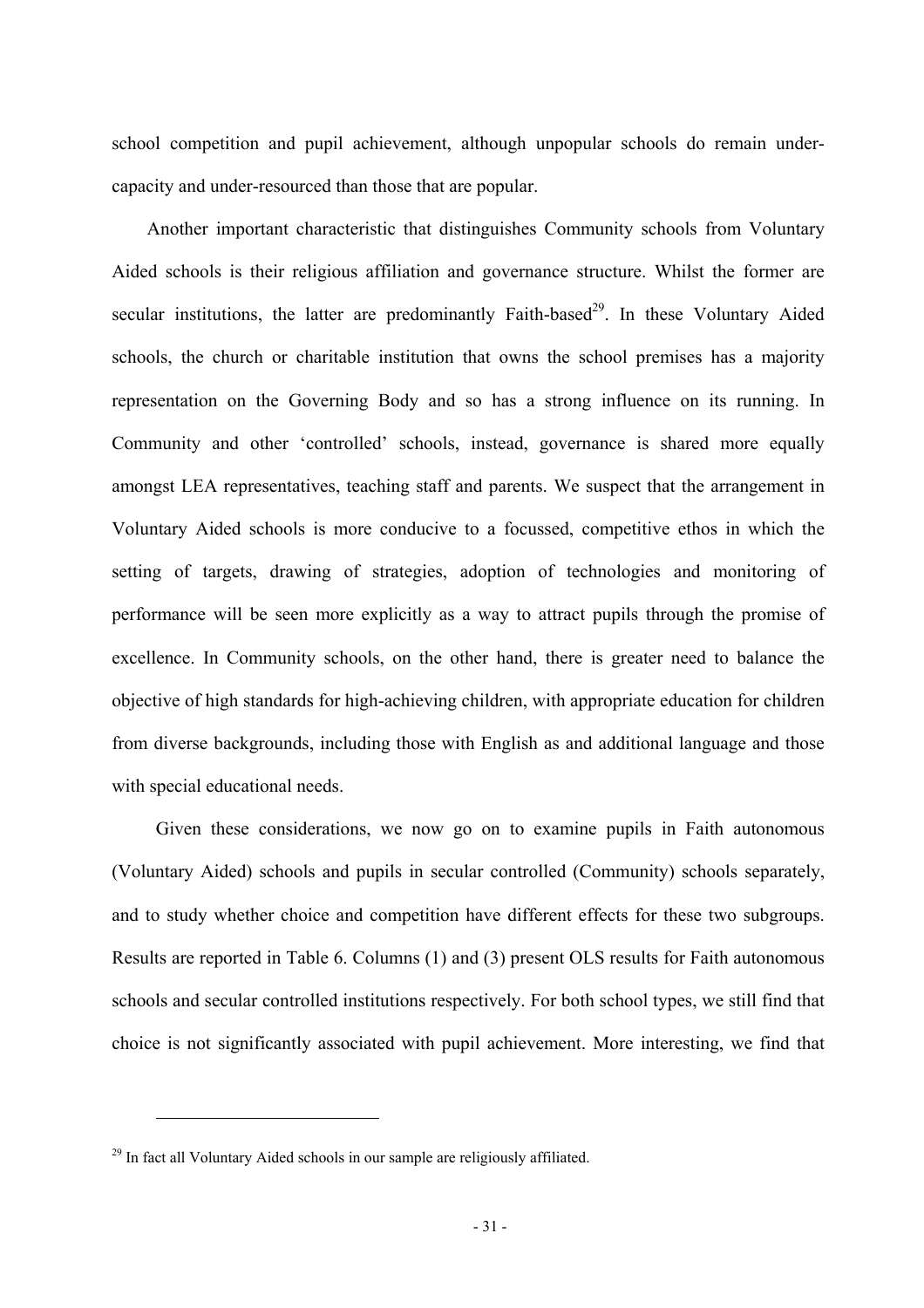competition is positively related to performance in Faith autonomous schools, but this is not the case for schools under LEA control.

While this suggests that competition may improve average achievement for pupils in schools that, we have argued, are likely more responsive to incentives, it may also be driven by the endogeneity of the choice and competition indices to pupil and school performance. To address this issue, we reproduce our IV strategy for these two groups; results are presented in Column (2) and (5) of Table 6. First stage statistics reported at the bottom of the Table show that our instruments based on school and residence distance to LEA boundaries are still effective for the two groups separately. Yet, the IV coefficients for the effect of school competition on pupil achievement are remarkably different for autonomous and controlled schools. While for the latter, we still find a negative non-significant association between competition and average achievement, for the former we find a sizeable and positive impact. While this is only significant at the 10% level, the effect is quite large: the competition threat associated with one extra school available to pupils (about one standard deviation of the competition index) increases the value-added by 1.6 points, accounting for about 20% of its standard deviation.

To gain precision in our IV estimates, we further split our sample in high and low school density areas (and concentrate on the former); these are defined in terms of number of other institutions within 1km from the school under analysis, relative to the average LEA school density<sup>30</sup>. We expect competition among schools to be fiercer in more dense areas: pupils have more alternatives within travel distance, and travel arrangements (i.e. public transport) makes it easier for families to exercise choice; as a result schools will face more competitors for the same pool of pupils.

<sup>&</sup>lt;sup>30</sup> This is the measure used in Table 5 to test the balancing properties of our instrument for the school competition.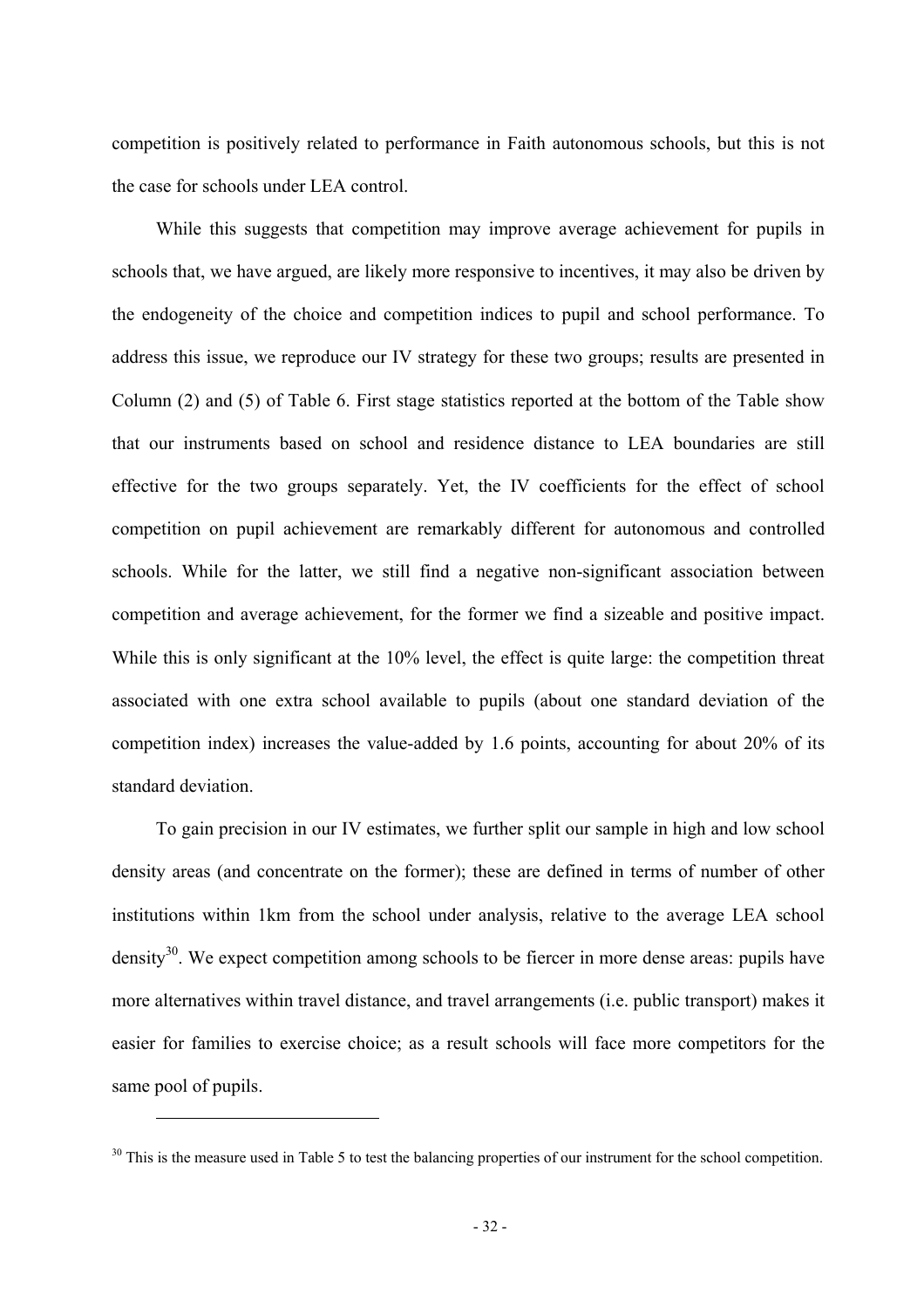IV results for high school density areas are reported in Columns (3) and (6) of Table  $6^{31}$ . While we still fail to find any positive effect of competition for secular controlled schools, we find a large, positive and significant coefficient for Faith autonomous schools: one additional 'competitor' raises value added by about 1.7 points during Primary education<sup>32</sup>.

These findings lend support to a causal effect of competition on pupil achievement in this setting: for schools that combine more responsive governance (via institutional arrangements or individual ethos and involvement) with greater autonomy in the admission procedures, competition leads to significant performance improvements. It has to be emphasized that these schools are a relatively big group in the state Primary education system, enrolling more than 20% of the pupils. A more conservative interpretation, focusing on Faith autonomous schools in more dense areas only, would still lead us to conclude that for approximately one in seven schools, competition is causally linked to increased pupil achievement.

## **7. Concluding Remarks**

 $\overline{a}$ 

In this paper we have attempted to identify the causal links between choice and competition and the academic achievement of Primary school pupils. To do so we have carefully constructed measures of the choices of Primary school available to pupils based on the equilibrium accessibility of schools to their homes. From this, we also derived competition measures for the schools at which these pupils are enrolled. Choice and competition indices were related to pupil achievements in Primary schools, first in a simple least squares setting

 $31$  OLS results are not reported for space reasons; yet, they confirm the patterns of Columns (1) and (3).

 $32$  Importantly, high school density areas in our sample are regions where a larger fraction of pupils from poorer backgrounds and entitled to Free-School-Meals are concentrated. The positive and significant IV findings for denser areas suggest that competition may have larger beneficial effects for pupils in disadvantaged areas. These results are consistent with US findings reported in Neal (1997), Grogger and Neal (2000) and Altonji, Elder and Taber (2005) suggesting that urban disadvantaged pupils may benefit more from Faith school availability, because their local communities offer poor state school alternatives.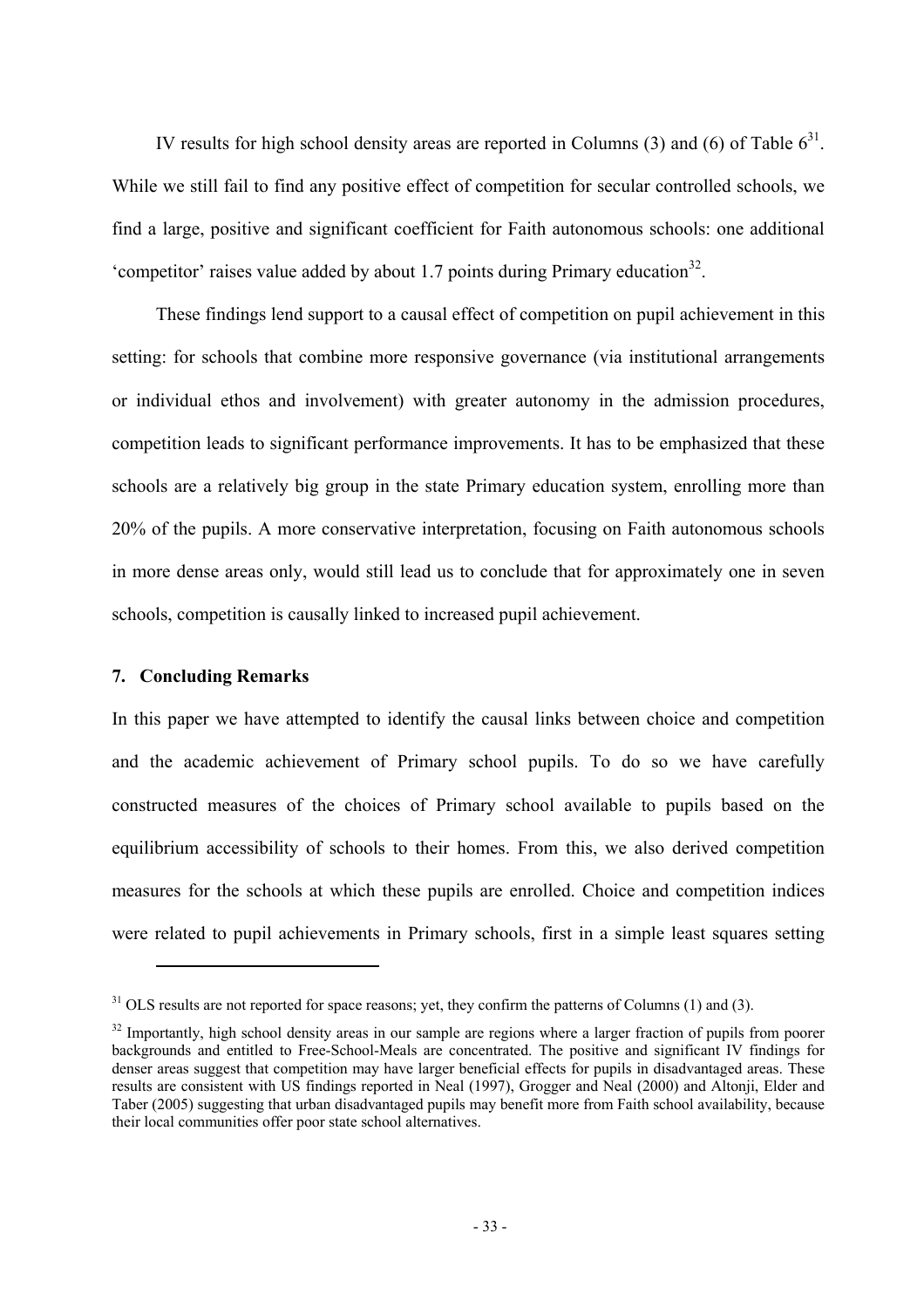and second using an instrumental variables approach based on a boundary discontinuity affecting school attendance.

Simple least squares results show a (small) positive association between school competition and achievement: pupils tend to do better if they are enrolled in schools that serve more competitive markets. Yet, we found little evidence that it is competition that drives the gain in achievement; pupil sorting and endogenous travel patterns and school location provide more likely explanations for these findings. Once endogeneity issues are controlled for, achievement for pupils at Community schools – the standard state Primary in the English system, fully controlled by the Local Education Authority– are unrelated to the competitive pressures a school faces. It is only in Faith autonomous schools – which have more freedom in managing their admission practices and governance – that competition seems linked to performance. This seems likely to be attributable to their more responsive institutional arrangements and possibly to factors like religious fervour and more proactive governance.

These findings matter for the often heated debate about whether choice and competition are good things for pupil performance. There is some comfort here for advocates of choice and competition as a pathway to higher educational standards: our evidence suggests that competition may improve school performance for some of the one-in-five students who attend Faith autonomous schools. On the other hand, though, our results cast some doubt on the general effectiveness of choice and competition in the school context; our results point to such pressures only operating in a specific sub-set of the Primary school market. There are, of course, a number of other issues that could usefully be studied here. For example, we do not consider competition from private schools (largely for data reasons); nor can we study parental preferences in any direct way. Building these factors into future work (theoretical and applied) would seem to be a useful direction in which to go.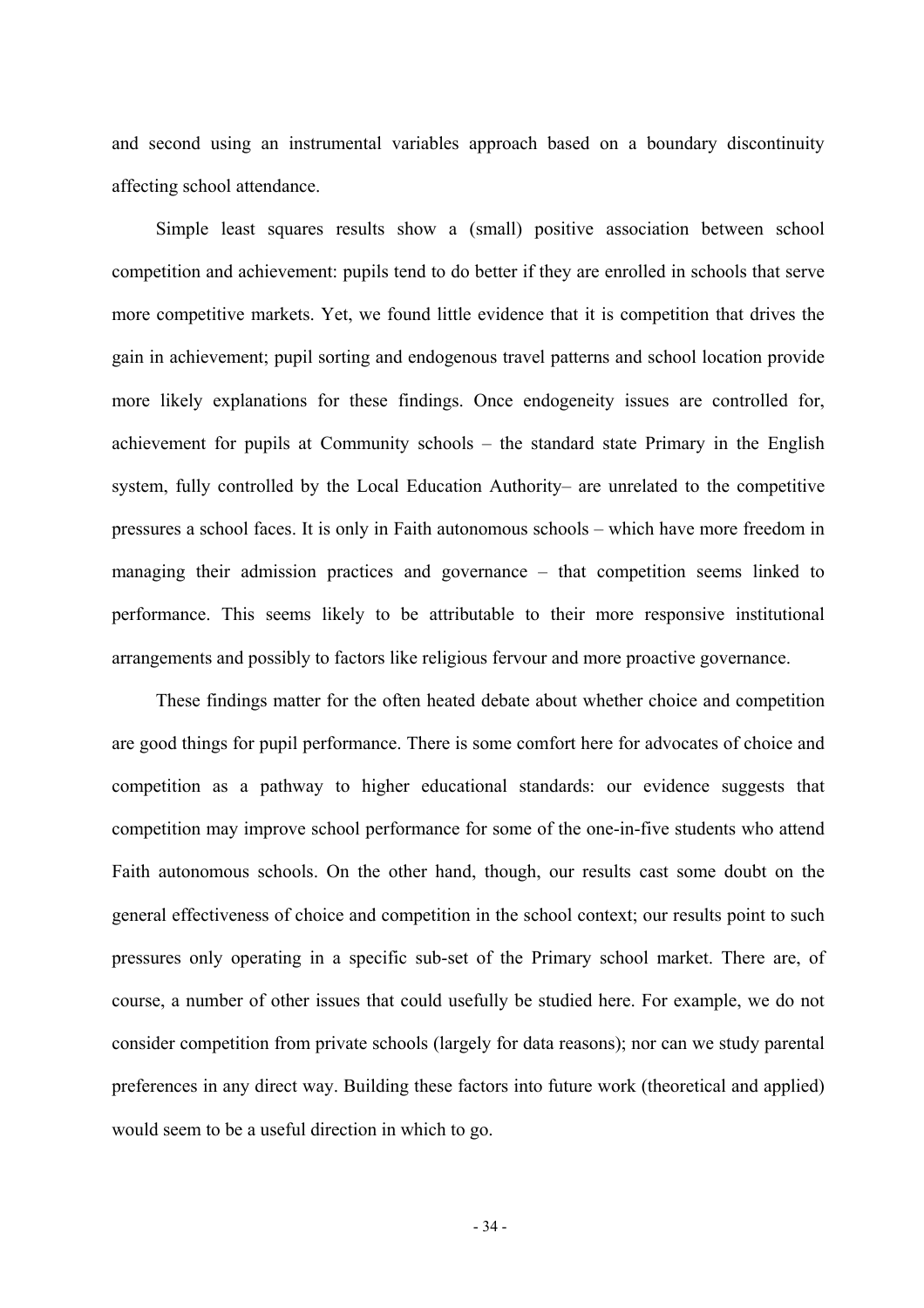### **References**

Altonji, J, T. Elder and C. Taber (2005), "Selection on Observed and Unobserved Variables: Assessing the Effectiveness of Catholic Schools", *Journal of Political Economy*, 113(1), 151-84.

Barnet (2005), "A Guide to Primary Education in Barnet", London Borough of Barnet, http://www.barnet.gov.uk/education/primary\_schools/images/primary.pdf (accessed 25/4/2005).

Bayer, P. and R. McMillan (2005), "Choice and Competition in Local School Markets", NBER Working Paper 11802.

Belfield, C., and H. Levin (2003), "The Effects of Competition between Schools on Educational Outcomes: A review for the United States", *Review of Educational Research*, 72(2), 279-341.

Black, S. (1999), "Do Better Schools Matter? Parental Valuation of Elementary Education", *Quarterly Journal of Economics*, 114, 578-599.

Bradley, S., R. Crouchley, J. Millington, and J. Taylor (2000), "Testing for Quasi-Market Forces in Secondary Education", *Oxford Bulletin of Economics and Statistics,* 62(3), 357-90.

Bradley, S., G. Johnes, and J. Millington (2001), "School choice, competition and the efficiency of secondary schools in England", *European Journal of Operational Research*, 135, 545-568.

Brighouse, H. (2000), *School Choice and Social Justice*, Oxford University Press: Oxford.

Burgess, S., B. McConnell, C. Propper, and D. Wilson (2004), "Sorting and Choice in English Secondary Schools", Centre for Market and Public Organisation Working Paper, 04/111.

Cheshire, P and S. Sheppard (2004), "Capitalising the value of free schools: the impact of supply constraints and uncertainty", *The Economic Journal*, 114(499), F397–424.

Clark, D. (2005), Politics, Markets and Schools: Quasi-Experimental Evidence on the Impact of Autonomy and Competition from a Truly Revolutionary UK Reform, mimeo, University of California, Berkeley, US.

Conservative Party (2005), "Educational Manifesto".

Cullen, J., B. Jacob and S. Levitt (2003), "The Effect of School Choice On Student Outcomes: Evidence From Randomized Lotteries", NBER Working Paper, 10113.

Cullen, J., B. Jacob and S. Levitt (2005), "The Impact of School Choice on Student Outcomes: An Analysis of the Chicago Public Schools", *Journal of Public Economics*, 89(5-6), 729-60.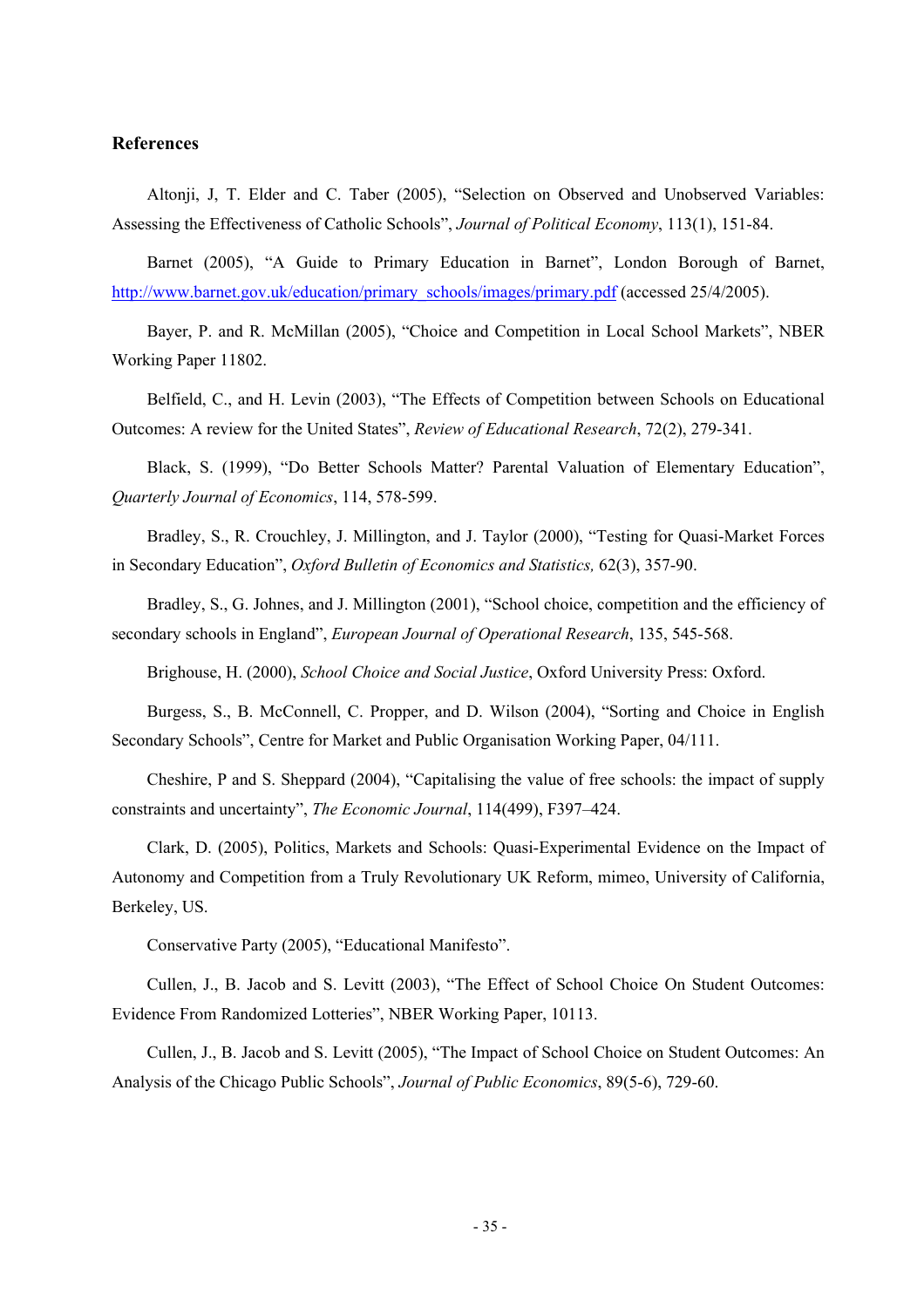Dearden, L., L. McGranahan, and B. Sianesi (2004), "The Role of Credit Constraints in Educational Choices: Evidence from NCDS and BCS70", Centre for the Economics of Education Working Paper, 48.

Enfield (2005), "Primary School Admissions 2005", Enfield School Admission Service, http://www.enfield.gov.uk/education%20and%20learning/School%20Admissions/Primary%20School% 20Admissions%202005.pdf (accessed 25/4/2005).

Epple, D. and R. Romano (1998), "Competition between Public and Private Schools: Vouchers and Peer Effects", *American Economic Review*, 88, 33-62.

Epple, D., E. Newlon and R. Romano (2002), "Ability Tracking, School Competition, and the Distribution of Economic Benefits", *Journal of Public Economics*, 83, 1-48.

Friedman, M. (1962), *Capitalism and Freedom*, University of Chicago Press, Chicago.

Gibbons, S. and S. Machin (2003), "Valuing English Primary Schools", *Journal of Urban Economics*, 53, 197-219.

Gibbons, S. and S. Machin (2006), "Paying for Primary Schools: Admissions Constraints, School Popularity or Congestion", *The Economic Journal,* 116, C77-C92.

Glennerster, H. (1991), "Quasi-Markets for Education", *The Economic Journal*, 101, 1268-76.

Goldstein, H. and P. Noden (2003), "Modelling social segregation", *Oxford Review of Education*, 29(2), 225-237

Gorard, S., C. Taylor and J Fitz (2003), *Schools, Markets and Choice Policies*, RoutledgeFarmer, London.

Grogger, J. and D. Neal (2000), "Further Evidence on the Effects of Catholic Secondary Schooling", *Brookings-Wharton Papers on Urban Affairs*, 151-201.

Hanushek, E. (2003), "The Failure of Input-based School Policies", *The Economic Journal*, 113, F64-98.

Hanushek, E., J. F. Kain and S.G. Rivkin (2004), "Disruption versus Tiebout improvement: the costs and benefits of switching schools", *Journal of Public Economics*, 88, 1721-1746

Heckman, J. (2000), "Policies to Foster Human Capital", *Research in Economics*, 54, 3-56.

Holmes, G. M., J. DeSimone and N.G. Rupp (2003), Does School Choice Increase School Quality, NBER Working Paper, 9683.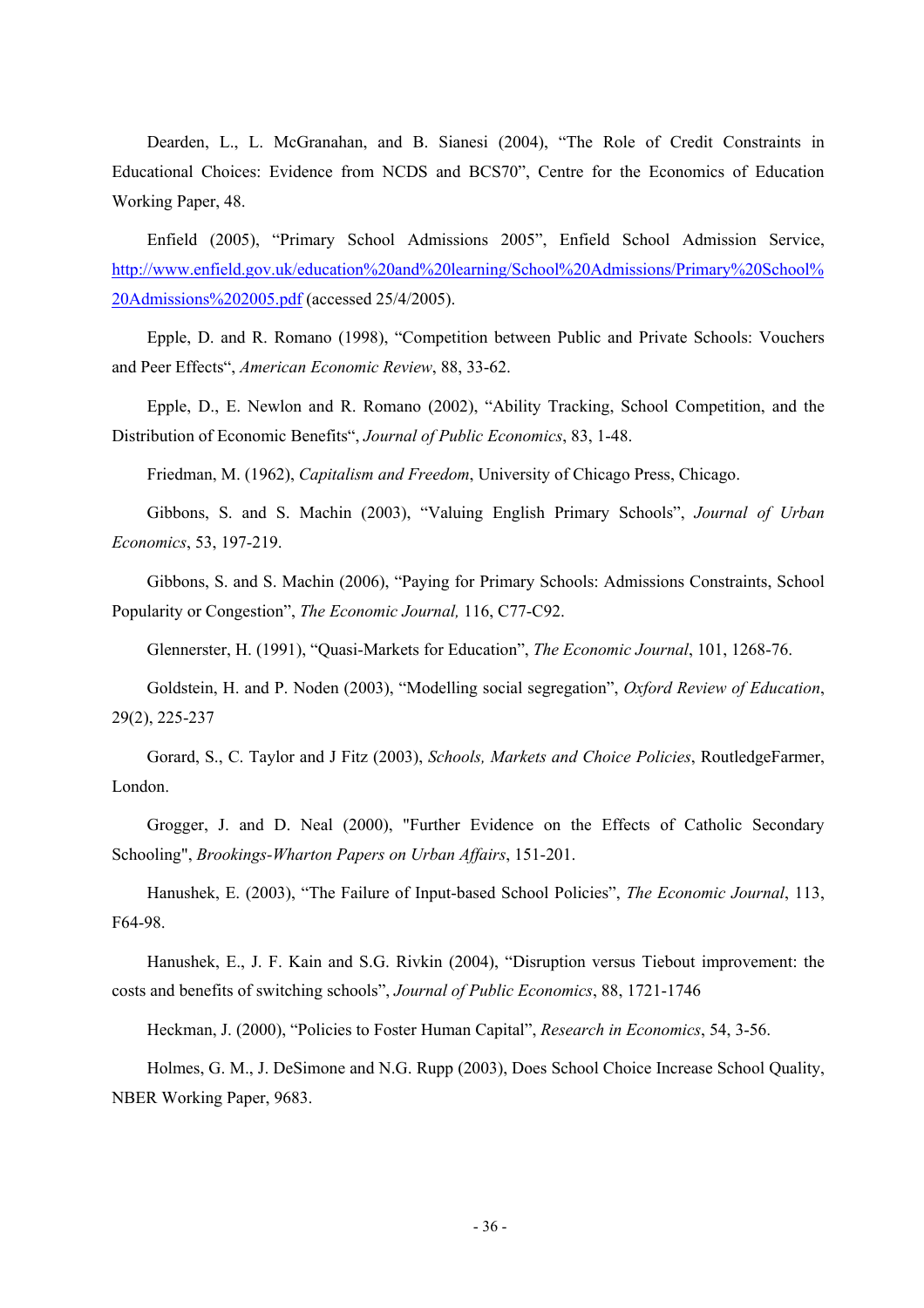Hoxby, C. (1994), "Do Private Schools Provide Competition for Public Schools?", NBER Working Paper, 4978.

Hoxby, C. (2000), "Does Competition Among Public Schools Benefit Students and Taxpayers?", *American Economic Review*, 90(5), 1209-38.

Hoxby, C. (2003), "School Choice and School Productivity (Or, Could School Choice be a Rising Tide that Lifts All Boats?)", in C. Hoxby, ed. *The Economics of School Choice*, University of Chicago Press, Chicago.

Hoxby, C. (2004), "School Choice and School Competition: Evidence from the United States", *Swedish Economic Policy Review*, 10(2).

Hoxby, C. (2006), "Competition Among Public Schools: A reply to Rothstein (2004)", NBER Working Paper, 11216, forthcoming *American Economic Review*.

Hoxby, C., and J. Rockoff (2004), "The Impact of Charter Schools on Student Achievement", HIER Working Paper.

Lavy, V. (2005), "From Forced Bussing to Free Choice in Public Schools: Individual and General Equilibrium Effects", mimeo, Hebrew University, Israel.

Le Grand ,J. (1991), *Equity and choice*. London, Harper Collins.

Le Grand ,J. (1993), *Quasi-markets and social policy*. London, Macmillan.

Labour Party (2005a), "Labour Party Election Manifesto".

Labour Party (2005b), "Schools forward not backward", Labour Party Policy Document.

Levacic, R. (2004), "Competition and the Performance of English Secondary Schools: Further Evidence", *Education Economics*, 12(2), 177-93.

Machin, S. and A. Vignoles (2005), *What's the Good of Education?*, Princeton University Press.

McMillan, R. (2000), "Competition, Parental Involvement and Public School Performance", *National Tax Association Proceedings*, 150-55.

McMillan, R. (2004), "Competition, Incentives and Public School Productivity", *Journal of Public Economics*, 88, 1871-1892.

Mizala, A. and P. Romaguera (2000), "School Performance and Choice: The Chilean Experience", *Journal of Human Resources*, 35, 392-417.

Neal, D. (1997), "The Effects of Catholic Secondary Schooling on Educational Achievements", *Journal of Labor Economics*, 15(1), 98-123.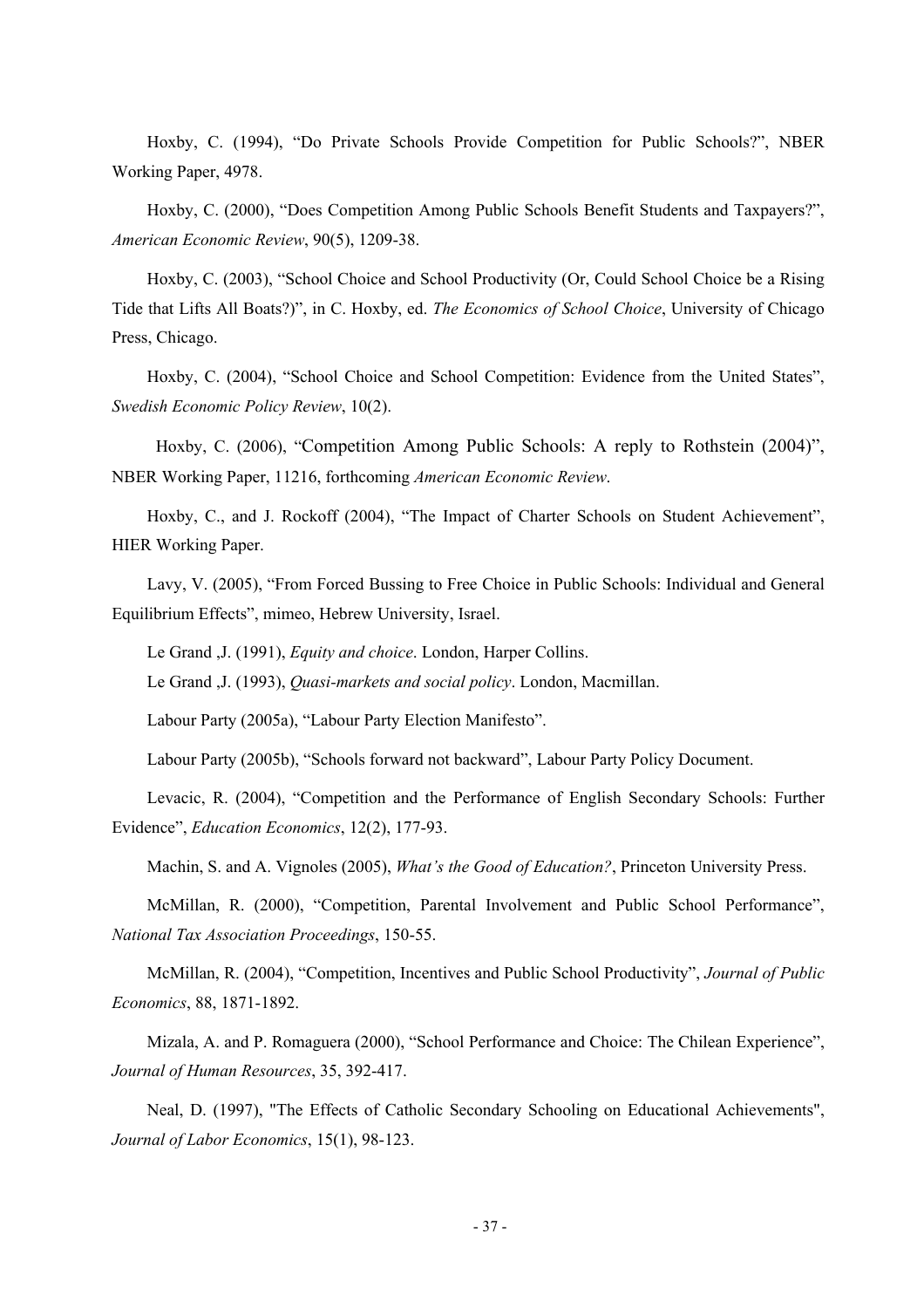Nechyba, T. (2000), "Mobility, Targeting and Private School Vouchers", *American Economic Review*, 90, 130-46.

Nechyba, T. (2003), "School Finance, Spatial Income Segregation and the Nature of Communities", *Journal of Urban Economics*, 54, 61-88.

Nechyba, T. (2005), "Mobilizing the Private Sector: A Theoretical Overview", paper presented at PEPG conference 'Mobilizing the Private Sector for Public Education', Harvard, October 2005.

Plank, D. and Sykes, G., eds. (2003), *Choosing Choice: School Choice in International Perspective*, Teachers College Press, Columbia University, New York.

Rothstein, J. (2006a), "Good Principals or Good Peers? Parental Valuation of School Characteristics, Tiebout Equilibrium, and the Incentive Effects of Competition among Jurisdictions", NBER Working Paper, 10666, forthcoming *American Economic Review*.

Rothstein, J. (2006b), "Does Competition Among Public Schools Benefit Students and Taxpayers? A Comment on Hoxby (2000)", NBER Working Paper, 11215, forthcoming *American Economic Review*.

Rouse, C. (1998), "Private School Vouchers and Student Achievement: An Evaluation of the Milwaukee Parental Choice Program", *Quarterly Journal of Economics*, 113, 553-602.

Staiger, D. and J.H. Stock (1997), "Instrumental Variable Regression with Weak Instruments", *Econometrica*, 65(3) 555-586.

Tiebout, C. (1956), 'A Pure Theory of Local Expenditures', *Journal of Political Economy*, 64(5).

Todd, P.E. and K. Wolpin (2003), "On The Specification and Estimation of The Production Function for Cognitive Achievement", *The Economic Journal*, 113(485), 3-33.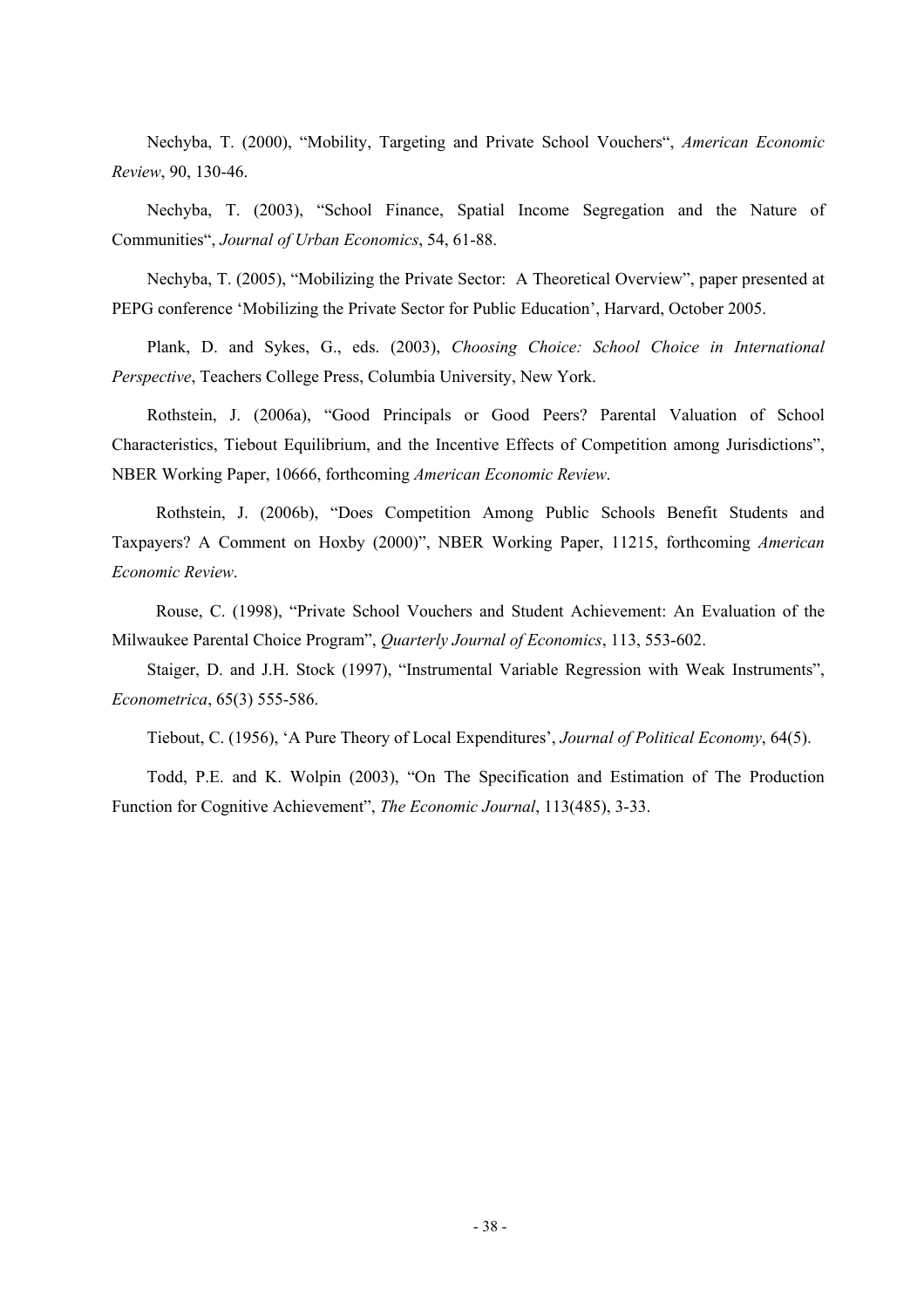## **8. Figures**



Figure 1: Schematic presentation of the choice and competition measures

Note: Numbers 0,1,2,3 indicate the choice index that would be assigned to pupils living in each area (assuming they attend school s)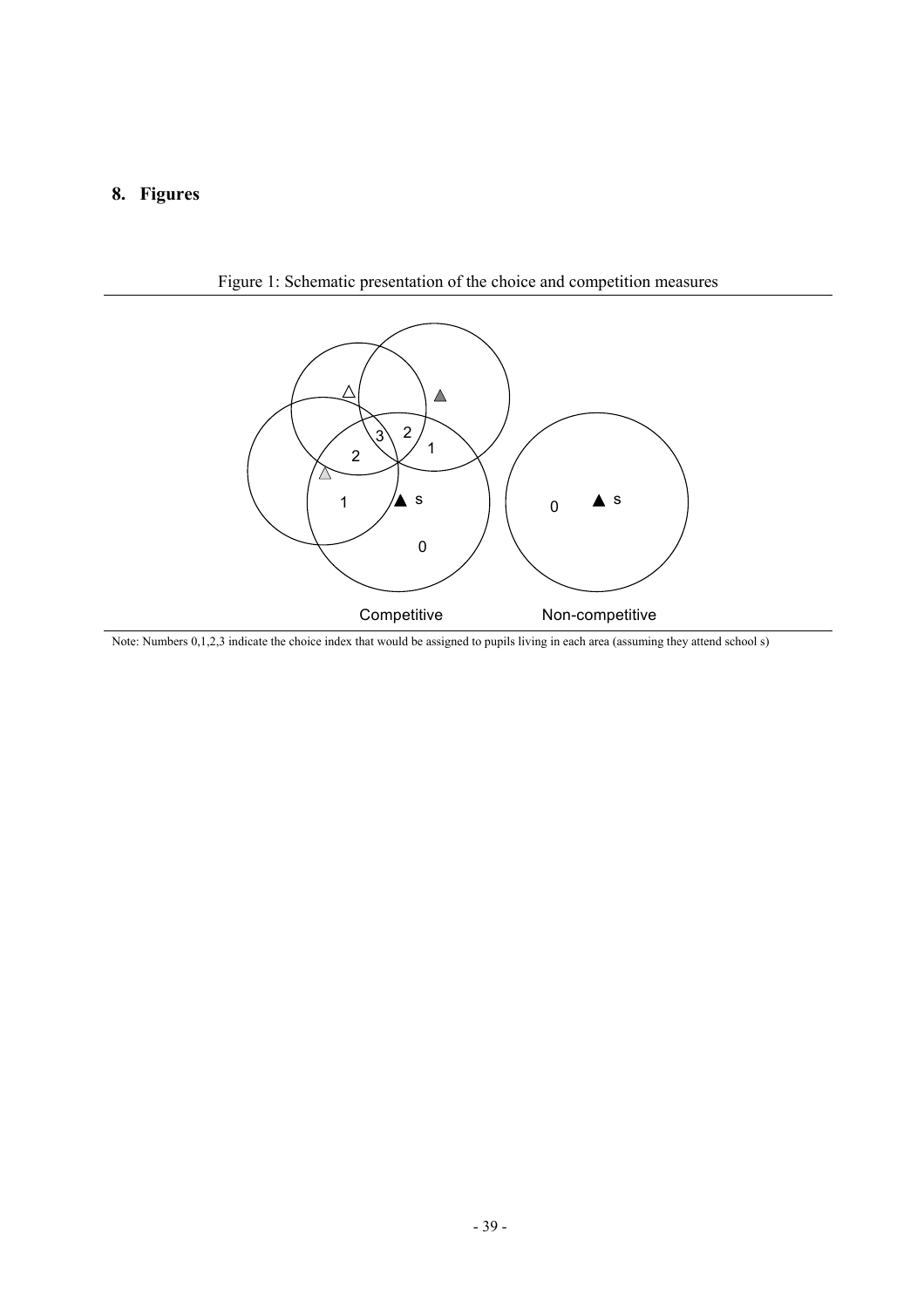



Note: Figure shows a linear district with 5 schools, k,m,n,p,q;  $d_{ij}$  is the distance to each school;  $\overline{d}_i$  is the average distance to schools *other than* the nearest.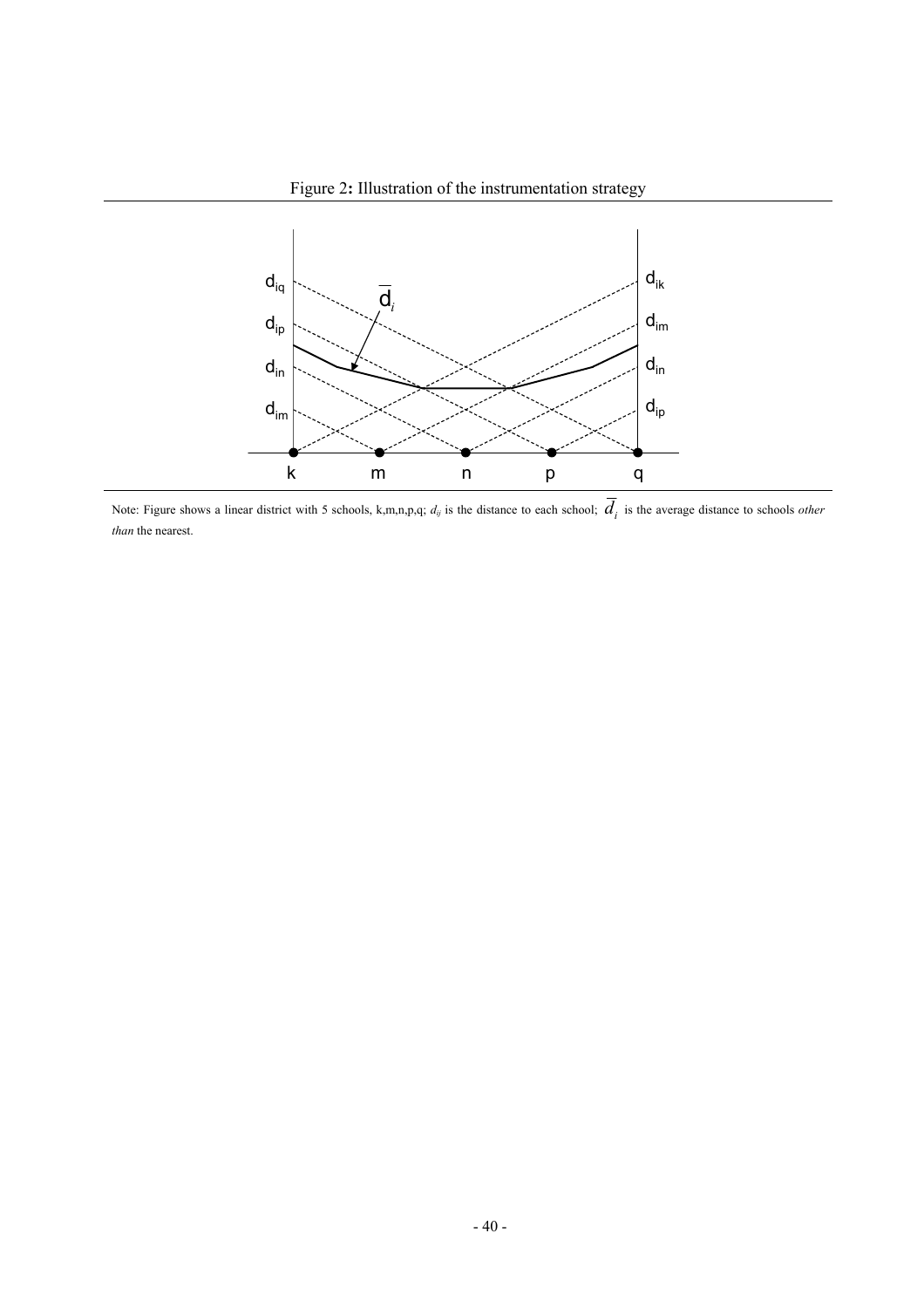

Figure 3: Distributions of the choice and competition indices

*Pupil choice index: Number of schools accessible to pupil's home* 

*School competition index: Number of schools accessible to pupils, average in school attended*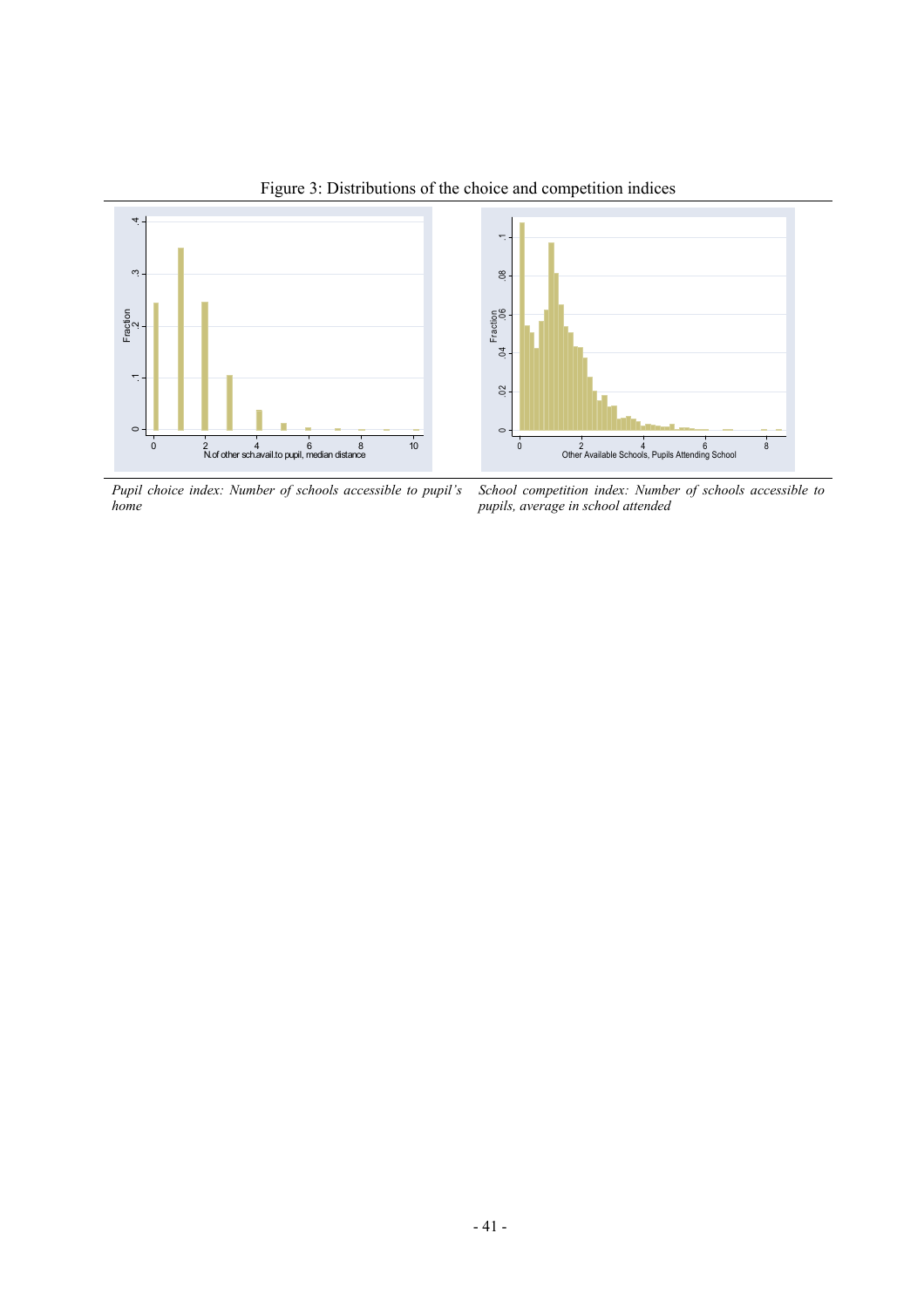

Figure 4: Primary school competition in the Greater London Area

Note: Figure shows local averages of the school-level competition index (Inverse Distance Weighted means of the nearest 6 schools on a 250m raster). Each shading class corresponds to intervals [0,1], (1,2], …(6,7] from lighter to darker.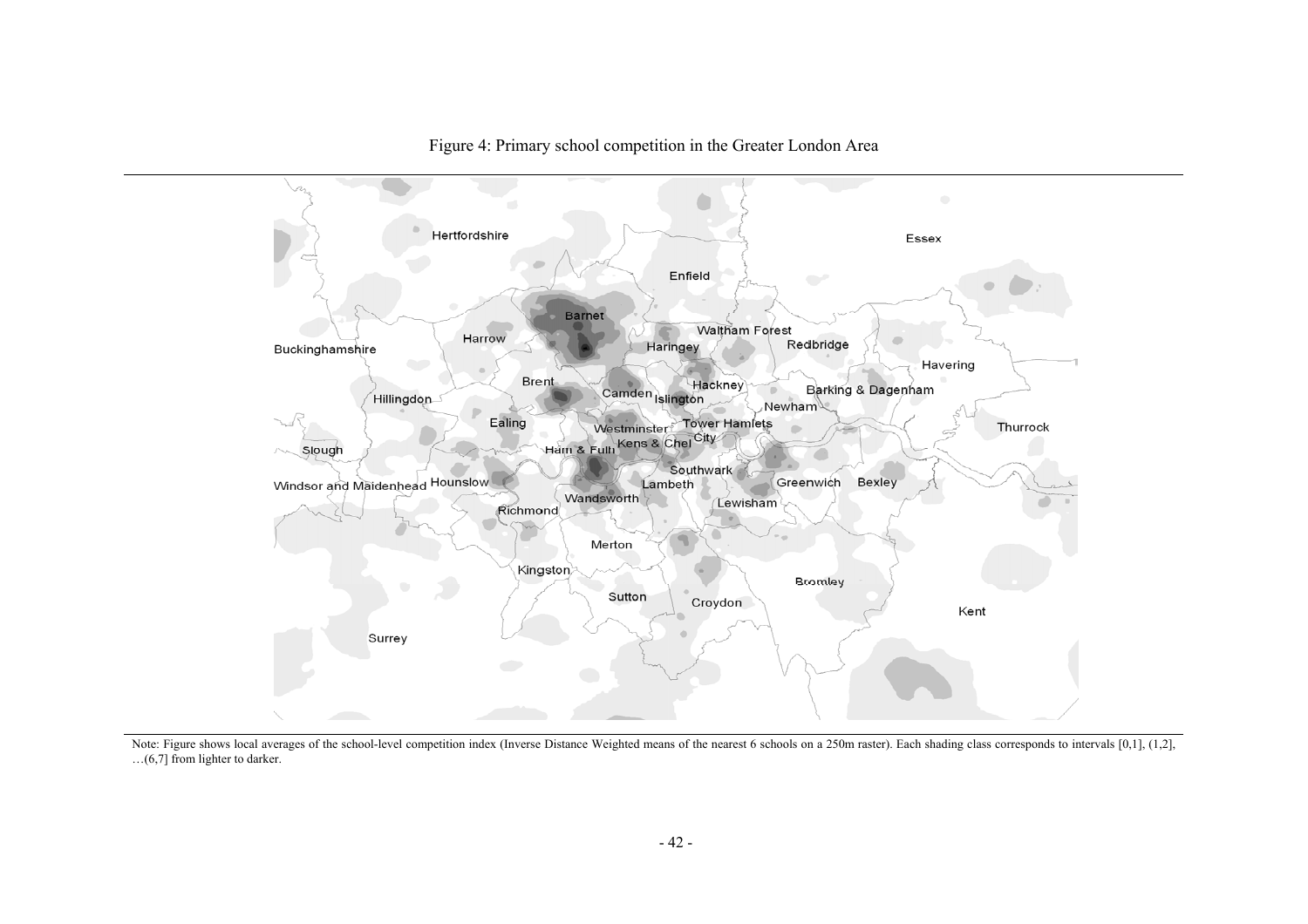## **9. Tables**

| raoiv 1. Choice, competition and pupil achievement, summary statistics                   |              |         |           |            |  |  |
|------------------------------------------------------------------------------------------|--------------|---------|-----------|------------|--|--|
| Variable                                                                                 | Observations | Mean    | Std. Dev. | Min, Max   |  |  |
|                                                                                          |              |         |           |            |  |  |
| Number of schools accessible to pupil                                                    | 201034       | 1.40    | 1.21      | 0, 10      |  |  |
| Number of schools accessible to pupils enrolled in faith<br>autonomous schools           | 42993        | 1.58    | 1.29      | 0, 10      |  |  |
| Number of schools accessible to pupils enrolled in secular<br>controlled schools         | 144002       | 1.38    | 1.18      | 0, 10      |  |  |
| Average number of schools accessible to pupils in school                                 | 201034       | 1.31    | 0.99      | 0, 8.31    |  |  |
| Average number of schools accessible to pupils enrolled<br>in faith autonomous schools   | 42993        | 1.57    | 1.03      | 0, 6.73    |  |  |
| Average number of schools accessible to pupils enrolled<br>in secular controlled schools | 144002       | 1.27    | 0.97      | 0, 8.31    |  |  |
| Median travel distance all schools                                                       | 201034       | 743.71  | 455.37    | 102, 6157  |  |  |
| Median travel distance, faith autonomous schools                                         | 42993        | 1093.87 | 601.53    | 146, 6157  |  |  |
| Median travel distance, secular controlled schools                                       | 144002       | 624.63  | 305.11    | 102, 4303  |  |  |
| Number of pupils in the travel area                                                      | 201034       | 79.81   | 71.83     | 2, 1015    |  |  |
| Pupil density (Number of pupils per hectare)                                             | 201034       | 0.64    | 0.37      | 0.01, 2.56 |  |  |
| KS2-1 Value Added                                                                        | 201034       | 38.61   | 8.17      | $-4, 90$   |  |  |
| KS2-1 Value Added, faith autonomous schools                                              | 42993        | 39.15   | 7.66      | 2,84       |  |  |
| KS2-1 Value Added, secular controlled schools                                            | 144002       | 38.45   | 8.33      | $-4, 90$   |  |  |

Table 1: Choice, competition and pupil achievement; summary statistics

Note: Faith autonomous schools are religiously affiliated Voluntary Aided schools; secular controlled schools are non-religiously affiliated community schools.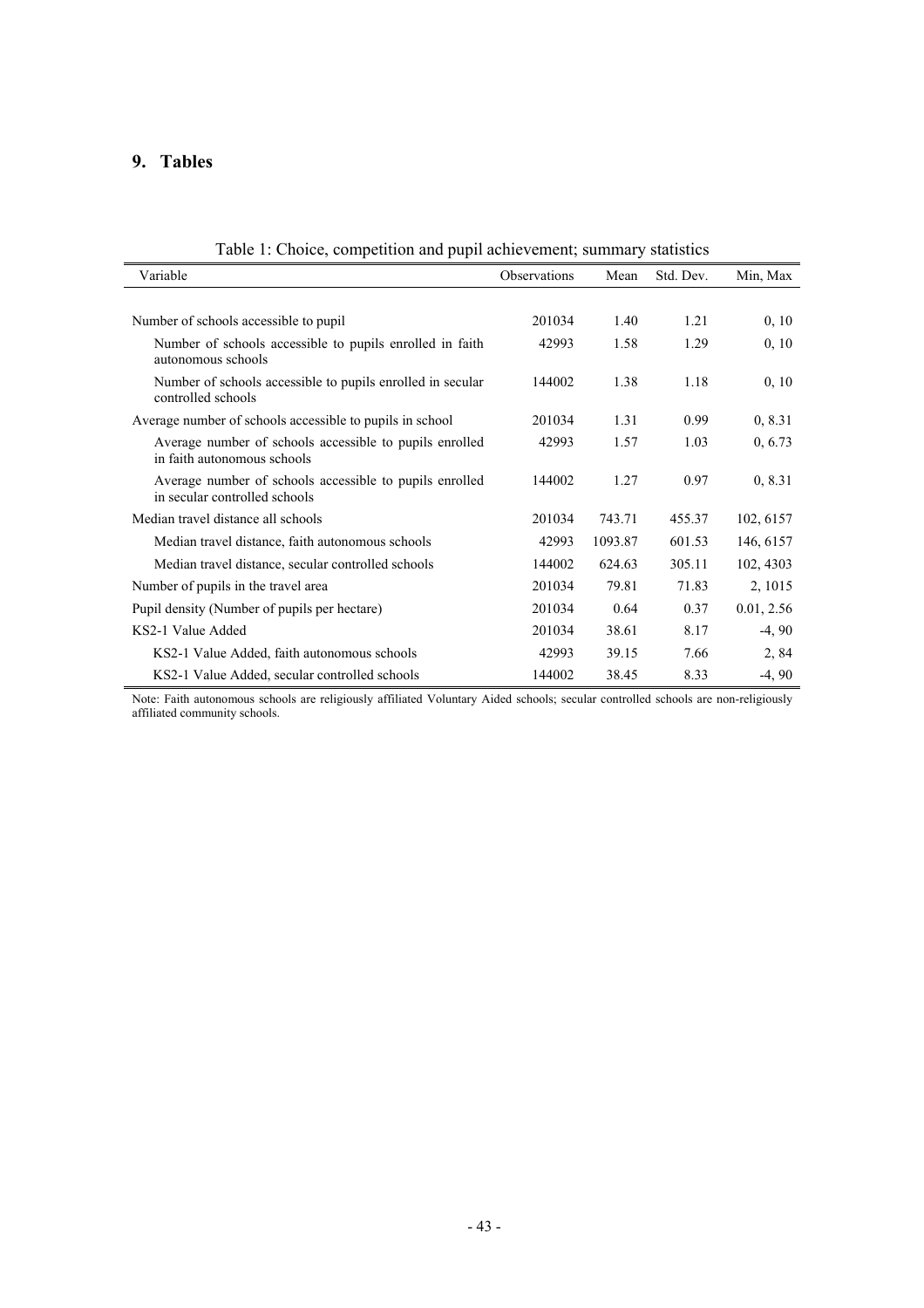|                                                   | <b>Total Value Added Points</b> |              |          |          |  |  |
|---------------------------------------------------|---------------------------------|--------------|----------|----------|--|--|
|                                                   | (1)                             | (2)          | (3)      | (4)      |  |  |
|                                                   | <b>OLS</b>                      | <b>OLS</b>   | IV       | IV       |  |  |
| Choice index entered separately                   |                                 |              |          |          |  |  |
| Number of schools accessible to                   | 0.103                           | 0.098        | $-0.244$ | $-0.305$ |  |  |
| pupil's home                                      | $(0.038)$ **                    | $(0.036)$ ** | (0.195)  | (0.196)  |  |  |
|                                                   | [0.060]                         | [0.035]      | [0.257]  | [0.266]  |  |  |
|                                                   |                                 |              |          |          |  |  |
| Competition index entered separately              |                                 |              |          |          |  |  |
| Average number of schools accessible to pupils in | 0.195                           | 0.172        | $-0.386$ | $-0.488$ |  |  |
| the school                                        | $(0.066)$ **                    | $(0.070)*$   | (0.325)  | (0.341)  |  |  |
|                                                   | [0.087]                         | [0.066]      | [0.390]  | [0.417]  |  |  |
|                                                   |                                 |              |          |          |  |  |
| Choice and competition together                   |                                 |              |          |          |  |  |
| Number of schools accessible to                   | 0.011                           | 0.036        | $-0.036$ | $-0.065$ |  |  |
| pupil's home                                      | (0.025)                         | (0.024)      | (0.168)  | (0.176)  |  |  |
|                                                   | [0.040]                         | [0.032]      | [0.172]  | [0.187]  |  |  |
| Average number of schools accessible to pupils in | 0.186                           | 0.147        | $-0.361$ | $-0.463$ |  |  |
| the school                                        | $(0.066)$ **                    | $(0.070)*$   | (0.350)  | (0.373)  |  |  |
|                                                   | [0.083]                         | [0.073]      | [0.390]  | [0.417]  |  |  |
|                                                   |                                 |              |          |          |  |  |
| Controls                                          | No                              | Yes          | No       | Yes      |  |  |
| Number of schools                                 | 2412                            | 2412         | 2412     | 2412     |  |  |
| Observations                                      | 201034                          | 201034       | 201034   | 201034   |  |  |

Table 2: Primary school choice, competition and pupil achievement; Key Stage 2, 2001/2-2002/3

Note: Regressions at the pupil level. Standard errors clustered on schools in round parenthesis: \*, significant at 5%; \*\*, significant at 1%. Standard errors clustered at the LEA level in square brackets (there are 42 LEA in the area under analysis). Controls include pupil median travel distance and number of pupils in travel area (Table 1) and variables listed in Appendix Table A2. Missing Postcode Sector Level and LEA Level variables recoded to zeros; dummies for missing Postcode Sector Level and LEA Level observations included in the specifications. Instruments in Columns (3) and (4) are as follows. Top panel, *choice only*: log of distance between pupil home and LEA boundary, controlling for LEA average of log distance between pupil home and LEA boundary. Central panel, *competition only*: log of distance between school and LEA boundary, controlling for LEA average of log distance between school and LEA boundary. Bottom panel, *choice and competition*: log of distance between school and LEA boundary and pupil home and LEA boundary, controlling for LEA average of log distance between school and LEA boundary and LEA average of log distance between pupil home and LEA boundary.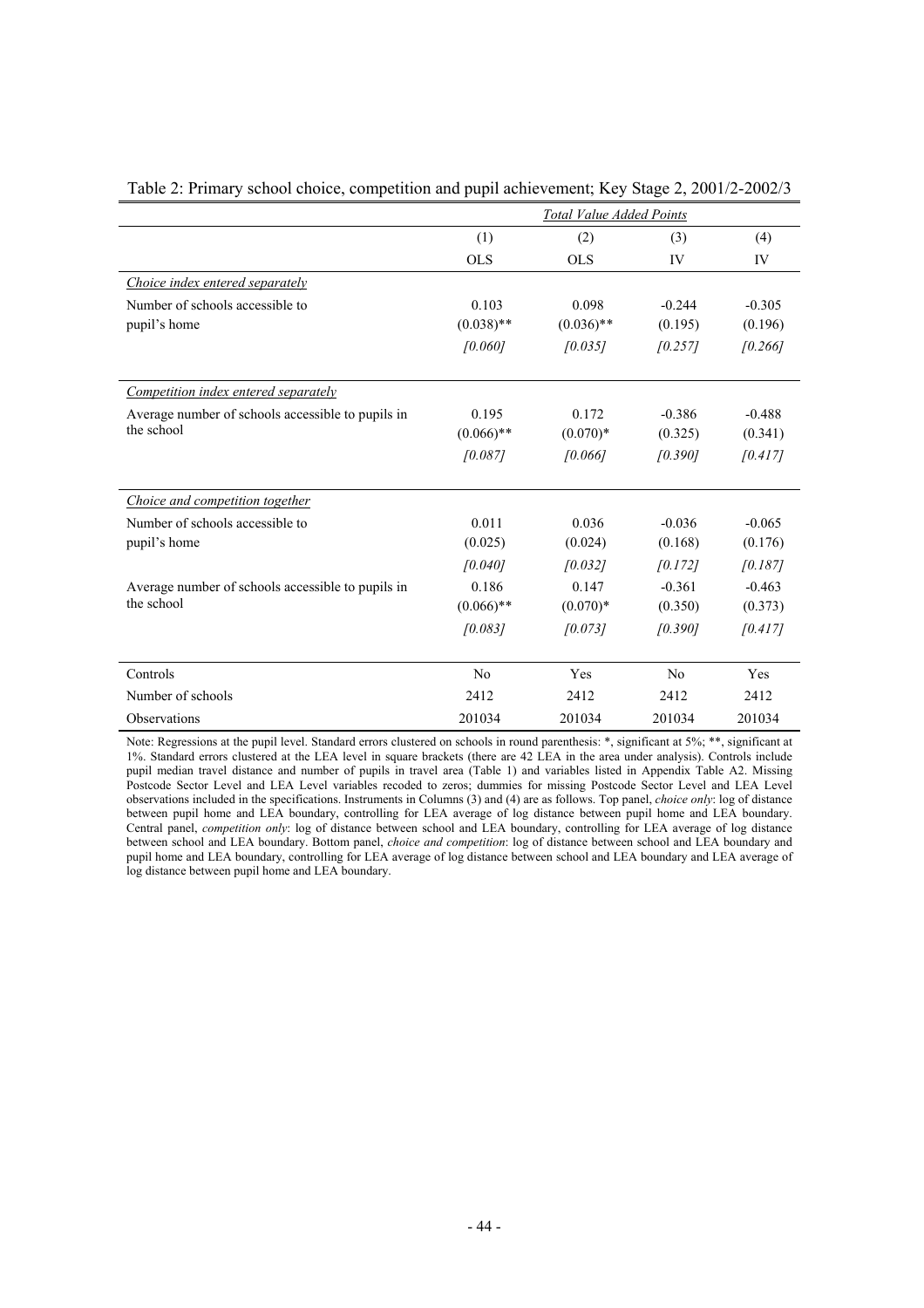| I HINALY SCHOOL CHOICE and COMPUTITON, and distance to LLA boundaries. |                |                         |                      |                  |  |  |
|------------------------------------------------------------------------|----------------|-------------------------|----------------------|------------------|--|--|
|                                                                        |                | Models without controls | Models with controls |                  |  |  |
|                                                                        | School level   | <b>LEA</b> level        | School level         | <b>LEA</b> level |  |  |
|                                                                        | clustered S.E. | clustered S.E.          | clustered S.E.       | clustered S.E.   |  |  |
| Choice index entered separately                                        |                |                         |                      |                  |  |  |
| Coeff. on log. of pupil residence-                                     | 0.253          | 0.253                   | 0.249                | 0.249            |  |  |
| LEA boundary distance                                                  | $(0.012)$ **   | $(0.036)$ **            | $(0.011)$ **         | $(0.034)$ **     |  |  |
| F-Statistics                                                           | 426.91         | 48.55                   | 523.77               | 54.06            |  |  |
| $[P-Value]$                                                            | [0.0000]       | [0.0000]                | [0.0000]             | [0.0000]         |  |  |
| Partial $R^2$ on excluded instrument                                   | 0.0421         | 0.0421                  | 0.0442               | 0.0442           |  |  |
| Competition index entered separately                                   |                |                         |                      |                  |  |  |
| Coeff on log. of school-                                               | 0.212          | 0.212                   | 0.205                | 0.205            |  |  |
| LEA boundary distance                                                  | $(0.022)$ **   | $(0.031)$ **            | $(0.020)$ **         | $(0.032)$ **     |  |  |
| F-Statistics                                                           | 95.27          | 46.42                   | 101.20               | 41.96            |  |  |
| $[P-Value]$                                                            | [0.0000]       | [0.0000]                | [0.0000]             | [0.0000]         |  |  |
| Partial $R^2$ on excluded instrument                                   | 0.0411         | 0.0411                  | 0.0437               | 0.0440           |  |  |
|                                                                        |                |                         |                      |                  |  |  |
| Competition and choice indices together                                |                |                         |                      |                  |  |  |
|                                                                        |                |                         |                      |                  |  |  |
| Choice index first stage equation                                      |                |                         |                      |                  |  |  |
| Coeff. on log. of pupil residence-                                     | 0.282          | 0.282                   | 0.270                | 0.270            |  |  |
| LEA boundary distance (Own)                                            | $(0.011)$ **   | $(0.030)$ **            | $(0.009)$ **         | $(0.028)$ **     |  |  |
| Coeff. on log. of school-                                              | $-0.048$       | $-0.048$                | $-0.036$             | $-0.036$         |  |  |
| LEA boundary distance (Cross)                                          | $(0.015)$ **   | $(0.015)$ **            | $(0.014)*$           | $(0.015)*$       |  |  |
| <b>F-Statistics</b>                                                    | 350.99         | 83.53                   | 407.21               | 72.63            |  |  |
| $[P-Value]$                                                            | [0.0000]       | [0.0000]                | [0.0000]             | [0.0000]         |  |  |
| Partial $R^2$ on excluded instruments                                  | 0.0436         | 0.0436                  | 0.0448               | 0.0448           |  |  |
| Competition index first stage equation                                 |                |                         |                      |                  |  |  |
| Coeff. on log. of school-                                              | 0.198          | 0.198                   | 0.191                | 0.191            |  |  |
| LEA boundary distance (Own)                                            | $(0.024)$ **   | $(0.029)$ **            | $(0.022)$ **         | $(0.032)$ **     |  |  |
| Coeff. on log. of pupil residence-                                     | 0.023          | 0.023                   | 0.021                | 0.021            |  |  |
| LEA boundary distance (Cross)                                          | $(0.013)*$     | (0.013)                 | $(0.011)*$           | (0.011)          |  |  |
| <b>F-Statistics</b>                                                    | 55.01          | 23.19                   | 57.47                | 21.55            |  |  |
| $[P-Value]$                                                            | [0.0000]       | [0.0000]                | [0.0000]             | [0.0001]         |  |  |
| Partial $R^2$ on excluded instruments                                  | 0.0420         | 0.0420                  | 0.0439               | 0.0441           |  |  |

| Table 3: First stage results:                                          |  |  |  |  |  |  |
|------------------------------------------------------------------------|--|--|--|--|--|--|
| Primary school choice and competition, and distance to LEA boundaries. |  |  |  |  |  |  |

Note: Regressions at the pupil level. Standard errors clustered on schools in round parenthesis in Columns (1) and (3); standard errors clustered at the LEA level in round parenthesis in Columns (2) and (4). \*, significant at 5%; \*\*, significant at 1%. Controls include pupil median travel distance and number of pupils in travel area (Table 1) and variables listed in Appendix Table A2. Missing Postcode Sector Level and LEA Level variables recoded to zeros; dummies for missing Postcode Sector Level and LEA Level observations included in the specifications. Top panel (*choice only*) also controls for LEA average of log distance between pupil home and LEA boundary. Central panel (*competition only*) also controls for LEA average of log distance between school and LEA boundary. Bottom panel (*choice and competition*) also controls for LEA average of log distance between school and LEA boundary and LEA average of log distance between pupil home and LEA boundary. Number of observations: 201034; number of school 2412.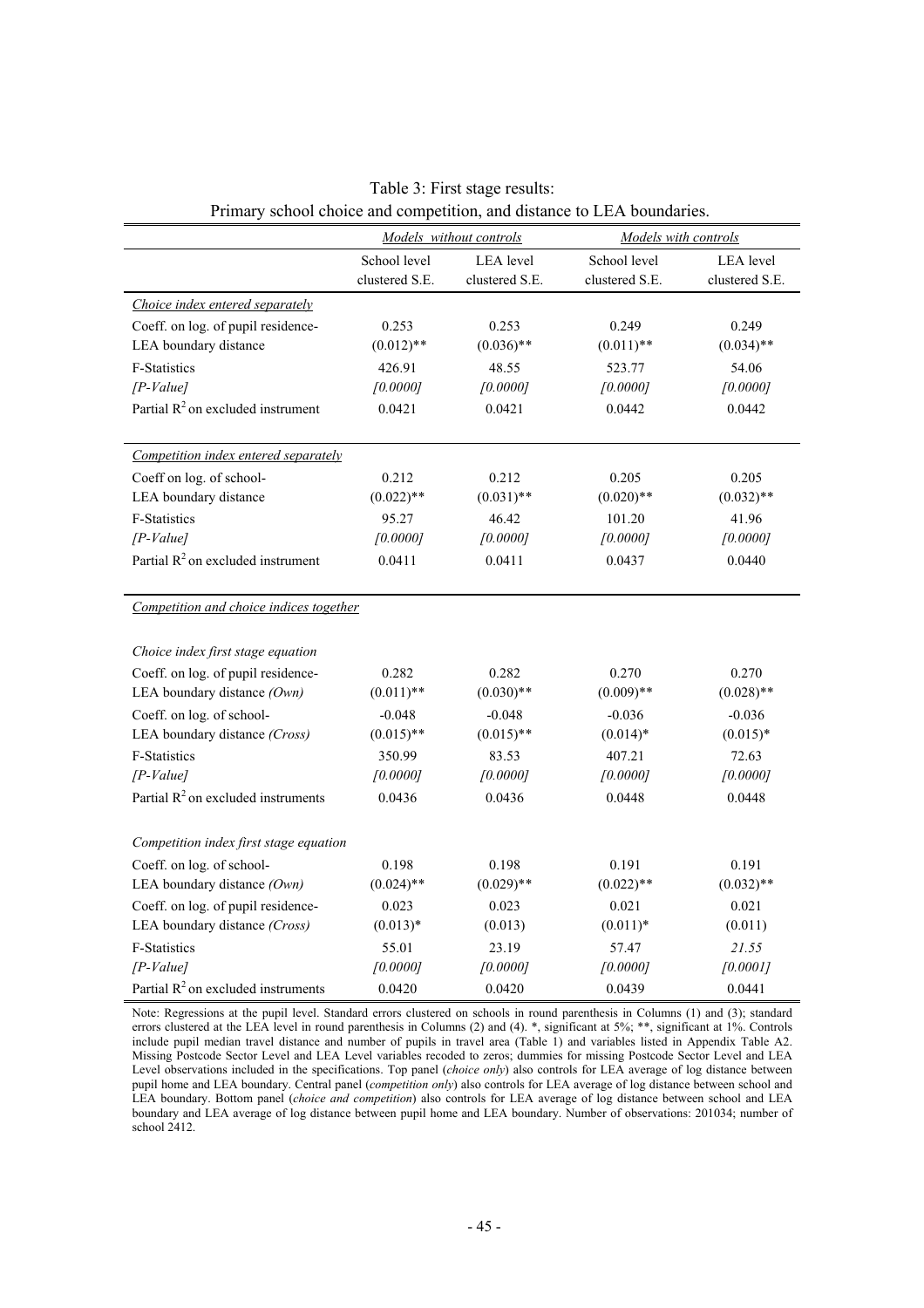| Variable List:                                 | Mean   | Std.Dev | Reg.Coefficients |
|------------------------------------------------|--------|---------|------------------|
|                                                |        |         |                  |
| Average KS1 grades,                            | 44.710 | 3.126   | $-0.040$         |
| within postcode sector                         |        |         | (0.037)          |
| Std.Dev of KS1 grades,                         | 10.730 | 1.315   | 0.038            |
| within postcode sector                         |        |         | (0.023)          |
| Fraction of FSME pupils,                       | 0.198  | 0.154   | 0.001            |
| within postcode sector                         |        |         | (0.001)          |
| Fraction of SEN pupils,                        | 0.245  | 0.086   | 0.001            |
| within postcode sector                         |        |         | (0.001)          |
| Number of independent (Private) schools,       | 0.379  | 0.823   | 0.016            |
| within postcode sector                         |        |         | (0.013)          |
| Average house prices,                          | 0.095  | 0.286   | $-0.009$         |
| within postcode sector                         |        |         | (0.005)          |
| Std.Dev. house prices,                         | 0.371  | 0.088   | $-0.002$         |
| within postcode sector                         |        |         | (0.002)          |
| Fraction of individuals economically active,   | 0.678  | 0.051   | $-0.001$         |
| within postcode sector                         |        |         | (0.001)          |
| Fraction of individuals working full time,     | 0.422  | 0.052   | $-0.000$         |
| within postcode sector                         |        |         | (0.001)          |
| Fraction of individuals retired from work,     | 0.111  | 0.053   | 0.001            |
| within postcode sector                         |        |         | (0.001)          |
| Fraction of sick and disabled individuals,     | 0.045  | 0.030   | 0.000            |
| within postcode sector                         |        |         | (0.000)          |
| Fraction of individuals enrolled in education, | 0.053  | 0.030   | 0.000            |
| within postcode sector                         |        |         | (0.000)          |
| Education homogeneity (Herfindhal index),      | 0.221  | 0.033   | 0.001            |
| within postcode sector                         |        |         | (0.001)          |

| Table 4: Pupil home-LEA boundary distance and neighbourhood characteristics |  |  |
|-----------------------------------------------------------------------------|--|--|
|                                                                             |  |  |

Note: Regression coefficients obtained from separate regressions of listed variable on log of distance of between pupil home and LEA boundary, regressions at the pupil level. Standard errors clustered on LEA in round parenthesis; no regression coefficients significant at conventional levels. Controls include pupil median travel distance and number of pupils in travel area (Table 1), variables listed in Appendix Table A2 and LEA average of log distance between pupil home and LEA boundary. Missing Postcode Sector Level and LEA Level variables recoded to zeros; dummies for missing Postcode Sector Level and LEA Level observations included in the specifications. Herindahl Index constructed over the following 6 categories: missing qualification; no qualification, Level-1 qualifications; Level-2 qualifications; Level-3 qualifications; Level -4 or -5 qualifications. Number of observations varying according to variables used. Row 1 to 5: 201034 observations; 1458 postcode sectors. Rows 6 and 7: 200568 observations; 1429 postcode sectors. Rows 8 to 13: 199693 observations; 1421 postcode sectors.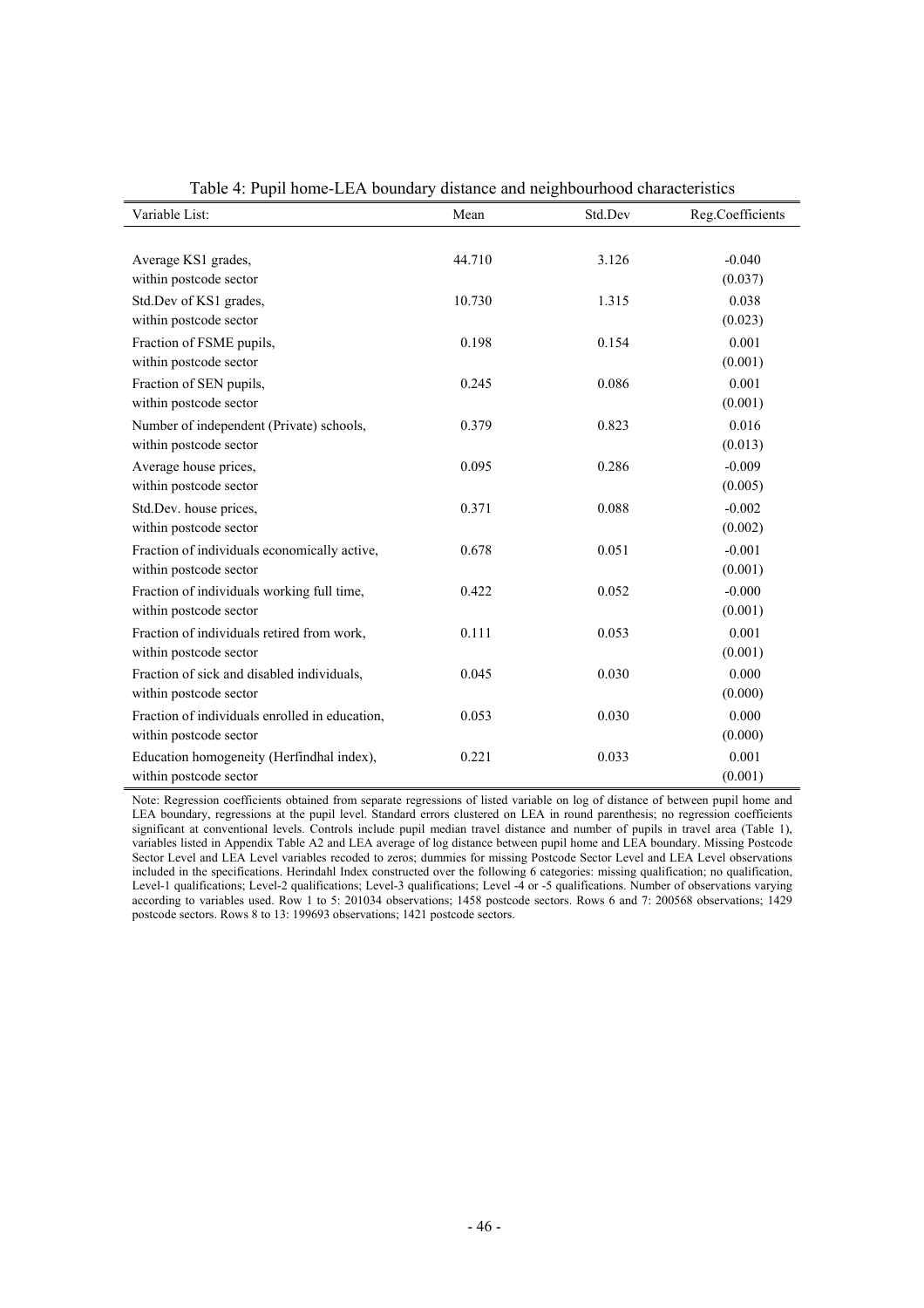| Variable List:                                                            | Mean   | Std.Dev | Reg.Coefficients    |
|---------------------------------------------------------------------------|--------|---------|---------------------|
| Average KS1 grades,<br>within school                                      | 44.710 | 4.242   | 0.027<br>(0.061)    |
| Std.Dev. of KS1 grades,<br>within school                                  | 10.322 | 1.751   | 0.040<br>(0.028)    |
| SEN support teacher<br>to pupil ratio                                     | 0.593  | 0.639   | 0.006<br>(0.013)    |
| Ethnic minorities support<br>teacher to pupil ratio                       | 0.053  | 0.155   | $-0.000$<br>(0.002) |
| Log distance to<br>main roads                                             | 6.661  | 1.113   | 0.033<br>(0.027)    |
| School religiously<br>affiliated                                          | 0.241  | 0.428   | 0.000<br>(0.001)    |
| Number of other schools within 1km,<br>controlling for LEA school density | 3.094  | 2.944   | 0.020<br>(0.039)    |

Table 5: School-LEA boundary distance and school characteristics

Note: Regression coefficients obtained from separate regressions of listed variable on log of distance of between school and LEA boundary; regressions at the pupil level. Standard errors clustered on school in round parenthesis; no regression coefficients significant at conventional levels. Controls include pupil median travel distance and number of pupils in travel area (Table 1), variables listed in Appendix Table A2 and LEA average of log distance between school and LEA boundary. Missing Postcode Sector Level and LEA Level variables recoded to zeros; dummies for missing Postcode Sector Level and LEA Level observations included in the specifications. Number of observations: 201034; number of schools: 2412.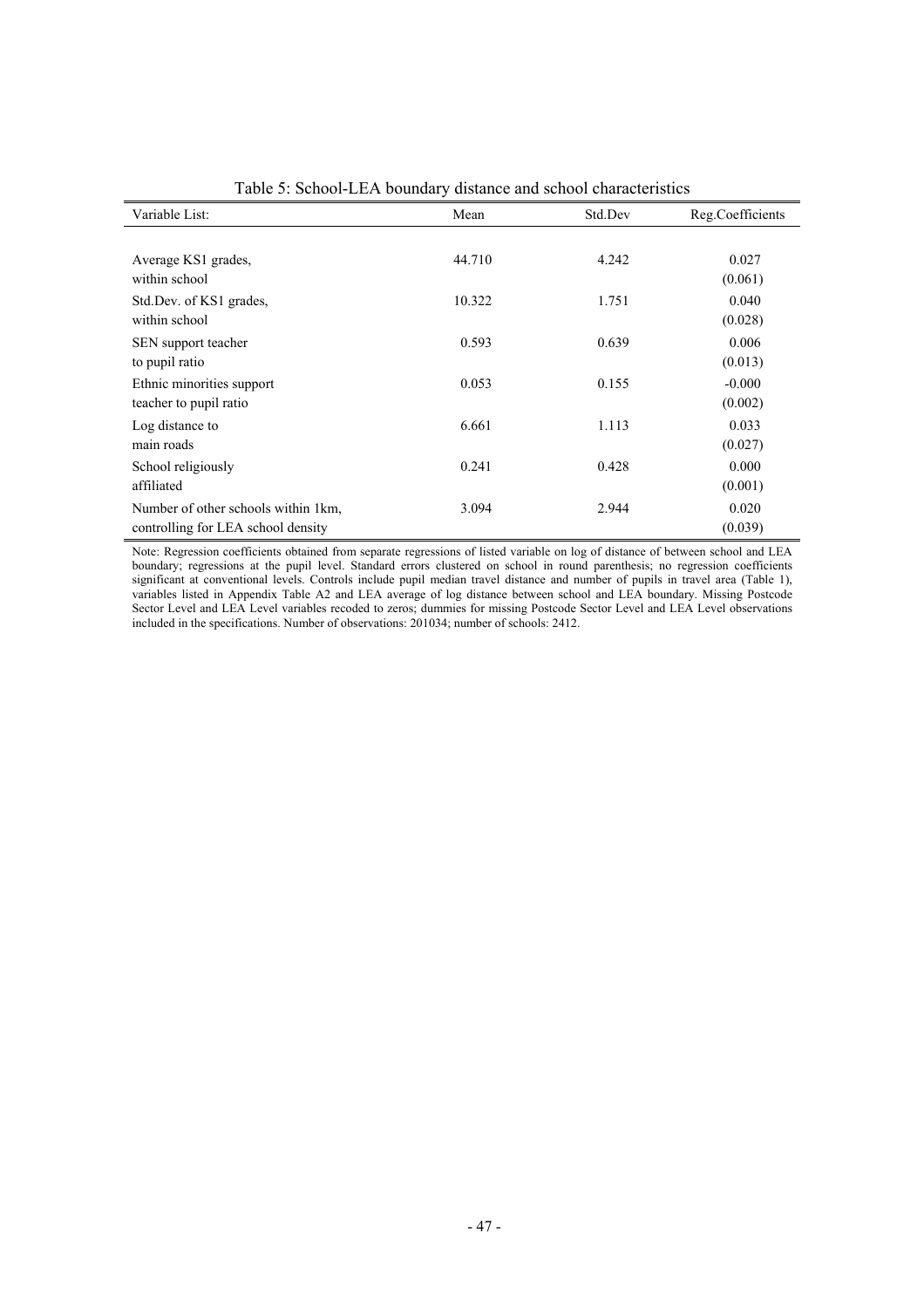|                                       |                  | <b>Pupils in faith autonomous schools</b> |                     | Pupils in secular controlled schools |                    |                     |  |
|---------------------------------------|------------------|-------------------------------------------|---------------------|--------------------------------------|--------------------|---------------------|--|
|                                       | (1)              | (2)                                       | (3)                 | (4)                                  | (5)                | (6)                 |  |
|                                       | OLS-             | IV-                                       | IV-                 | OLS-                                 | IV-                | IV-                 |  |
|                                       | All              | A11                                       | <b>High Density</b> | A11                                  | All                | <b>High Density</b> |  |
|                                       | Schools          | Schools                                   | Areas               | Schools                              | Schools            | Areas               |  |
| Number of schools<br>accessible to    | 0.030<br>(0.044) | 0.057                                     | 0.056               | 0.030                                | 0.005              | 0.059               |  |
| pupil's home                          |                  | (0.249)                                   | (0.387)             | (0.031)                              | (0.221)            | (0.324)             |  |
|                                       | [0.044]          | [0.250]                                   | [0.340]             | [0.042]                              | [0.220]            | [0.361]             |  |
| Average n. of schools                 | 0.378            | 1.624                                     | 1.709               | 0.113                                | $-0.808$           | $-0.568$            |  |
| accessible to<br>pupils in the school | $(0.120)$ **     | (0.963)                                   | $(0.808)*$          | (0.090)                              | (0.479)            | (0.587)             |  |
|                                       | [0.143]          | [1.070]                                   | [0.714]             | [0.086]                              | [0.618]            | [0.655]             |  |
|                                       |                  |                                           |                     |                                      |                    |                     |  |
| <b>First Stage Statistics</b>         |                  |                                           |                     |                                      |                    |                     |  |
| <b>F-Statistics</b>                   |                  |                                           |                     |                                      |                    |                     |  |
| $[P-Value]$                           |                  |                                           |                     |                                      |                    |                     |  |
| Choice equation                       |                  | 136.12<br>[0.0000]                        | 68.22<br>[0.0000]   |                                      | 285.44<br>[0.0000] | 138.68<br>[0.0000]  |  |
| Competition equation                  |                  | 6.07                                      | 12.73               | --                                   | 40.86              | 30.73               |  |
|                                       |                  | [0.0024]                                  | [0.0000]            |                                      | [0.0000]           | [0.0000]            |  |
| Partial-R <sup>2</sup>                |                  |                                           |                     |                                      |                    |                     |  |
| Choice equation                       |                  | 0.0393                                    | 0.0345              |                                      | 0.0482             | 0.0483              |  |
| Competition equation                  |                  | 0.0187                                    | 0.0450              |                                      | 0.0416             | 0.0550              |  |
| Controls                              | Yes              | Yes                                       |                     | Yes                                  | Yes                |                     |  |
| Number of schools                     | 638              | 638                                       | 351                 | 1613                                 | 1613               | 836                 |  |
| Observations                          | 42993            | 42993                                     | 24158               | 144002                               | 144002             | 72701               |  |

Table 6: Primary school choice, competition and pupil achievement; Key Stage 2, 2001/2- 2002/3; pupils in faith autonomous schools and secular controlled schools separately

Note: Regressions at the pupil level. Standard errors clustered on school in round parenthesis: \*, significant at 5%; \*\*, significant at 1%. Standard errors clustered at the LEA level in square brackets (there are 42 LEA in the area under analysis). First stage statistics for models with standard errors clustered at the school level. Controls include pupil median travel distance and number of pupils in travel area (Table 1) and variables listed in Appendix Table A2. Missing Postcode Sector Level and LEA Level variables recoded to zeros; dummies for missing Postcode Sector Level and LEA Level observations included in the specifications. Instruments in Columns (2) and (4) are log of distance between school and LEA boundary and pupil home and LEA boundary, controlling for LEA average of log distance between school and LEA boundary and LEA average of log distance between pupil home and LEA boundary. Faith autonomous schools are religiously affiliated Voluntary Aided schools; secular controlled schools are nonreligiously affiliated community schools. Area density defined in terns of number of other schools within 1km from school under analysis, relative to average LEA school density. High density areas include schools in areas where density is above the median of the density distribution across all schools.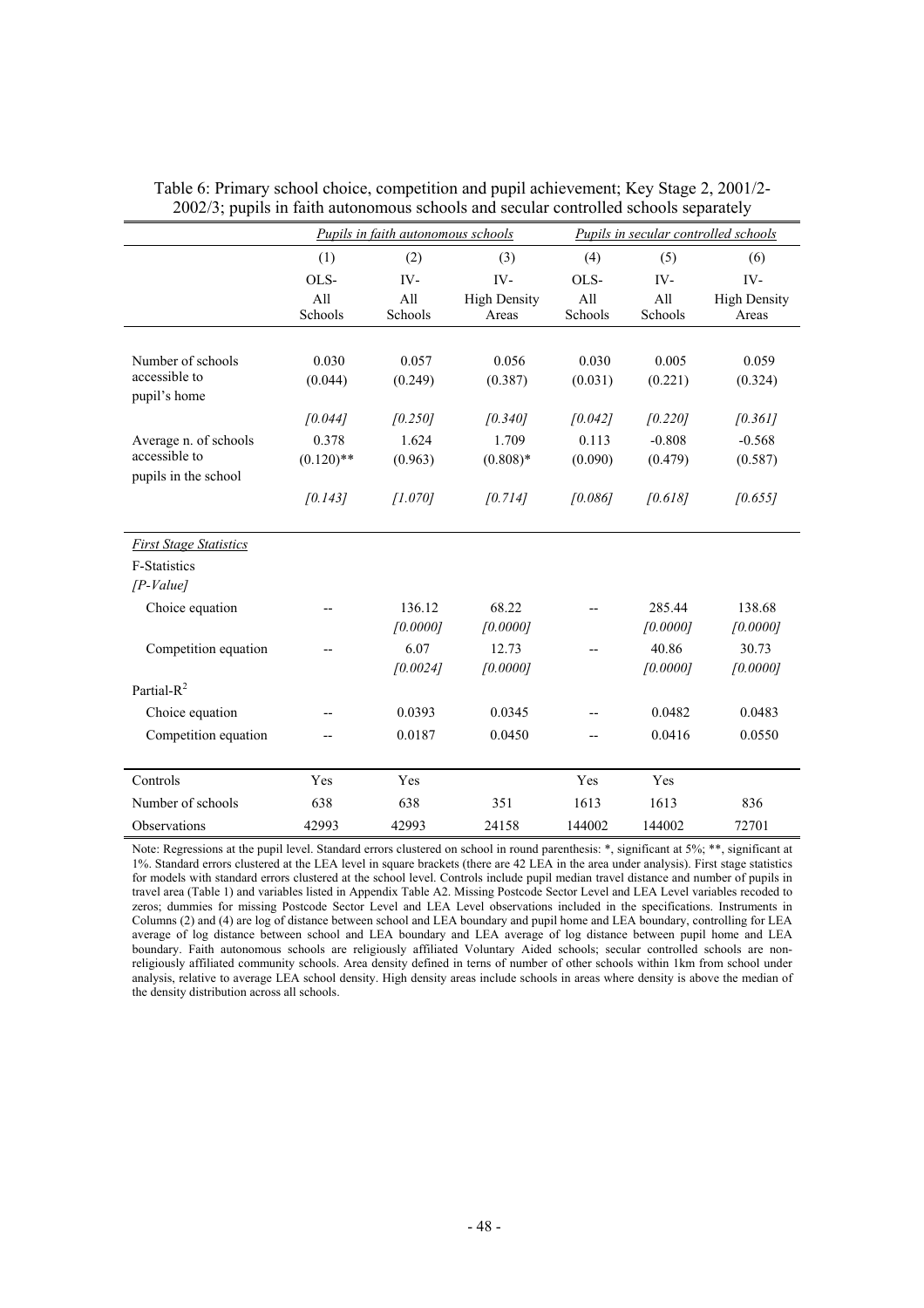# **10. Appendix A**

| Tuble TVI. I Hindi y Senoof eategories in England |                                                       |                                                                                                  |                      |                      |           |  |
|---------------------------------------------------|-------------------------------------------------------|--------------------------------------------------------------------------------------------------|----------------------|----------------------|-----------|--|
| Type                                              | Faith                                                 | Governors                                                                                        | Admissions authority | Assets owned by      | Employer  |  |
| Community                                         | Secular                                               | Parents $>30\%$<br>Staff $\leq 30\%$<br><b>LEA 20%</b><br>Community 20%                          | LEA                  | <b>LEA</b>           | LEA       |  |
| Foundation                                        | Mostly secular,<br>some C. of E.,                     | Parents $>30\%$<br>Staff $\leq 30\%$<br>Foundation $\leq$ 25%<br>LEA $\leq$ 20%<br>Community 10% | Governors            | Church or<br>charity | Governors |  |
| Voluntary<br>Aided                                | Mostly C. of E. or<br>Catholic, some<br>secular       | Foundation $>50\%$<br>Parents $>30\%$<br>LEA $\leq$ 10%<br>Staff $(\leq 30\%)$                   | Governors            | Church or<br>charity | Governors |  |
| Voluntary<br>Controlled                           | Mostly C. of E.,<br>some other faith,<br>some secular | Parents $>30\%$<br>Staff $\leq 30\%$<br>Foundation $\leq$ 25%<br>LEA $\leq$ 20%<br>Community 10% | LEA                  | LEA                  | LEA       |  |

Table A1: Primary school categories in England

Note: C. of E. means Church of England.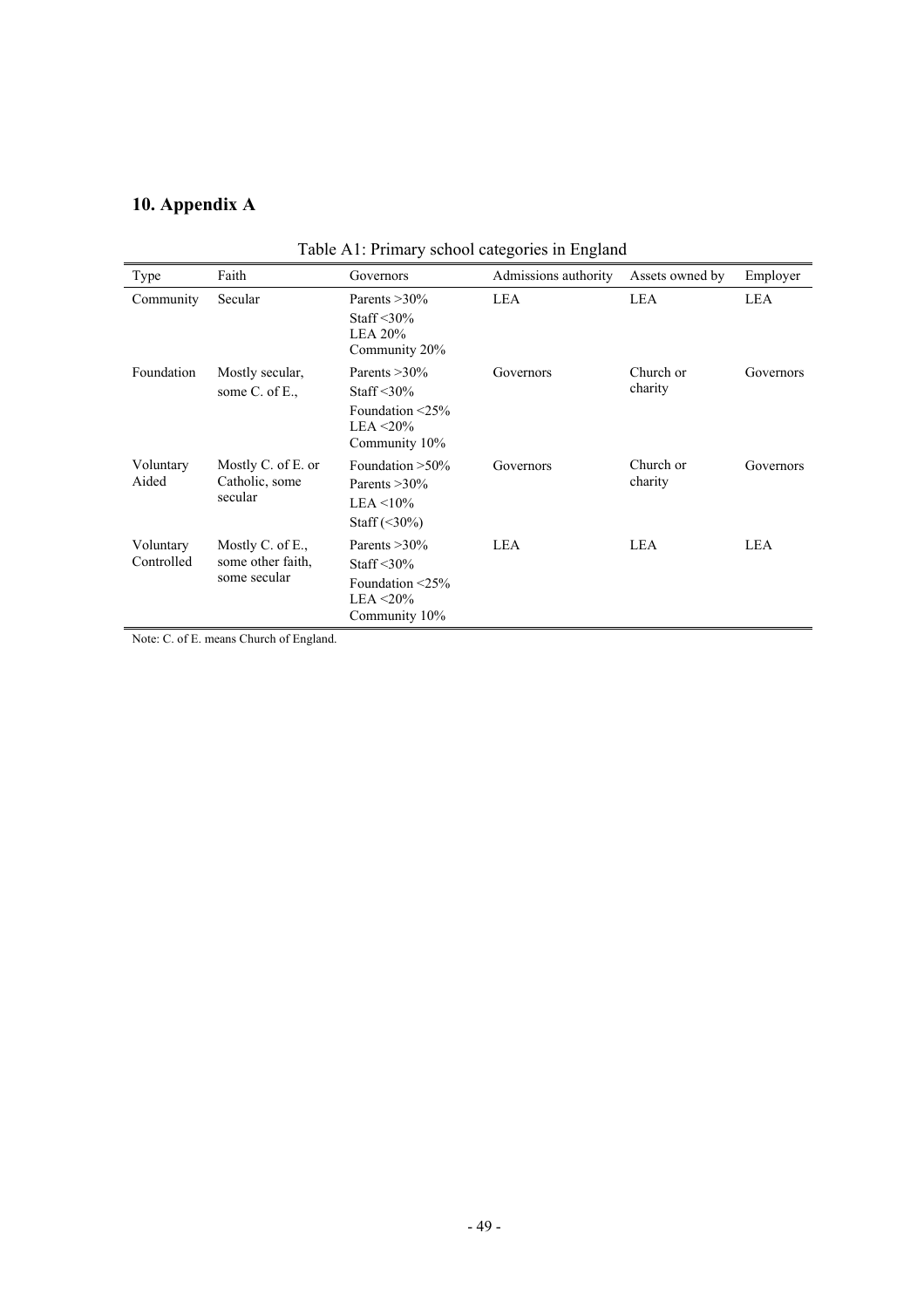| Variable                                  | Observations | Mean     | Std. Dev. | Min, Max     |
|-------------------------------------------|--------------|----------|-----------|--------------|
|                                           |              |          |           |              |
| Pupil level variables                     |              |          |           |              |
| English as first language                 | 201034       | 0.795    | 0.403     | 0, 1         |
| Female                                    | 201034       | 0.497    | 0.500     | 0, 1         |
| Pupil with special education needs (SEN), | 201034       | 0.245    | 0.430     | 0, 1         |
| with and without statements               |              |          |           |              |
| Free school meal eligible (FSME) pupil    | 201034       | 0.198    | 0.399     | 0, 1         |
| School level variables                    |              |          |           |              |
| Pupil/qualified teacher ratio             | 201034       | 23.641   | 3.936     | 11.2, 108.3  |
| Total school size                         | 201034       | 367.055  | 138.207   | 52, 1373     |
| Fraction of pupils with SEN               | 201034       | 0.209    | 0.090     | 0, 0.652     |
| Fraction of pupils with FSME              | 201034       | 0.198    | 0.158     | 0, 0.771     |
| Postcode sector level variables           |              |          |           |              |
| Fraction of lone parents                  | 199693       | 0.260    | 0.116     | 0.035, 0.606 |
| Fraction of unemployed                    | 199693       | 0.037    | 0.018     | 0.007, 0.097 |
| Fraction with no school qualifications    | 199693       | 0.259    | 0.076     | 0.037, 0.535 |
| Fraction with Black ethnicity             | 199693       | 0.077    | 0.094     | 0,0.536      |
| Fraction with Asian ethnicities           | 199693       | 0.116    | 0.134     | 0.001, 0.795 |
| Fraction on individuals ages 16 or below  | 199693       | 0.222    | 0.032     | 0.018, 0.431 |
| <b>LEA Level Controls</b>                 |              |          |           |              |
| Total LEA expenditure in 2000 (in £1000)  | 201034       | 2170.823 | 1691.547  | 493, 5983    |
| LEA area (in 1,000,000 squared metres)    | 201034       | 680.349  | 1076.473  | 12, 3451     |
| LEA deprivation score in 2000             | 198770       | 24.140   | 13.569    | 7.5, 61.34   |

## Table A2: Controls; summary statistics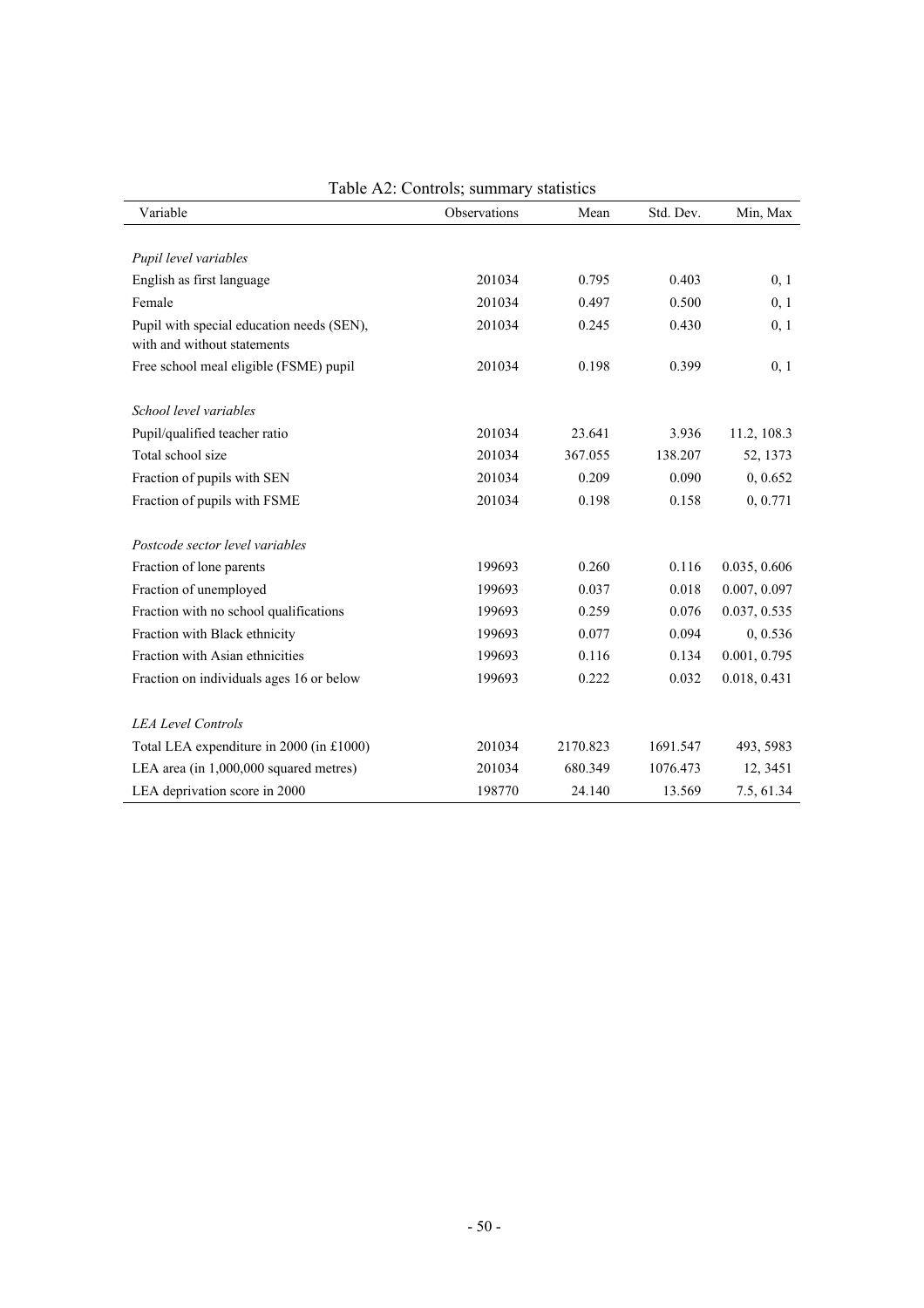|                                                           | KS2 English percentiles |                      |                     |                     |                       | <b>KS2 Maths percentiles</b> |                     |                     |
|-----------------------------------------------------------|-------------------------|----------------------|---------------------|---------------------|-----------------------|------------------------------|---------------------|---------------------|
|                                                           | (1)                     | (2)                  | (3)                 | (4)                 | (5)                   | (6)                          | (7)                 | (8)                 |
|                                                           | <b>OLS</b>              | <b>OLS</b>           | IV                  | IV                  | <b>OLS</b>            | <b>OLS</b>                   | IV                  | IV                  |
| Competition and choice together                           |                         |                      |                     |                     |                       |                              |                     |                     |
| N. of schools<br>accessible to pupil's<br>home            | 0.081<br>(0.069)        | 0.115<br>$(0.057)*$  | 0.080<br>(0.435)    | $-0.086$<br>(0.380) | $-0.038$<br>(0.071)   | 0.024<br>(0.060)             | 0.156<br>(0.414)    | 0.136<br>(0.402)    |
| Av. N of schools<br>accessible to pupils in<br>the school | 0.568<br>$(0.166)$ **   | 0.360<br>$(0.154)$ * | $-0.505$<br>(0.857) | $-0.753$<br>(0.787) | 0.691<br>$(0.171)$ ** | 0.538<br>$(0.168)$ **        | $-0.570$<br>(0.811) | $-1.067$<br>(0.851) |
| Controls                                                  | Yes                     | Yes                  | Yes                 | Yes                 | Yes                   | Yes                          | Yes                 | Yes                 |
| KS1 controls                                              | N <sub>0</sub>          | Writing<br>Reading   | N <sub>0</sub>      | Writing<br>Reading  | N <sub>0</sub>        | Maths                        | N <sub>0</sub>      | Maths               |
| Number of schools                                         | 2412                    | 2412                 | 2412                | 2412                | 2412                  | 2412                         | 2412                | 2412                |
| Observations                                              | 196706                  | 196706               | 196706              | 197829              | 197829                | 197829                       | 201034              | 201034              |

Table A3: Primary school choice, competition and pupil achievement; Key Stage 2, 2001/2-2002/3; percentiles of English and Mathematics test scores

Note: Regressions at the pupil level. Standard errors clustered on school in round parenthesis: \*, significant at 5%; \*\*, significant at 1%. Controls include pupil median travel distance and number of pupils in travel area (Table 1) and variables listed in Appendix Table A2. Missing Postcode Sector Level and LEA Level variables recoded to zeros; dummies for missing Postcode Sector Level and LEA Level observations included in the specifications. Instruments in Columns (3), (4), (7) and (8) are log of distance between school and LEA boundary and pupil home and LEA boundary, controlling for LEA average of log distance between school and LEA boundary and LEA average of log distance between pupil home and LEA boundary.